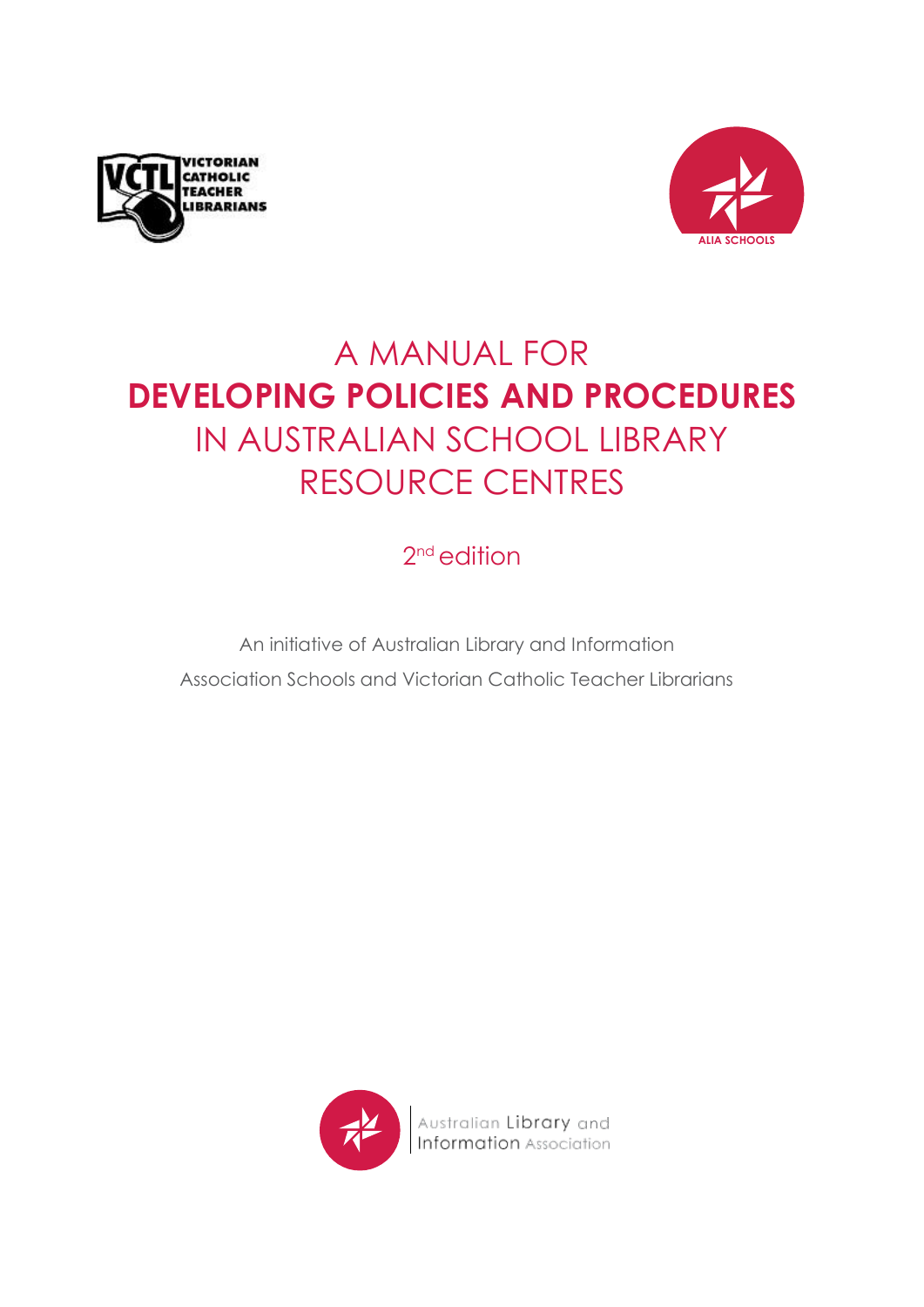#### WORKING PARTY

The 2016-17 joint working party consisted of:

| Eileen Cooney       | Victorian Catholic Teacher Librarians [VCTL]                  |
|---------------------|---------------------------------------------------------------|
| Maree Galvin        | VCTL                                                          |
| Susanne Graetsch    | Australian Library and Information Association [ALIA] Schools |
| <b>Pru Mitchell</b> | <b>ALIA Schools</b>                                           |
| Sandra Ryan         | ALIA Schools and convenor of the joint working party          |
| <b>Tilly Stoove</b> | VCTL                                                          |

The following were members of the 2007 joint working party:

| Anne Chowne         | Victorian Catholic Teacher Librarians [VCTL]                  |
|---------------------|---------------------------------------------------------------|
| Anne Girolami       | Australian Library and Information Association [ALIA] Schools |
| Sue Maher           | <b>VCTL</b>                                                   |
| Jan McCormick       | <b>VCTL</b>                                                   |
| Sandra Ryan         | <b>ALIA Schools</b>                                           |
| <b>Tilly Stoove</b> | <b>ALIA Schools/VCTL</b>                                      |

A Manual for Developing Policies and Procedures in Australian School Library Resource Centres. 2nd edition.

Published 2017

Australian Library and Information Association Schools and Victorian Catholic Teacher Librarians, Melbourne, Victoria.

#### © Copyright ALIA Schools and VCTL



This work is licensed under a Creative Commons Attribution-NonCommercial-ShareAlike 4.0 International License For more information visi[t creativecommons.org/licenses/by-nc-sa/4.0](https://creativecommons.org/licenses/by-nc-sa/4.0/)

For information about this document contact: ALIA Schools at [www.alia.org.au](http://www.alia.org.au/)

All images purchased through iStock. Copyright remains with either iStock or the original photographer.

ISBN 978-0-6482395-0-5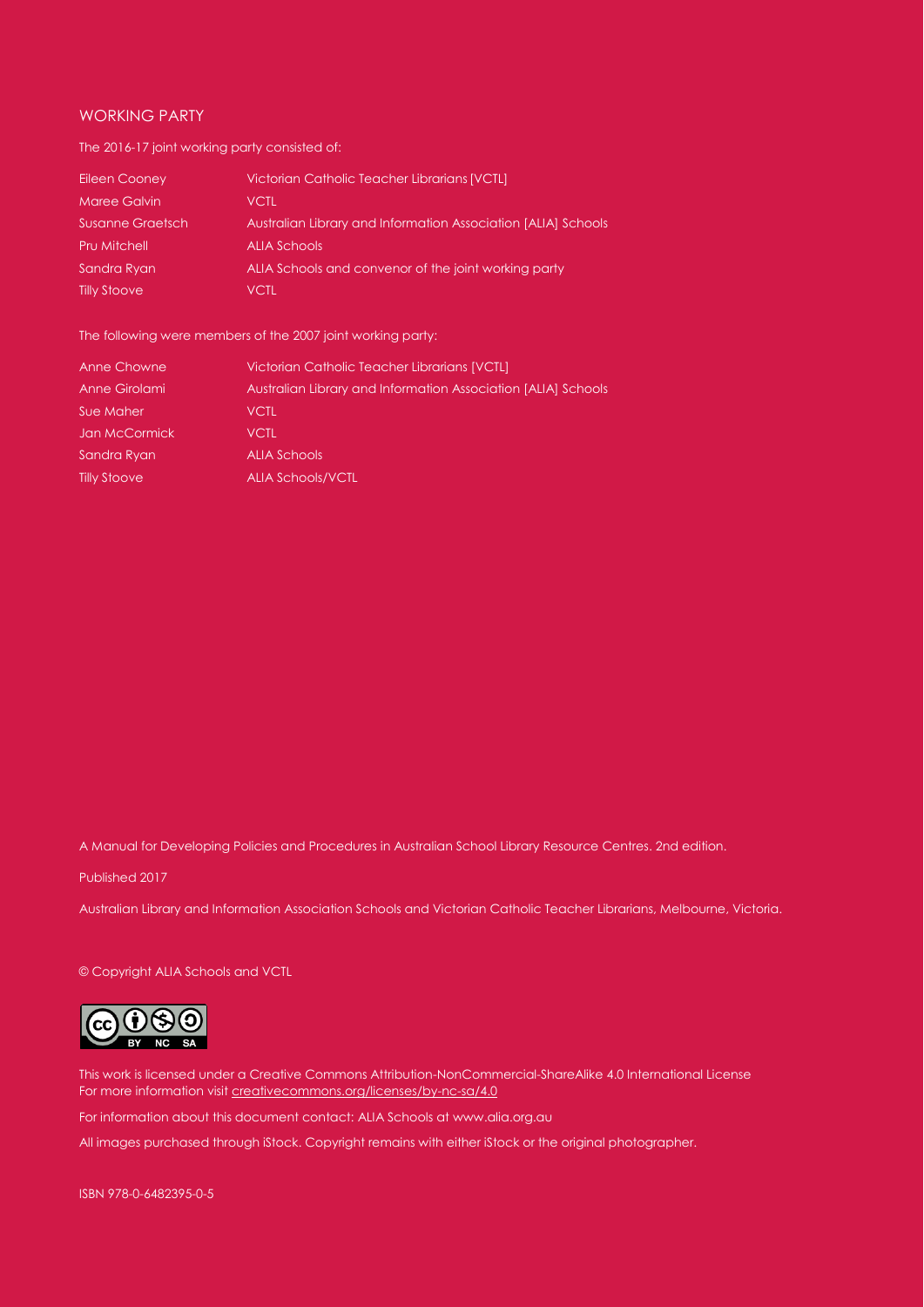# TABLE OF CONTENTS

| <b>INTRODUCTION</b>                          | 4  |  |
|----------------------------------------------|----|--|
| 1. STAFFING                                  | 6  |  |
| 2. COLLECTION DEVELOPMENT                    | 8  |  |
| 3. BUDGETING                                 | 18 |  |
| 4. ORDERING                                  | 22 |  |
| 5. CATALOGUING                               | 24 |  |
| 6. PROCESSING                                | 26 |  |
| 7. ACCESS AND CIRCULATION                    | 29 |  |
| 8. STOCKTAKING                               | 34 |  |
| 9. COPYRIGHT                                 | 38 |  |
| <b>GLOSSARY</b>                              | 41 |  |
| <b>REFERENCES</b>                            | 46 |  |
| APPENDIX A: SIZE OF FOUNDATION COLLECTION    | 47 |  |
| APPENDIX B: SPECIFIC SELECTION CRITERIA      | 49 |  |
| APPENDIX C: SCHOOL LIBRARY COLLECTION RUBRIC | 51 |  |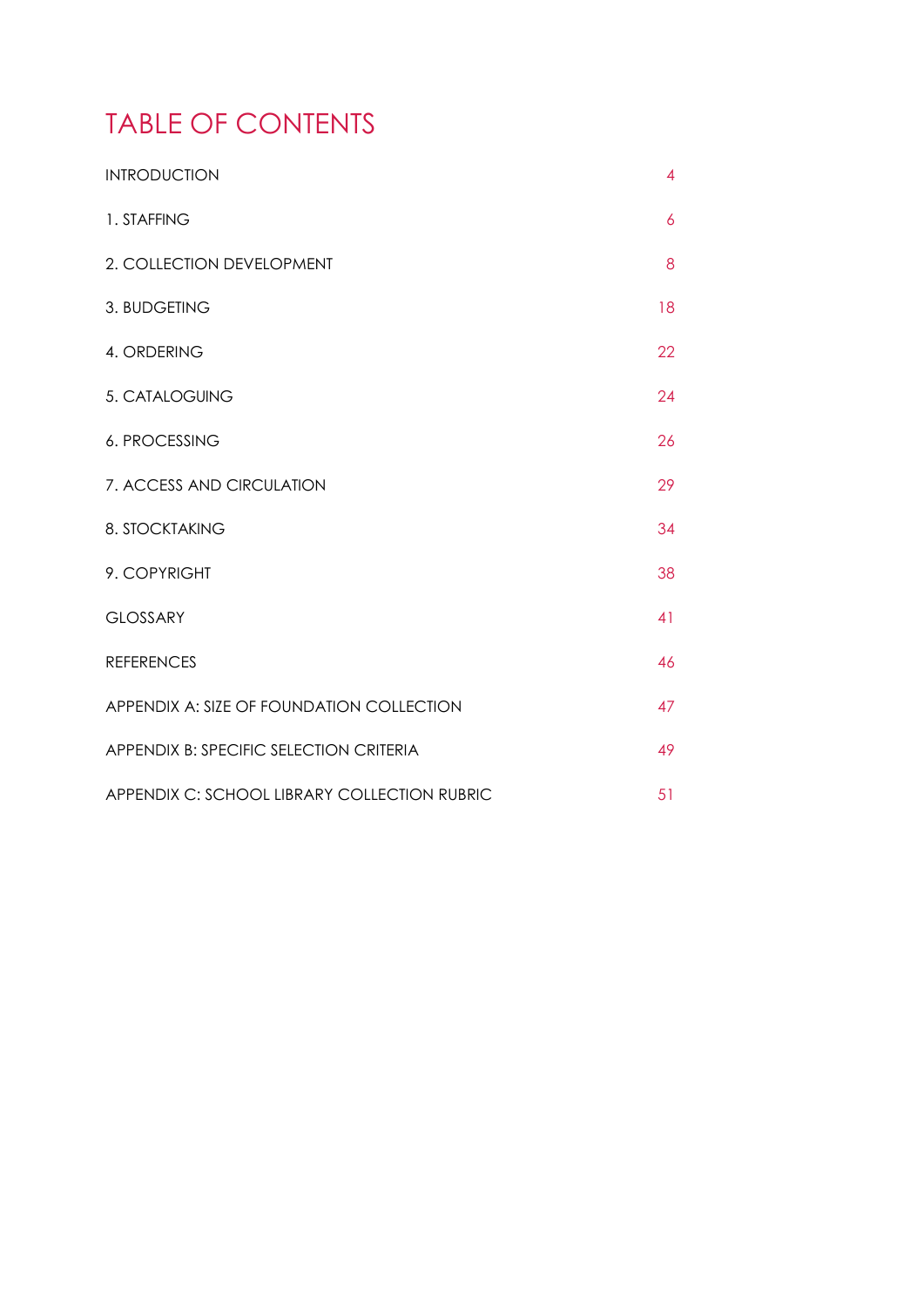# <span id="page-3-0"></span>INTRODUCTION

In a spirit of collegiality, the Australian Library and Information Association (ALIA) Schools and the Victorian Catholic Teacher Librarians (VCTL) make available to school communities *A Manual for Developing Policies and Procedures in Australian School Library Resource Centres Revised edition 2017*. It is the result of a joint working party and has been published to support the professional practice of staff in school libraries.

This manual sets out how to develop the policies and document the procedures that are essential for exemplary library management practices. The implementation of these policies and procedures aims to ensure equitable access to resources for all in the school community. A school library that is well managed is in the best possible position to offer the range of library programs and services that are essential to support the school's student learning goals.

The school library is an asset that is valuable in educational and financial terms. Educationally, there is a substantial body of research which demonstrates that school libraries can have a positive impact on student achievement, regardless of whether such achievement is measured in terms of reading scores, literacy or learning more generally (Lonsdale, 2003). Two of the key research findings from the Lonsdale study relate directly to the management of the school library. These are that thequality of the collection has an impact on student learning and that test scores are higher when there is a higher usage of the school library. Financially, the school library's print and electronic collection represents a significant investment. Developing policies and documenting procedures are ways in which the staff of the school library can demonstrate accountability for this investment.

The IFLA School Library Guidelines 2nd edition (2015) state that

*A school library should be managed within a clearly structured policy framework that recognises the library as a core resource and centre for reading and inquiry. A school library policy should be devised bearing in mind the overarching policies and needs of the school and should reflect the ethos, mission, aims, and objectives, as well as the reality of the school (pp. 22-23).*

In terms of the Australian Professional Standards for Teachers (AITSL, 2011) teachers working in the library have specific responsibility in terms of "policies and strategies to ensure the safe, responsible and ethical use of ICT in learning and teaching" (Standard 4.5) and to "lead colleagues in selecting, creating, and evaluating resources" (Standard 3.4).

*A Manual for Developing Policies and Procedures in Australian School Library Resource Centres*  provides library staff with a practical, step by step approach to improving their professional skills and practice. A well-managed school library provides the foundation for innovative library programs that improve student learning outcomes. This manual supports the development of a school-specific manual of policies and procedures, which is an essential professional tool for school library staff.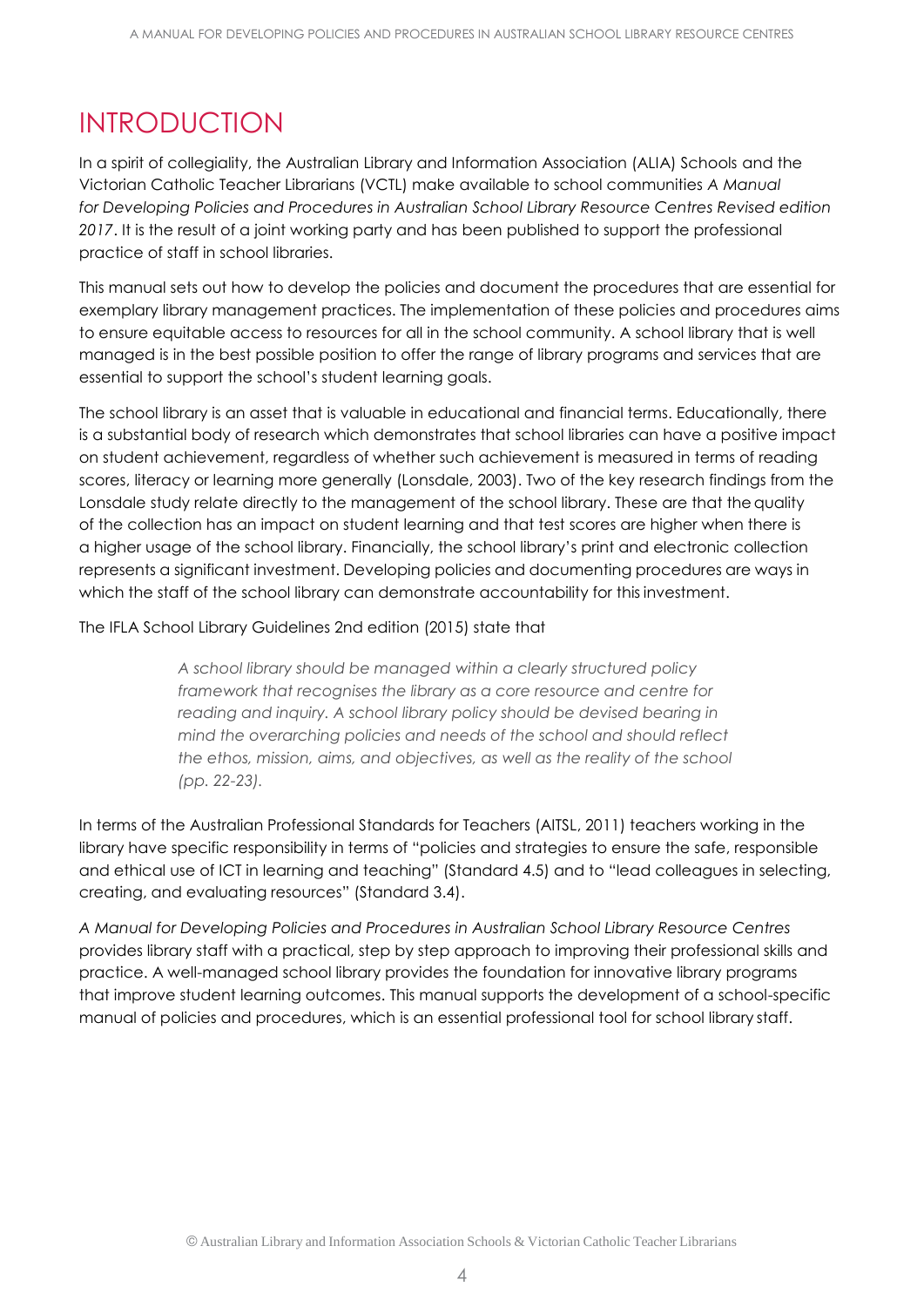# DIFFERENCES BETWEEN THE 2007 AND THE 2017 EDITIONS

The changes made in this edition reflect the rapid development in technology and its impact on the nature of the provision of information services.

# COLLECTION DEVELOPMENT

There has been a change in terminology when describing resources used throughout this edition. It became apparent that an analysis of the collection was more productive when a distinction was made between physical and networked resources. A definition follows:

Physical resources are those which include:

- Print: books (reference, fiction, nonfiction), periodicals, newspapers, pamphlets, ephemera
- Graphic: posters, pictures, maps, models, realia, kits
- Digital: stand-alone DVDs, CDs, CD-ROMS, not stored on a network

Networked resources are digital resources that are available on the school's network or the web and are accessed concurrently by many users such as full-text databases of journals/newspapers, online encyclopaedias, websites, Web 2.0 tools and resources.

Wall, J. & Ryan, S. (2010). *Resourcing for Curriculum Innovation*, Learning in a Changing World series. ACER Press, Camberwell, p. 15

#### ACCESS AND CIRCULATION

A change of name was required for the circulation section. Since the school library has a collection containing both physical and networked resources, it is necessary to broaden the concept of circulation to cover access to hosted digital resources.

# COLLECTION ANALYSIS AND EVALUATION

It is no longer appropriate to give precedence to collection size and age when evaluating the suitability of a collection for its users.

A school library collection rubric has been developed to assist with planning for collection development and budgeting in the current context of increased complexity. The terms developing, foundation, effective and outstanding have been used to describe the different stages that could describe a collection. It would be on the basis of these descriptors that program budgets could be developed. These terms replace the terms 'foundation' and 'target' used to describe collection sizes previously in *Learning for the future*, 2nd edition (2001).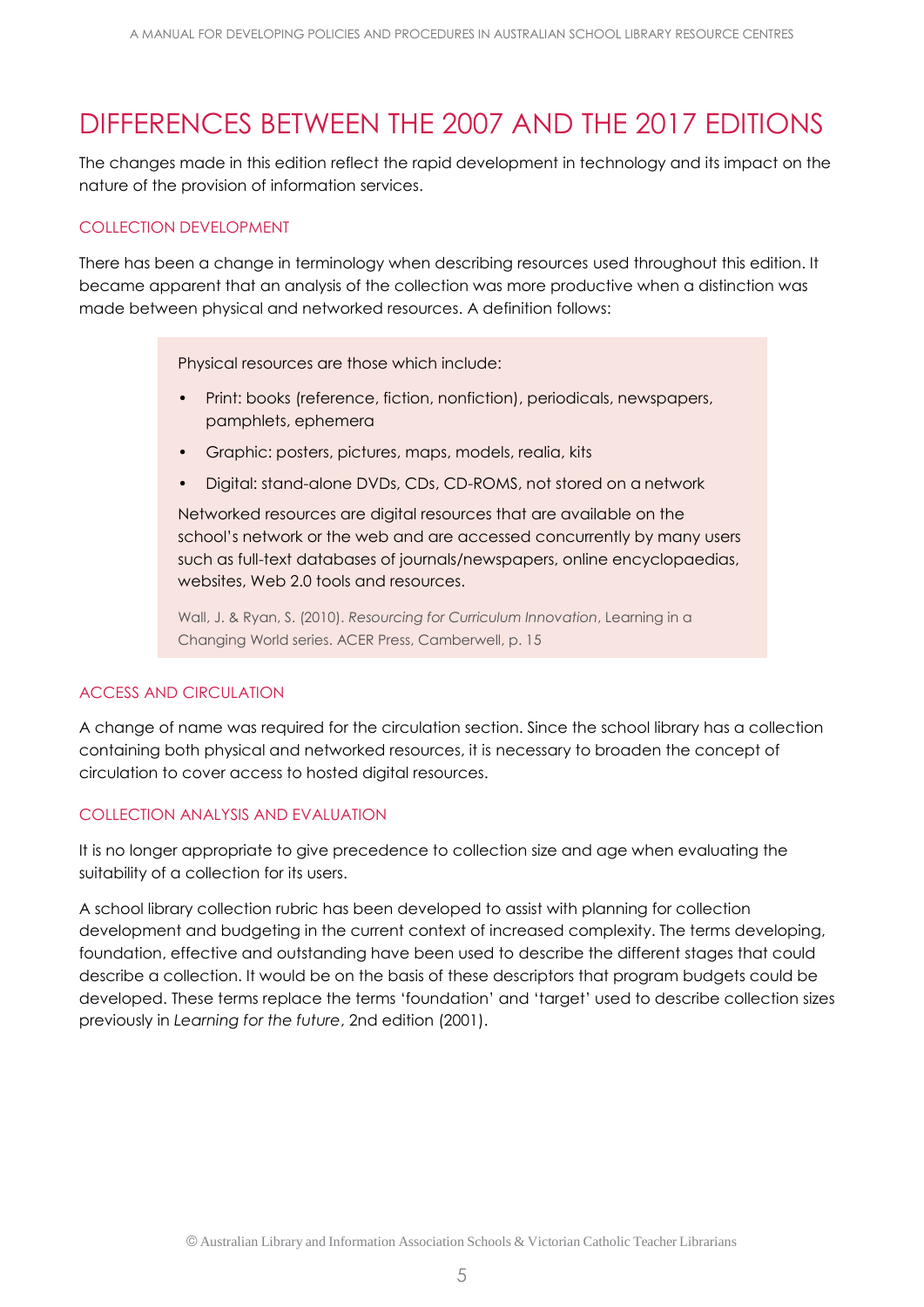# <span id="page-5-0"></span>1. STAFFING

The school library provides essential information services for the planning and implementation of the school's teaching and learning programs. The quality of this service depends critically on the quality of the staff that provides it. *Learning for the Future: Developing Information Services in Schools*, 2nd ed. provides guidelines that describe the various roles of different personnel, recommended staffing levels and indicators that affect staffing requirements for school libraries in both primary and secondary schools:

> Both professional and support staff are needed for the effective functioning of the school information services centre and the achievement of the desired learning outcomes. The person responsible for managing the school library resource facility should be a qualified teacher librarian.

(Learning for the Future: Developing Information Services in Schools. 2001 p.59)

Staffing patterns in the school library will vary from school to school according to individual educational needs. The level of staffing will influence the achievement of goals and should be taken into account when setting goals for library programs and for the collection.

The titles and role descriptions of staff in school libraries will also vary from sector to sector, school to school. Some of the possible roles can be described as follows:

# TEACHER LIBRARIAN

A teacher librarian is an educator who holds a recognised teaching qualification and qualifications in librarianship. A teacher librarian is a registered teacher who is also eligible for professional membership of the Australian Library and Information Association. The role description of the teacher librarian may encompass elements from [10 ways that libraries power high performance schools](https://www.alia.org.au/node/184/school-libraries) (ALIA, [2017\).](https://www.alia.org.au/node/184/school-libraries)

# TEACHER IN THE SCHOOL LIBRARY

A teacher in the school library is a registered teacher who does not have professional qualifications in librarianship recognised by the Australian Library and Information Association.

# SCHOOL LIBRARIAN

A school librarian has a professional qualification in librarianship but has no teaching qualification. A school librarian is eligible for professional membership of the Australian Library and Information Association but is not a registered teacher.

# LIBRARY TECHNICIAN

A qualified library technician holds a diploma level or equivalent qualification and is eligible for library technician membership of the Australian Library and Information Association. A library technician provides library and information management and services support and is expected to work with minimal supervision in line with priorities set by their manager.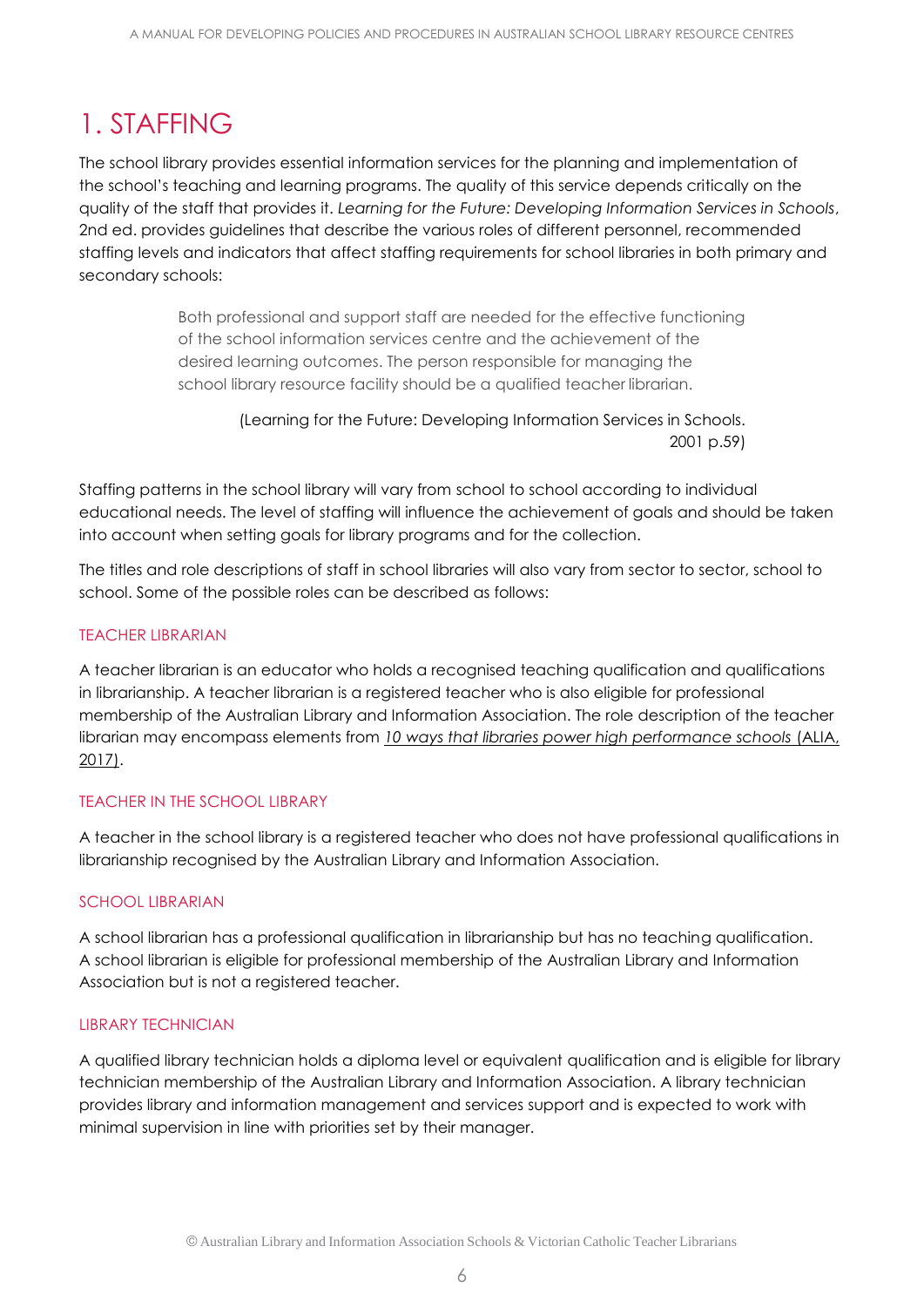# DIGITAL TECHNOLOGIES TECHNICIAN

A qualified digital technologies technician holds a diploma level or equivalent qualification in associated fields such as Information Technology, or multimedia. Digital technologies technicians provide technical support, for example operating and maintaining computer and digital technologies hardware, software and resources in the school and assisting in the provision of helpdesk services. A digital technologies technician is expected to work with minimal supervision in line with priorities set by their manager.

#### LIBRARY ASSISTANT

A library assistant operates routine library procedures and provides clerical support in maintaining the efficient functioning of the school library. A library assistant performs tasks under the supervision of a teacher librarian.

#### VOLUNTEERS

Volunteers can provide valuable help with routine tasks in the school library. The teacher librarian should provide some training to all volunteers. Volunteers require additional supervision and support.

# SCHOOL LIBRARY PERSONNEL ROLE DESCRIPTIONS

Each person working in the school library should have a documented role description that identifies the following:

- title of position
- hours of employment
- duties to be performed and an indication of priority order
- the manager to whom they are accountable.

# RELATED DOCUMENTS

- Australian Institute for Teaching and School Leadership. *Australian Professional Standardsfor Teachers. <https://www.aitsl.edu.au/teach/standards>*
- *• ALIA/ASLA Statement on Teacher Librarians in Australia* [https://alia.org.au/about-alia/policies-standards-and-guidelines/alia-asla-statement-teacher](https://alia.org.au/about-alia/policies-standards-and-guidelines/alia-asla-statement-teacher-librari)[librarians-australia](https://alia.org.au/about-alia/policies-standards-and-guidelines/alia-asla-statement-teacher-librari)
- *• Learning for the Future: Developing Information Services in Schools* 2nd edition. (2001).
- *• Standards of Professional Excellence for Teacher Librarians* [https://www.alia.org.au/about-alia/policies-standards-and-guidelines/standards-professional](https://www.alia.org.au/about-alia/policies-standards-and-guidelines/standards-professional-excellen)[excellence-teacher-librarians](https://www.alia.org.au/about-alia/policies-standards-and-guidelines/standards-professional-excellen)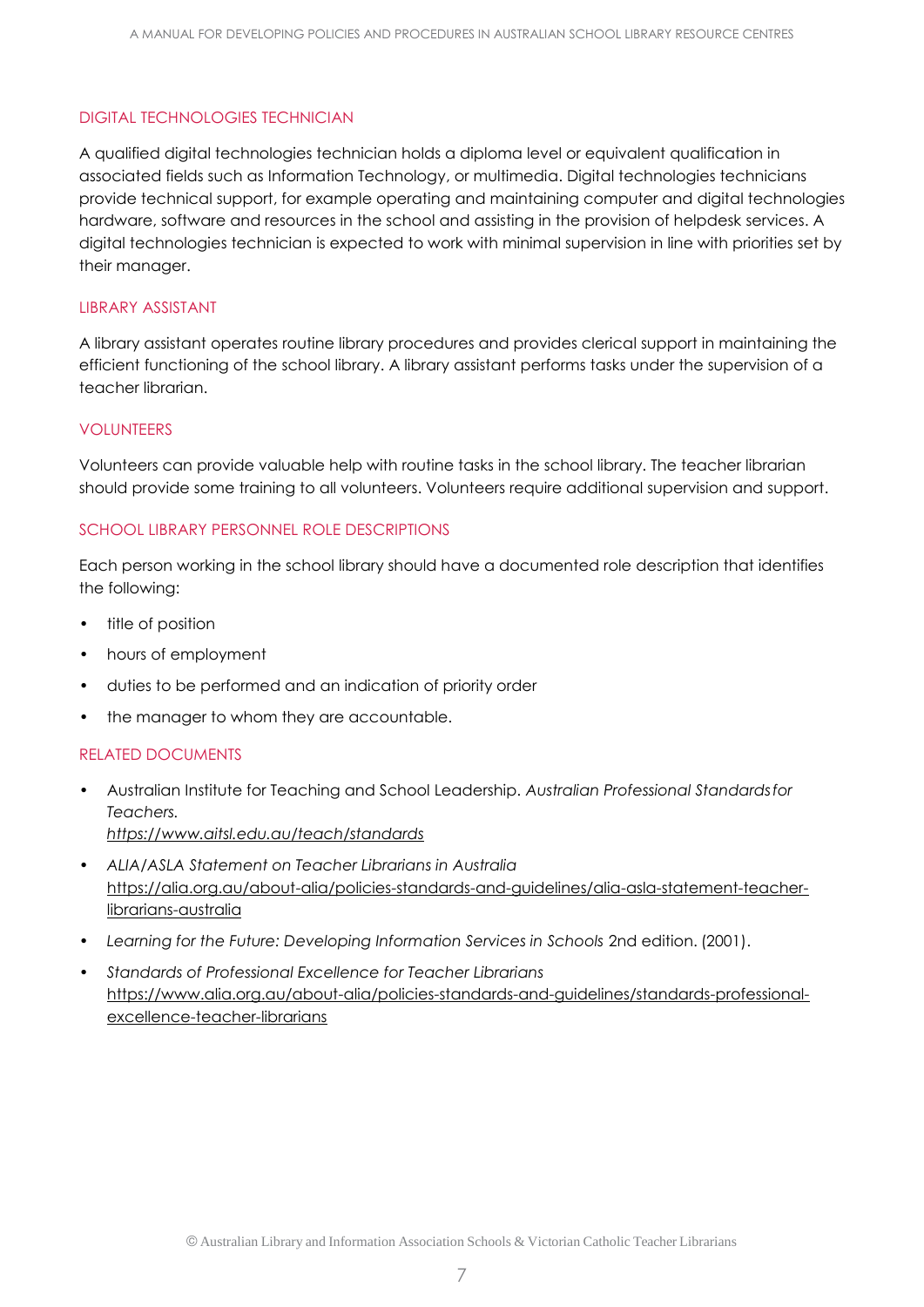# <span id="page-7-0"></span>2. COLLECTION DEVELOPMENT

When developing policy, refer to relevant school and sectoral policy documents. A collection development policy is essential to a school library as it explains why the collection exists. It is a public document which contains the vision and values of the school library. A collection development policy is relatively brief, is written in general terms and contains statements of principles.

# COLLECTION DEVELOPMENT POLICY

A template for a collection development policy has these elements:

# RATIONALE

This relates to the school's vision and links the collection development policy to the values of the school. It refers to equitable access to resources and the importance of the school library collection in the development of lifelong, independent learners and responsible citizens.

# POLICY STATEMENT

This is succinct and encompasses the following principles:

- the goals and priorities of the collection
- the scope of resources covered in the collection development policy
- maintenance and development of the collection in a systematic way and in accordance with collection goals, established standards and library management principles
- funding by the school to ensure a collection that meets the needs of the school population and collection goals
- reference to national or international school library benchmarks. For Australia these are published in *Learning for the Future: Developing Information Services in Schools*, 2nd edition (2001)
- central resource management to ensure equity of access to school resources
- the personnel responsible for selection and the types of resources held.

# AUDIENCE

Staff and community.

#### AUTHORSHIP

School library staff and/or committee.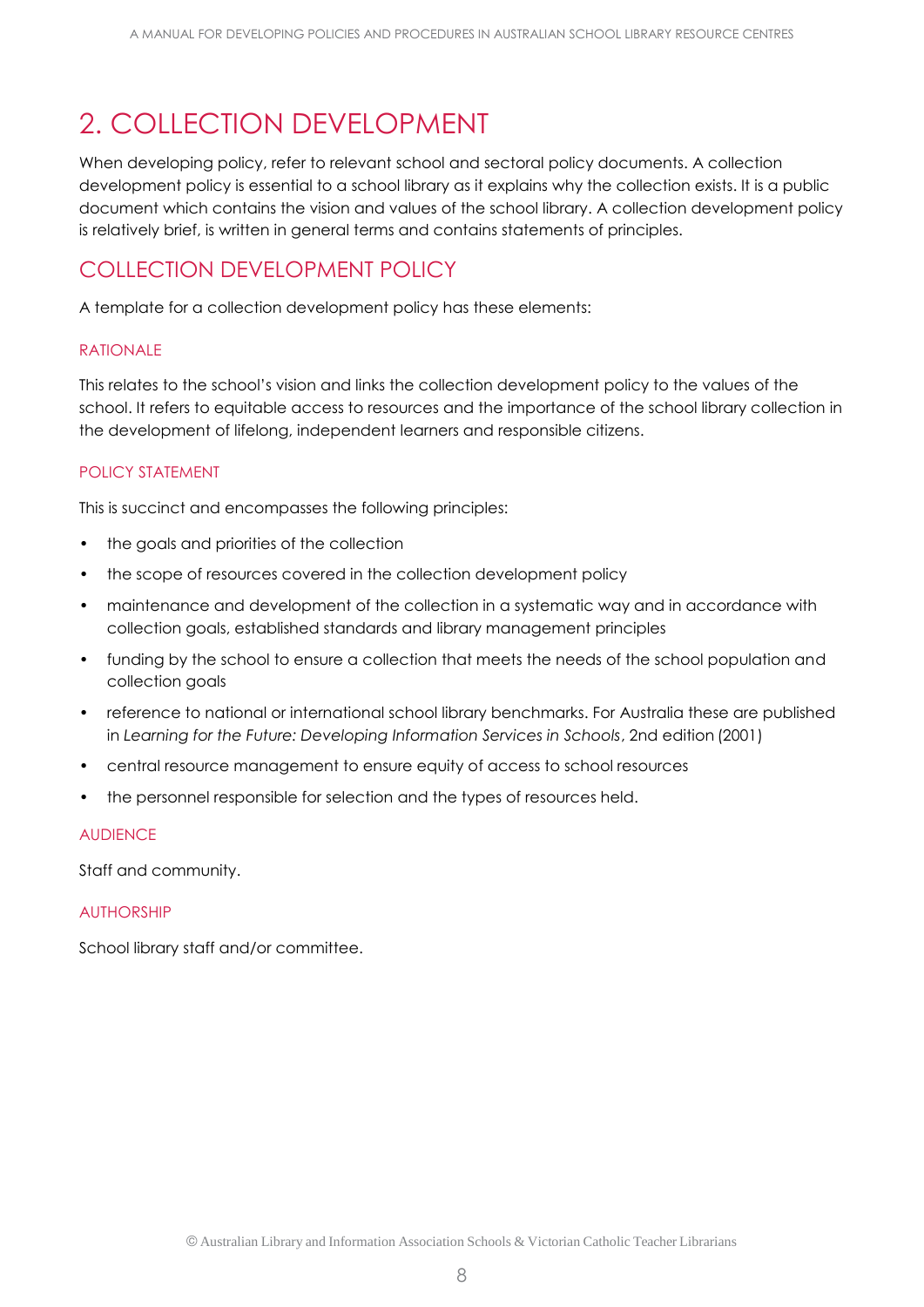# RELATED DOCUMENTS

*ALIA/ASLA Joint Statement on Library and Information Services in Schools*  [https://www.alia.org.au/about-alia/policies-standards-and-guidelines/alia-asla-joint-statement-library](https://www.alia.org.au/about-alia/policies-standards-and-guidelines/alia-asla-joint-statement-library-and-information-services-schools)[and-information-services-schools](https://www.alia.org.au/about-alia/policies-standards-and-guidelines/alia-asla-joint-statement-library-and-information-services-schools)

*Information and Literacy for all Australians* [https://alia.org.au/about-alia/policies-standards-and-guidelines/statement-information-literacy-all](https://alia.org.au/about-alia/policies-standards-and-guidelines/statement-information-literacy-all-)[australians](https://alia.org.au/about-alia/policies-standards-and-guidelines/statement-information-literacy-all-)

Learning for the Future: Developing Information Services in Schools, 2nd ed. (2001). Australian School Library Association & Australian Library and Information Association (ALIA). Available from <http://www.asla.org.au/publications/learning-for-the-future--developing-information-services-in.aspx>

*Selecting and Using Resources for Educational Purposes (2017).* Department for Education and Child Development. Retrieved from [https://www.decd.sa.gov.au/sites/g/files/net691/f/selecting-and-using](https://www.decd.sa.gov.au/sites/g/files/net691/f/selecting-and-using-resources-guideline_0.pdf)[resources-guideline\\_0.pdf](https://www.decd.sa.gov.au/sites/g/files/net691/f/selecting-and-using-resources-guideline_0.pdf)

*Statement on Free Access to Information*

[https://www.alia.org.au/about-alia/policies-standards-and-guidelines/statement-free-access](https://www.alia.org.au/about-alia/policies-standards-and-guidelines/statement-free-access-informati)[information](https://www.alia.org.au/about-alia/policies-standards-and-guidelines/statement-free-access-informati)

DATE OF RATIFICATION

DATE FOR REVIEW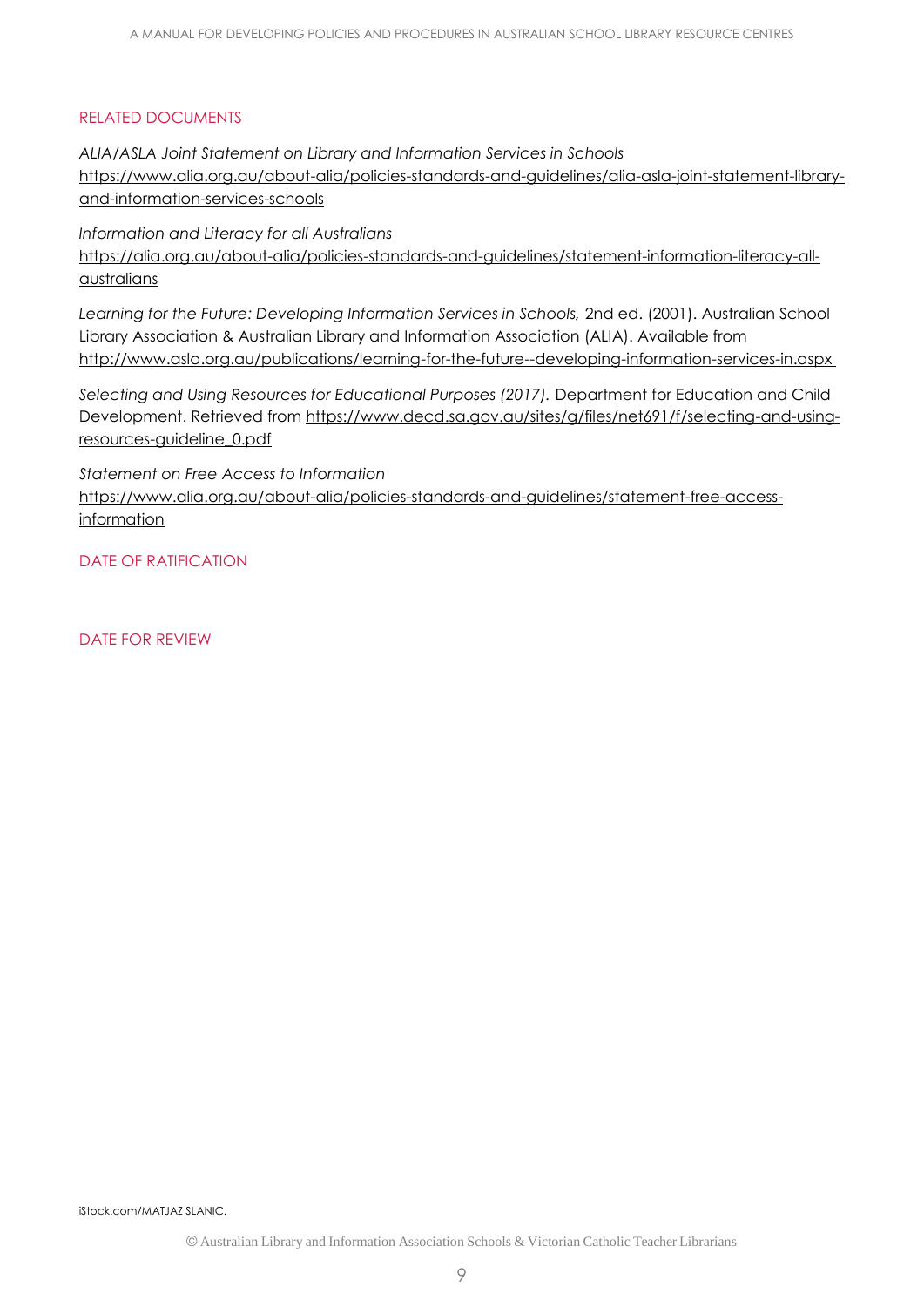# COLLECTION DEVELOPMENT PROCEDURES

A template for collection development procedures has these elements:

# PROFILE OF THE SCHOOL COMMUNITY

This refers to the profile of the students, staff and community served by the school and its library, including social, cultural and academic aspects and any special features of the school. These factors influence the type of collection that is developed.

# PROFILE OF THE EXISTING COLLECTION

Refer to the school library collection rubric, and analyse and briefly describe the current status of the school's collection as developing, foundation, effective or outstanding. See [Appendix C.](#page-49-0)

# ACCESS TO RESOURCES

Refer to all content and resources selected and made available through the library including books, journals, and networked resources. Include details of access to digital resources, plus the opening hours of the library in terms of access to physical resources.

Address decentralised physical collections that exist in the school. Resources or teaching aids supporting learning programs may be stored in areas outside the physical library space, and catalogued for whole school access.

State if there are any sections of the collection which are not accessible to certain groups within the community. For example, student access to teacher reference and kits.

# FORMATS WITHIN THE COLLECTION

Based on the descriptions in Wall & Ryan (2010) the collection contains a variety of resources in physical and digital networked format for the users.

Physical resources include:

- print: books (reference, fiction, nonfiction), periodicals, newspapers, pamphlets, and ephemera that are physical objects
- graphic: posters, pictures, maps, models, realia, kits and infographics
- digital: stand-alone resources such as DVDs, CDs or CD-ROMS that are not stored on or accessed via a network
- equipment: audio devices, cameras, projectors, video devices, printers, drones, ebook devices or tablet devices.

Networked resources are digital resources that are accessed from either:

- the school's network
- an institutional cloud-hosted system
- the web, including curated and catalogued websites, full-text databases of journals or newspapers, online encyclopaedias, streaming video and audio, and online collaborative tools and resources.

Networked resources may be accessed concurrently by many users depending on licensing.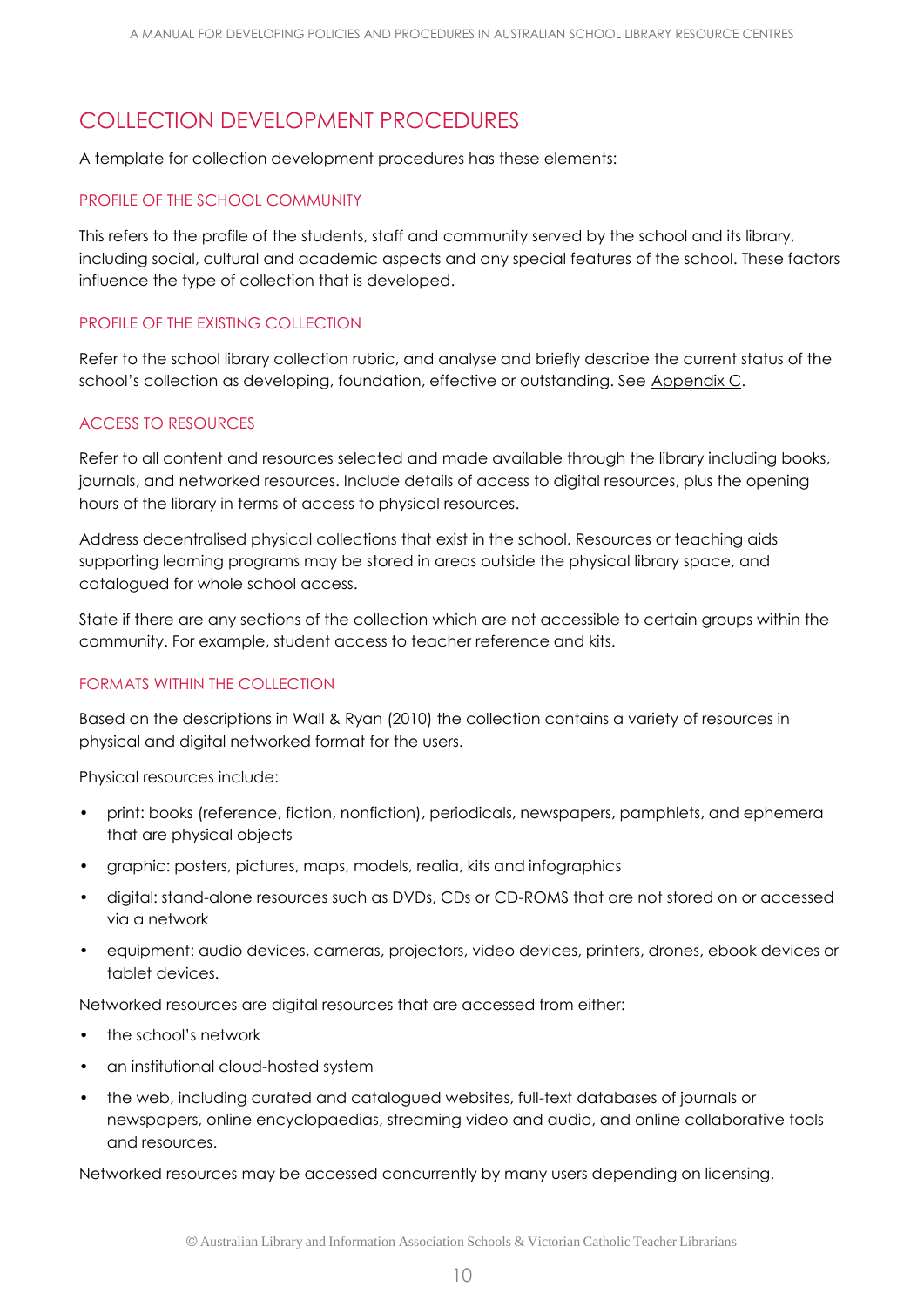# COLLECTION GOALS

Establish short term and long term collection goals, and include strategies for measurement of progress against these goals.

#### BUDGET

See the section titled *[Budgeting policy and procedures](#page-17-0)*. State how the budget is developed, the ratification process, and how expenditure is recorded. Also refer to the principle of central resource management if applicable.

#### SELECTION PRINCIPLES

Outline the criteria to be considered in the selection of individual resources and of aggregated resource services.

Resources purchased or made available by the school should be carefully selected in consultation with school staff. Library professionals apply professional knowledge and experience to ensure resources are relevant and suitable, and that the collection as a whole is balanced. School library reference works contain detail on broad, general and specific selection criteria for education resources. The list below represents a succinct overview.

#### **Relevant to curriculum and recreational needs of the users**

- Does the resource meet an existing or anticipated need?
- Will the resource be well-used?
- Is the cost justified in terms of the potential use and value to the collection?

#### **Up-to-date**

- Is the information current, especially in the areas of science, technology, social issues and geopolitical content?
- Is the information and presentation in keeping with current educational practice?
- Are the tables, charts and other relevant data in the resource recent?
- Are links to websites active and current?

#### **Accurate in the presentation of information**

- Is the content clearly factual or fictional?
- Are facts and opinions identified and presented impartially?
- Is the content correct?
- Does the content reflect the national and local context or can it be adapted to do so?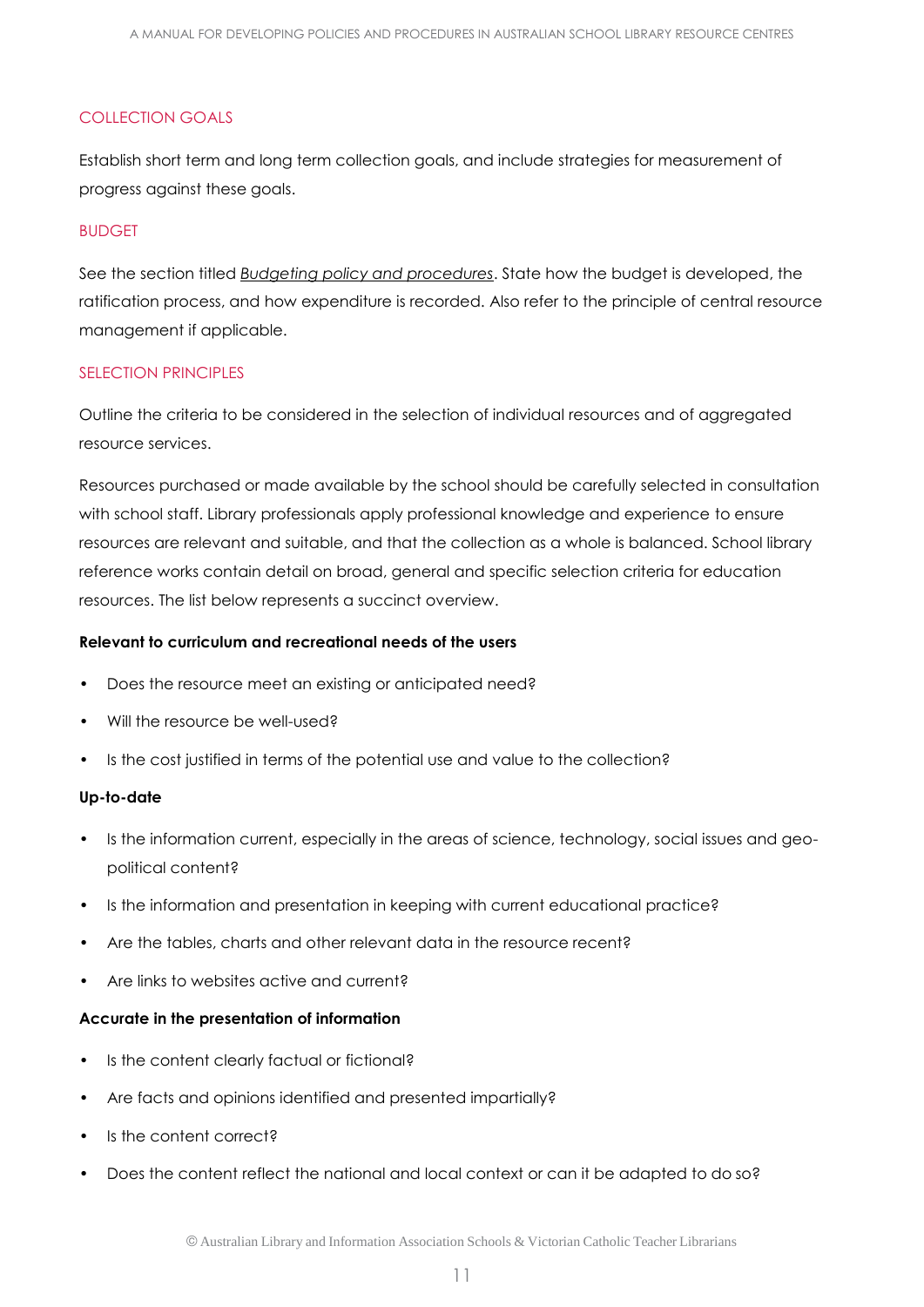# **Authoritative**

- Is the author or creator qualified in the field?
- Is the publisher well established/reputable in the field?
- Has the author or creator produced other works in the same area?

#### **Well presented**

- Is the style appropriate for the subject and use?
- Do the illustrations extend the factual information or is their purpose purely decorative?
- Are the print, illustrations, multimedia and sound of a high quality?
- Is the resource physically attractive?
- Is the resource durable and well-constructed?

#### **User-friendly**

- Is the content organised logically and sequentially, and easy to navigate?
- Are ideas developed clearly?
- Is the information easily accessible through readable tables, charts or video content?
- Does the resource have an index, table of contents, chapter summaries, glossary, bibliography, or menus?

#### **Respectful of all peoples**

- Is the resource free of bias or prejudice?
- Does the resource present positive images of gender, disability and cultural and ethnic groups?
- Are the representations of people honest and accurate?
- Is the resource free of stereotypical images and role definitions?

# **Accurate in presentation of Aboriginal and Torres Strait Islander issues**

• Does the resource meet the guidelines specified in the *Protocols for Libraries, Archives and Information Services* (ATSILIRN, 2012)? <http://atsilirn.aiatsis.gov.au/protocols.php>

# **Appropriate to age levels of users**

- Is the print readable and of a format suitable to the age level of the target audience?
- Is the vocabulary appropriate?
- Is the resource suitable to the interest level of the intended users?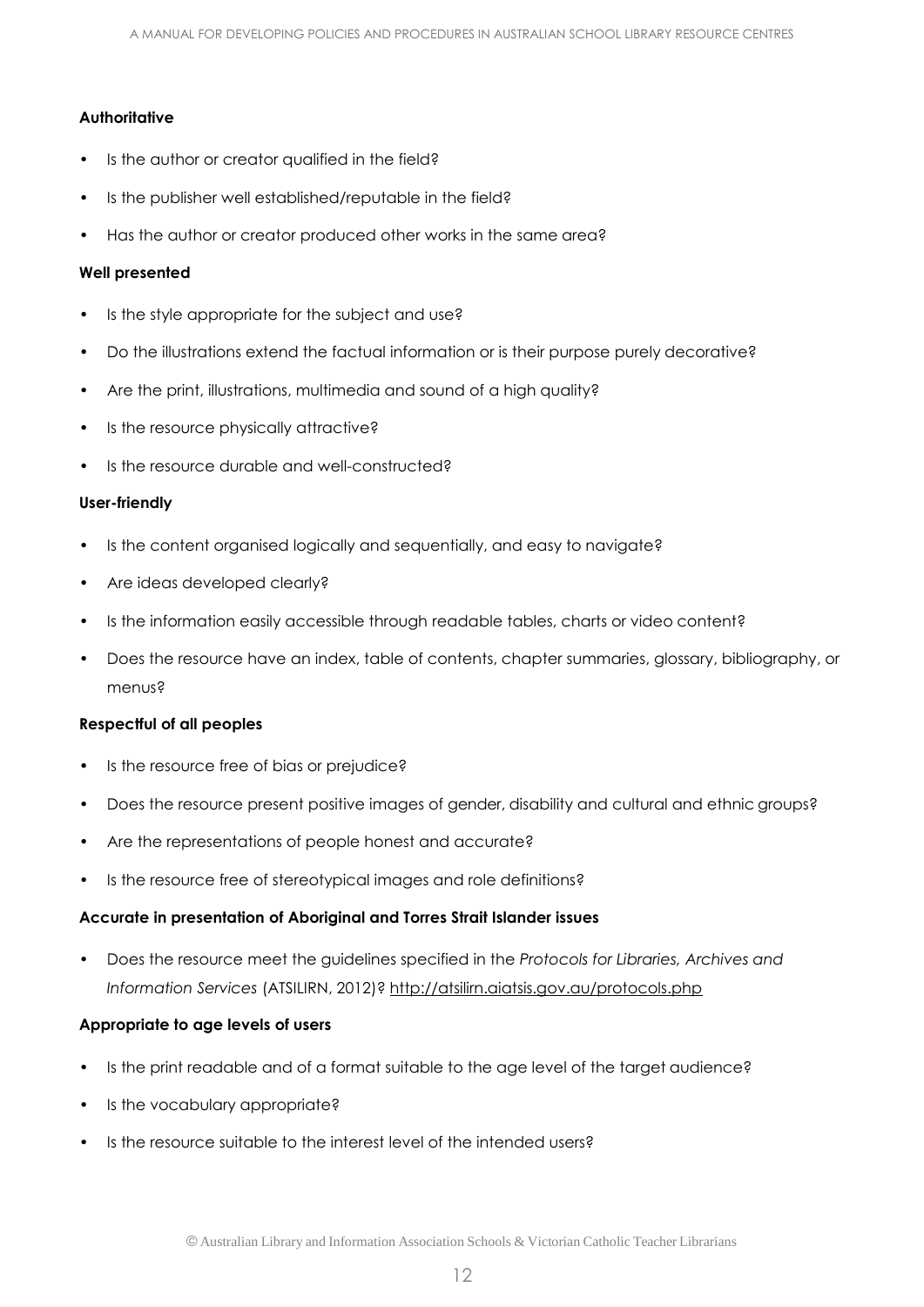#### **Criteria relevant to a school's specific context**

Specific selection criteria may be required for schools with specialist religious or cultural learning programs, for example faith-based schools, bi-lingual schools, performing arts, sports and STEM academies.

See Appendix B for an example for a Catholic Religious Education collection.

# RESOURCE SELECTION TOOLS

List the key resource selection and reviewing tools that the school has access to and which they will use to identify and select material for the collection.

Some reputable tools include:

- Children's Book Council of Australia (CBCA) booklists and journal: Reading Time, [www.cbca.org.au](http://www.cbca.org.au/)
- Magpies, Literature Base and The Source: online subject guide to children's literature, [www.magpies.net.au](http://www.magpies.net.au/)
- New South Wales Department of Education online journal: Scan, [https://scan.nsw.edu.au](https://scan.nsw.edu.au/)
- Primary English Teachers Association Australia (PETAA) publications, [www.petaa.edu.au](http://www.petaa.edu.au/imis_Prod/w)
- Premier's Reading Challenge booklists from each state and territory
	- <https://online.det.nsw.edu.au/prc>
	- <http://www.education.vic.gov.au/about/events/prc>
	- <http://education.qld.gov.au/schools/readingchallenge>
	- <http://www.premiersreadingchallenge.sa.edu.au/prc>
	- [https://premiersreadingchallenge.tas.gov.au](https://premiersreadingchallenge.tas.gov.au/)
	- [http://www.education.act.gov.au/teaching\\_and\\_learning/chief\\_ministers\\_reading\\_challenge](http://www.education.act.gov.au/teaching_and_learning/chief_ministers_reading_challenge)
- ReadPlus theme-based reviews of books and films, [www.readplus.com.au](http://www.readplus.com.au/)
- Schools Catalogue Information Service (SCIS) Catalogue and reviews in newsletter: *Connections*, <https://www.scisdata.com/connections>
- Scootle online resources aligned to Australian Curriculum, [https://scootle.edu.au](https://scootle.edu.au/)
- State Library of Victoria online reviews of young adult resources: Inside a dog, [https://insideadog.com.au](https://insideadog.com.au/)
- West Australian Young Readers Book Awards (WAYRBA) booklists, [https://wayrba.org.au](https://wayrba.org.au/)
- Young Australians Best Book Awards (YABBA) booklists, [https://yabba.org.au](https://yabba.org.au/)

#### **SCOPE**

State any specific scope or limitations that might apply, such as whether the school library aims to provide recreational resources for staff, resources for staff studying at tertiary institutions, or for parents or community members?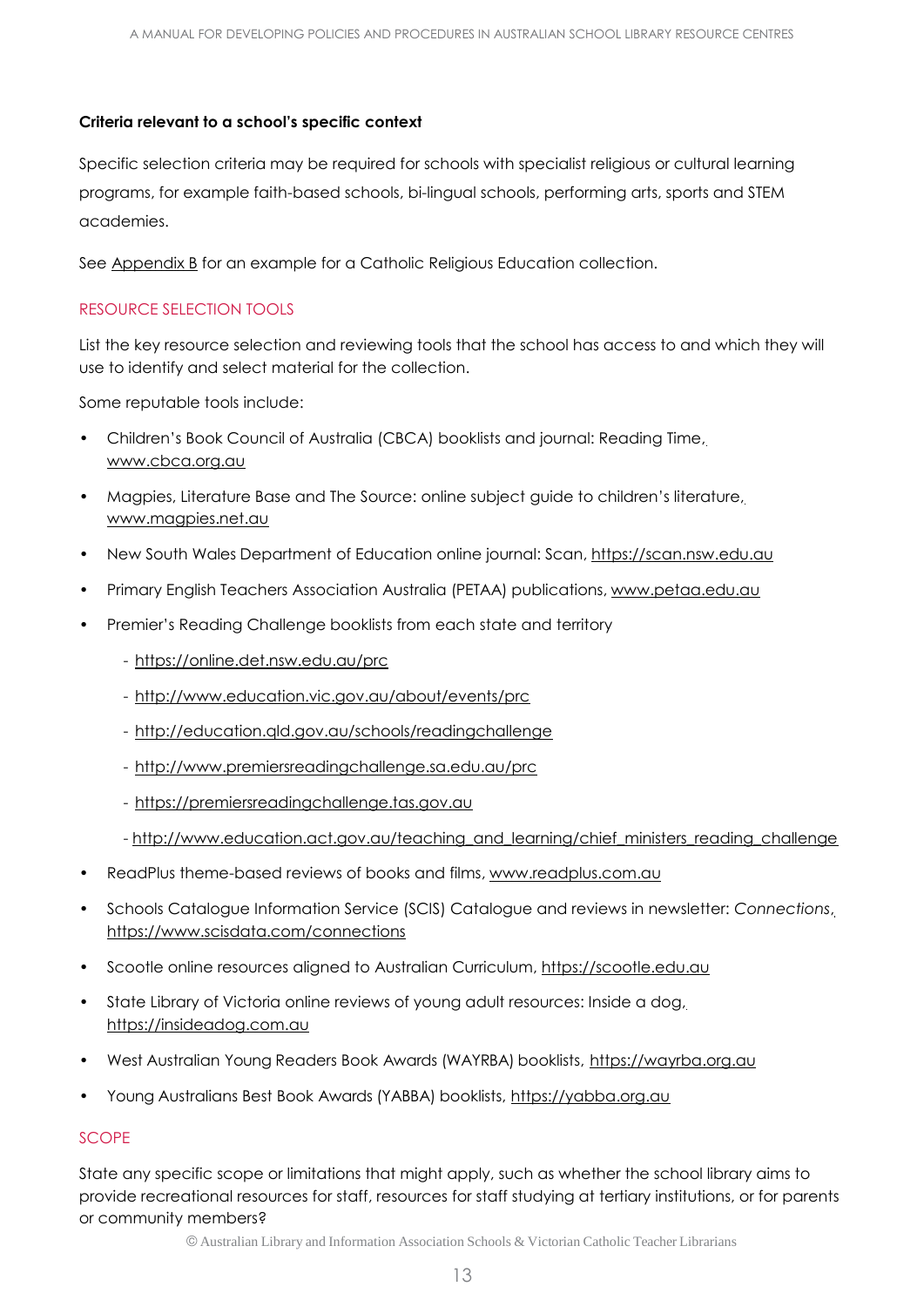#### DONATIONS

State that the selection criteria outlined will be applied to all donations. Any donations not meeting the criteria will be returned to the donor or discarded.

#### COOPERATIVE RELATIONSHIPS WITH OTHER LIBRARIES

Describe any networks to which the school or staff belong and any special relationship with other libraries that may influence the collection.

#### MAINTENANCE AND PRESERVATION OF THE COLLECTION

State how ongoing decisions will be made about whether to mend, or discard worn physical items. The following factors should be considered where appropriate:

- physical condition, including quality of paper, margins, illustrations
- cost-effectiveness of repair or replacement. If these are comparable, replacement is preferable. In the case where repairs will not restore the resource to a condition for normal use, the resource should be replaced
- number of other copies in the collection
- availability of the title for re-order
- value as archival resource.

In some special instances, an irreplaceable title of importance must be retained regardless of condition. Special handling should be given to such resources.

# PRINCIPLES OF DESELECTION

Outline the principles to be used in monitoring, deselection or weeding of the collection so that at least 10% of the collection is replaced annually.

#### **In poor physical condition**

- Is the resource mildewed, yellowing, tatty, dirty, damaged, torn, worn out?
- Has the resource sustained irreparable damage?

#### **Out-of-date**

- Is the information in the resource incorrect due to social or geo-political changes?
- Is the information in the resource incorrect due to technical or scientific advances?
- Is the resource current?

#### **Inaccurate**

Does the resource present distorted views of history?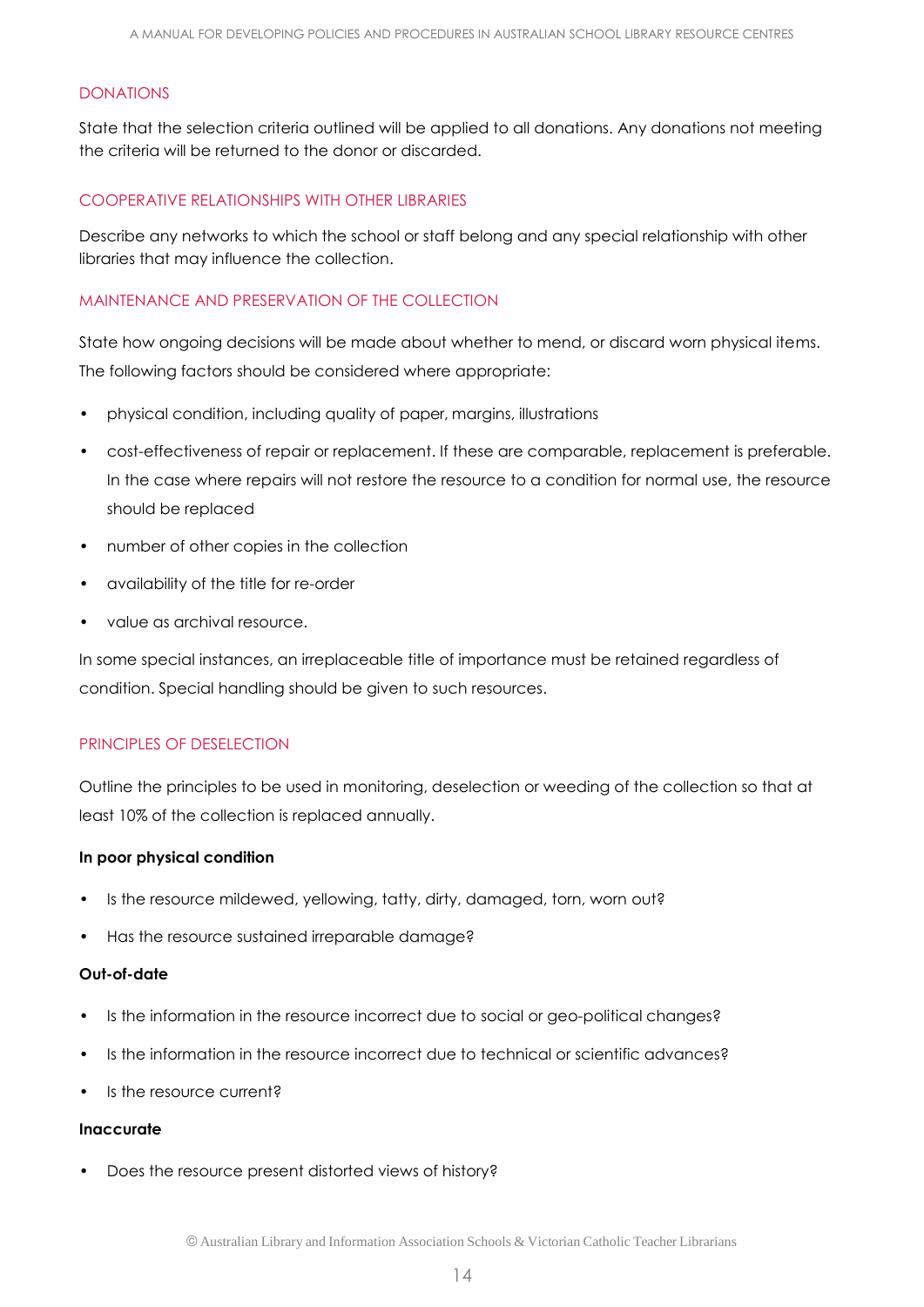#### **Offensive**

- Is the resource sexist, racist, ageist or offensive to social or ethnic groups?
- Does the resource present stereotypical images or characterisations?

#### **Obsolete**

- Is there a more current edition or format of a work available?
- Has the resource been used sufficiently to justify keeping it?
- Is the subject of current interest in the curriculum?
- Are multiple copies or licences still in demand?

# **Failure to meet the specific selection criteria**

• Does the resource meet the specific selection criteria?

# REPLACEMENT OR RENEWAL OF RESOURCES

Physical resources should not be automatically replaced, nor subscription resources renewed. There are several factors that could be considered when a resource is to be replaced or renewed:

- number of duplicate copies
- current demand for specific title or subject
- the extent of the present library collection on the subject
- the historical value of the resource
- the availability of a newer or better resource in the field
- availability of resource in a different, cheaper and more appropriate format.

# CHALLENGED RESOURCES

On occasion a student, teacher, parent or community member may voice a concern about a resource that has been selected for inclusion in the school's collection. A written procedure to deal with challenges about resources is required. The following steps are recommended:

- 1. Where possible, deal with the initial challenge/query on an informal level. Resolution of the complaint at an early stage is greatly dependent on the person in charge of the school library maintaining a professional, assertive and calm manner.
- 2. Inform the Principal of the nature of the challenge/query. Explain the situation and secure the Principal's support. It is important to know that the Principal understands the situation and is willing to provide support as the challenge process unfolds.
- 3. Should the complainant wish to take the matter further, explain that the school has an established procedure designed to enable challenges to be heard fairly. Give the complainant a copy of the school library's collection development policy, including the section on dealing with challenges/ queries to library resources. Outline the ensuing steps of the challenge process. By providing a copy of the collection development policy, the complainant is informed of the school and library positions on the issue. It is important they are informed of the professional selection guidelines by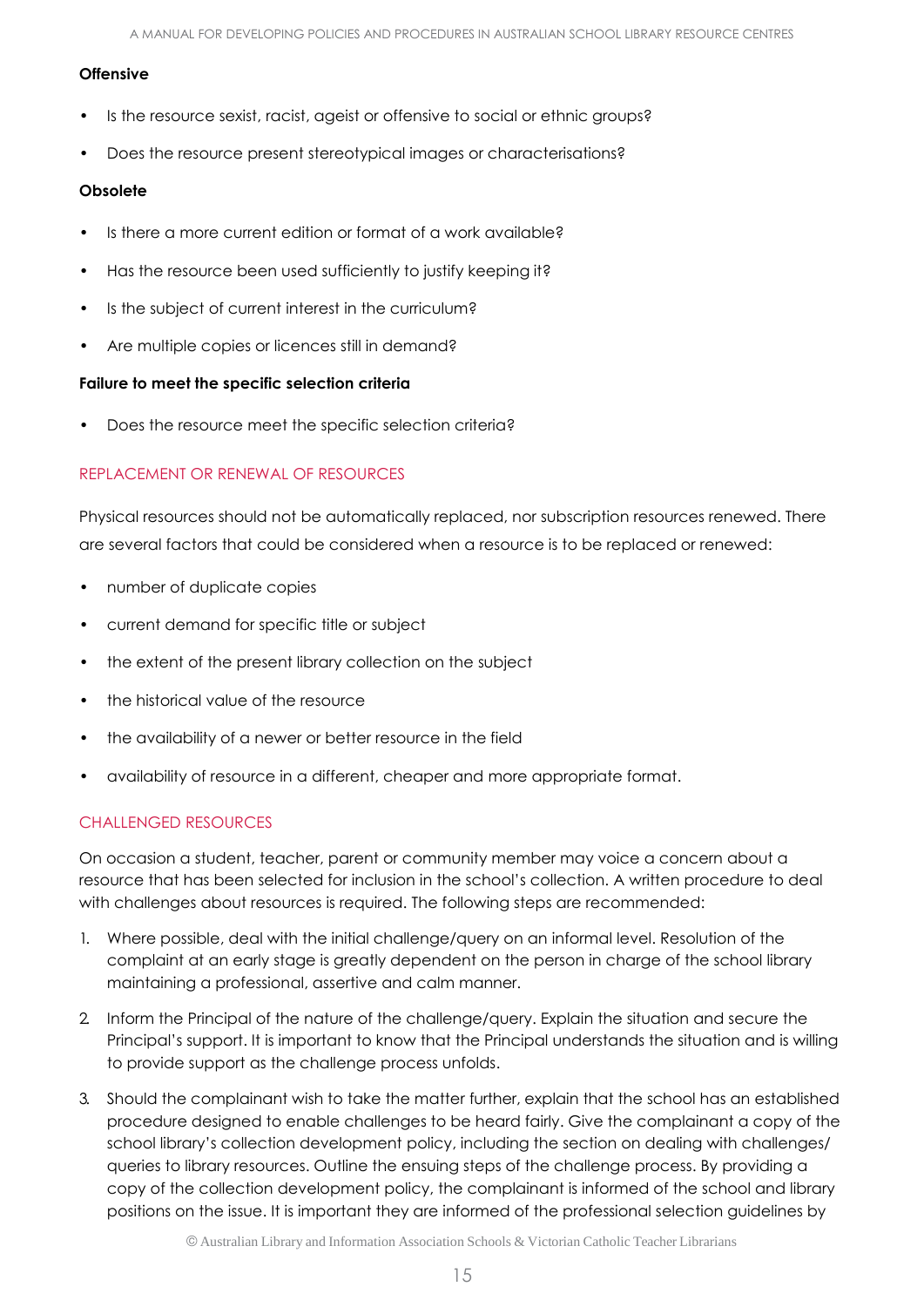which resources are chosen for inclusion in the collection. If necessary, the person in charge of the library should verbally explain the contents of the collection development policy.

- 4. Those complainants who wish to continue with their challenge/query must be given the opportunity to do so. A standard form which can be completed is provided. Briefly go through the form with the complainant. Clearly explain the challenge process, informing them of the steps to be followed. People do have a right to challenge or query resources and to expect their complaint to be given a fair hearing. Library staff must be very careful when issuing a complaint form that the form is not used as a weapon to deflect the complainant. The form should be in plain English (or other language where applicable). It should be clearly formatted, requiring succinct answers.
- 5. Convene the Complaints Committee. Membership of this committee could comprise the Principal, library staff, as well as a teacher, parent, student and wider community representatives. This standing committee will have been established at the same time as the challenge/query process was developed for inclusion in the collection development policy. Inform the Complaints Committee of the nature of the challenge/query. Ensure that they have ample opportunity to examine the resource in question. Explain the selection criteria to the committee. Make sure they understand how the resource reflects the criteria and its purpose in the curriculum and/or recreational framework. Discuss the complainant's challenge/query as detailed in the complaints form. Provide the committee with copies of reviews of the resource in question. Make a decision regarding the resource's future.
- 6. Inform the complainant, in writing, of the committee's decision. The decision may also be communicated verbally to the complainant. Keep all documentation relating to the challenge and its outcome on a permanent file.

#### REQUEST FOR RECONSIDERATION OF RESOURCES

The following form contains suggested questions and information that might be included on a complaint form. A school might choose to use all or only some of these questions, modified where appropriate to reflect the local mission/vision statements and educational learning statements of the school. A school might also wish to add extra questions to its form.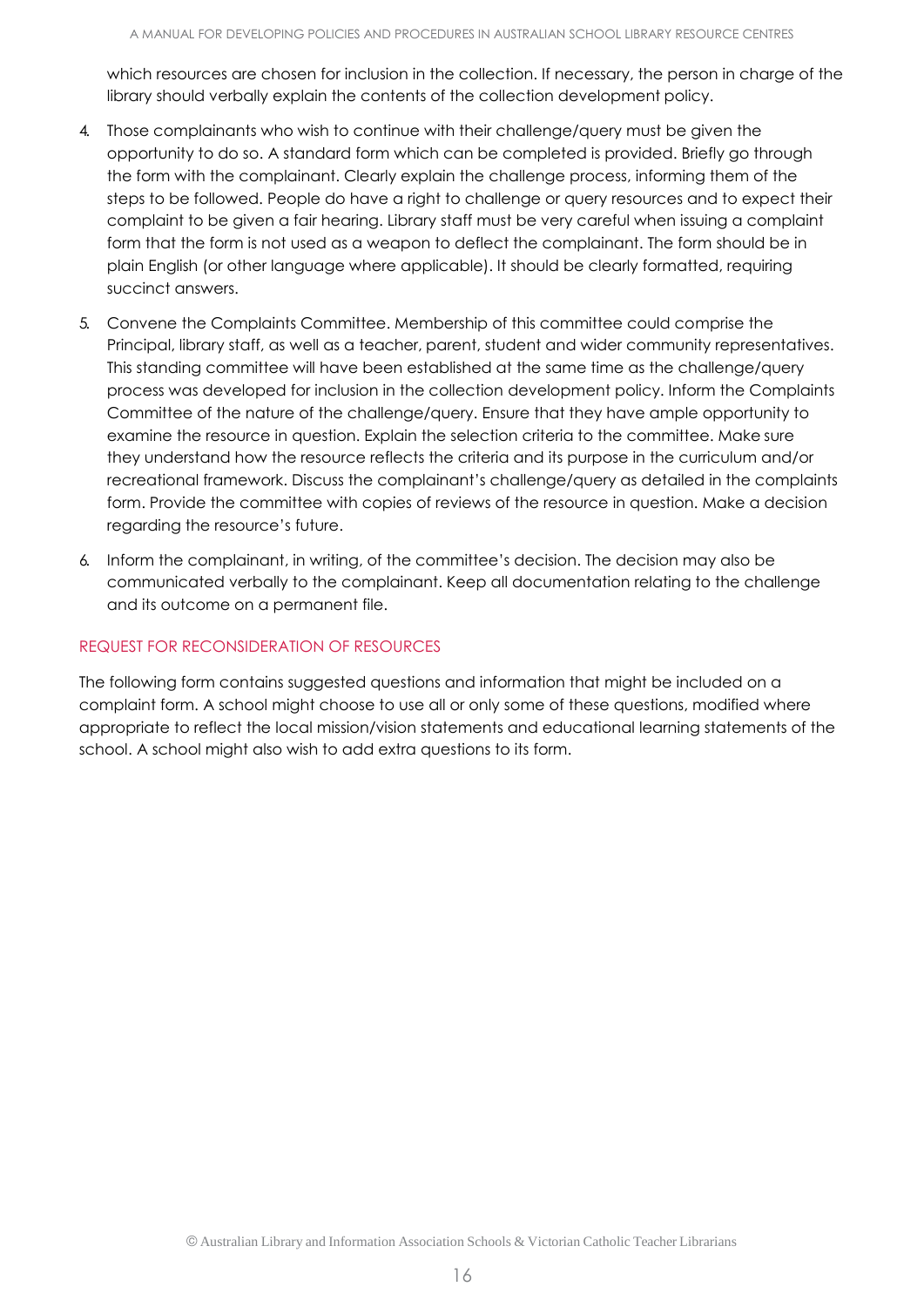# REQUEST FOR RECONSIDERATION FORM

| <b>RECONSIDERATION REQUESTED BY</b>                                                                                                                       |  |
|-----------------------------------------------------------------------------------------------------------------------------------------------------------|--|
| Requester's name                                                                                                                                          |  |
| Address                                                                                                                                                   |  |
| Contact telephone numbers                                                                                                                                 |  |
| Name and year level of student or teacher                                                                                                                 |  |
| Are you representing yourself or a group or<br>organisation?                                                                                              |  |
| DETAILS OF THE RESOURCE TO BE RECONSIDERED                                                                                                                |  |
| Author                                                                                                                                                    |  |
| Title                                                                                                                                                     |  |
| Publisher/producer                                                                                                                                        |  |
| Publication/copyright date                                                                                                                                |  |
| Subject matter of the resource                                                                                                                            |  |
| Location of the resource                                                                                                                                  |  |
| Date accessed                                                                                                                                             |  |
| Type of resource (book, game, website)                                                                                                                    |  |
| <b>DETAILS OF REQUEST</b>                                                                                                                                 |  |
| State your objections to the resource. Please<br>be specific by noting pages or sections                                                                  |  |
| Have you read, viewed or listened to the<br>entire resource?<br>If no, what sections did you read, view or<br>listen to?                                  |  |
| What do you believe could be the result of<br>a student reading, viewing or listening to this<br>resource?                                                |  |
| Is there anything positive about this<br>resource?                                                                                                        |  |
| What would you like the school to do in<br>response to your request?<br>Are you familiar with the school's policy in<br>regard to selection of resources? |  |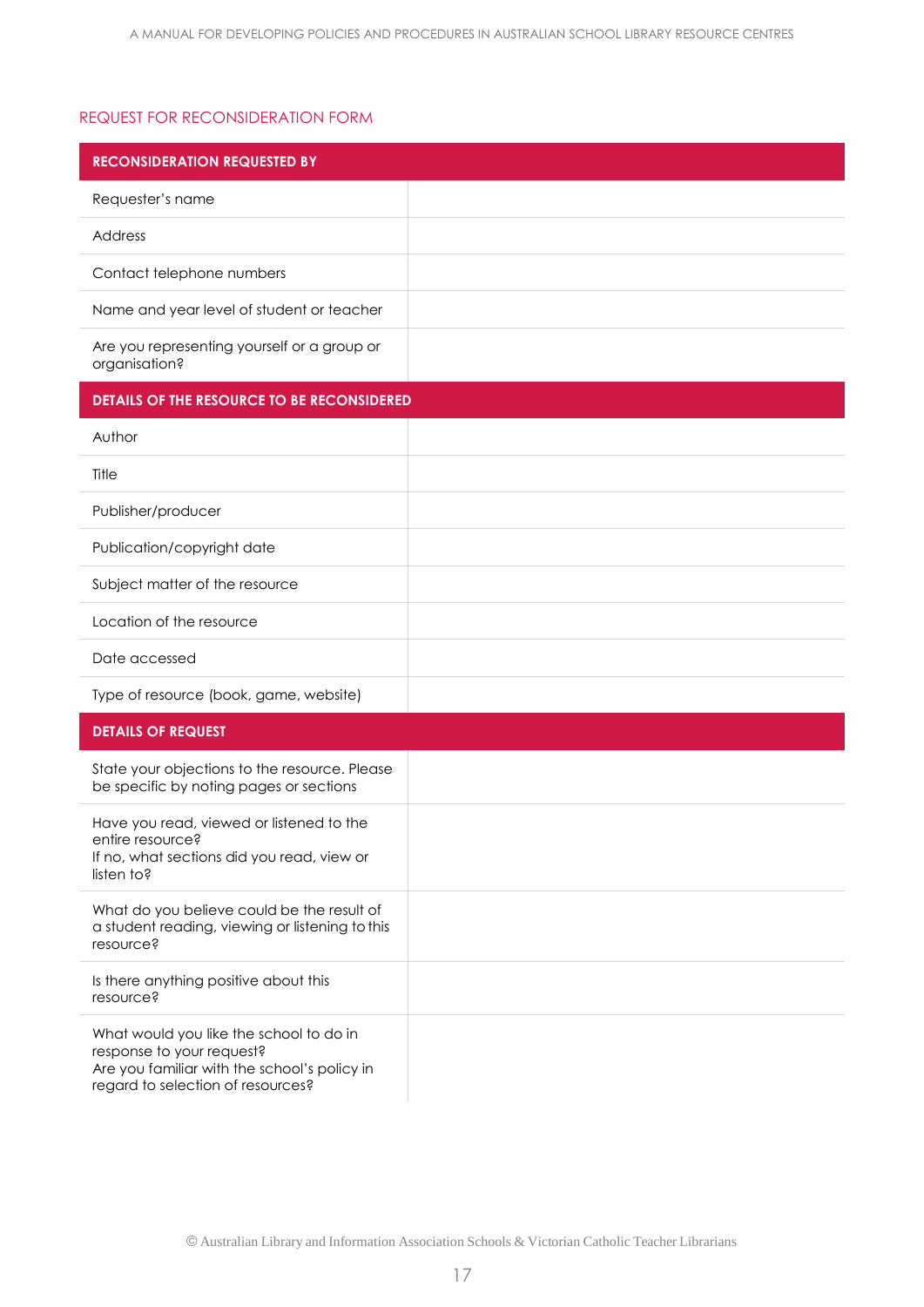# <span id="page-17-0"></span>3. BUDGETING

A realistic budget is required to enable school library programs and services to adequately and equitably serve the whole school. Circumstances in each school will differ. A school library budget should be seen within the context of the total school budget. As with all expenditure, school library costs compete against other costs for priority. It is important that adequate provision is made in each school's budget for the costs of the school library.

# BUDGETING POLICY

A template for a budgeting policy has these elements:

#### **RATIONALE**

This relates to the school's vision, curriculum initiatives and resource needs.

#### **SCOPE**

What this budget covers, as well as other relevant budgets referenced to the collection development policy.

Responsibility for developing the budget, monitoring the expenditure and reporting.

# POLICY STATEMENT

This is succinct and could encompass the following:

- library programs
- library services
- collection maintenance and development
- recurrent costs
- capital expenditure, if applicable.

#### AUDIENCE

Staff and community.

#### AUTHORSHIP

School library staff, Principal, finance department.

# RELATED DOCUMENTS

- Learning for the future: Developing information services in schools, 2nd edition (2001)
- Vision statement and strategic plan of the school
- Collection development policy
- Library's annual report
- School library collection rubric.

# DATE OF RATIFICATION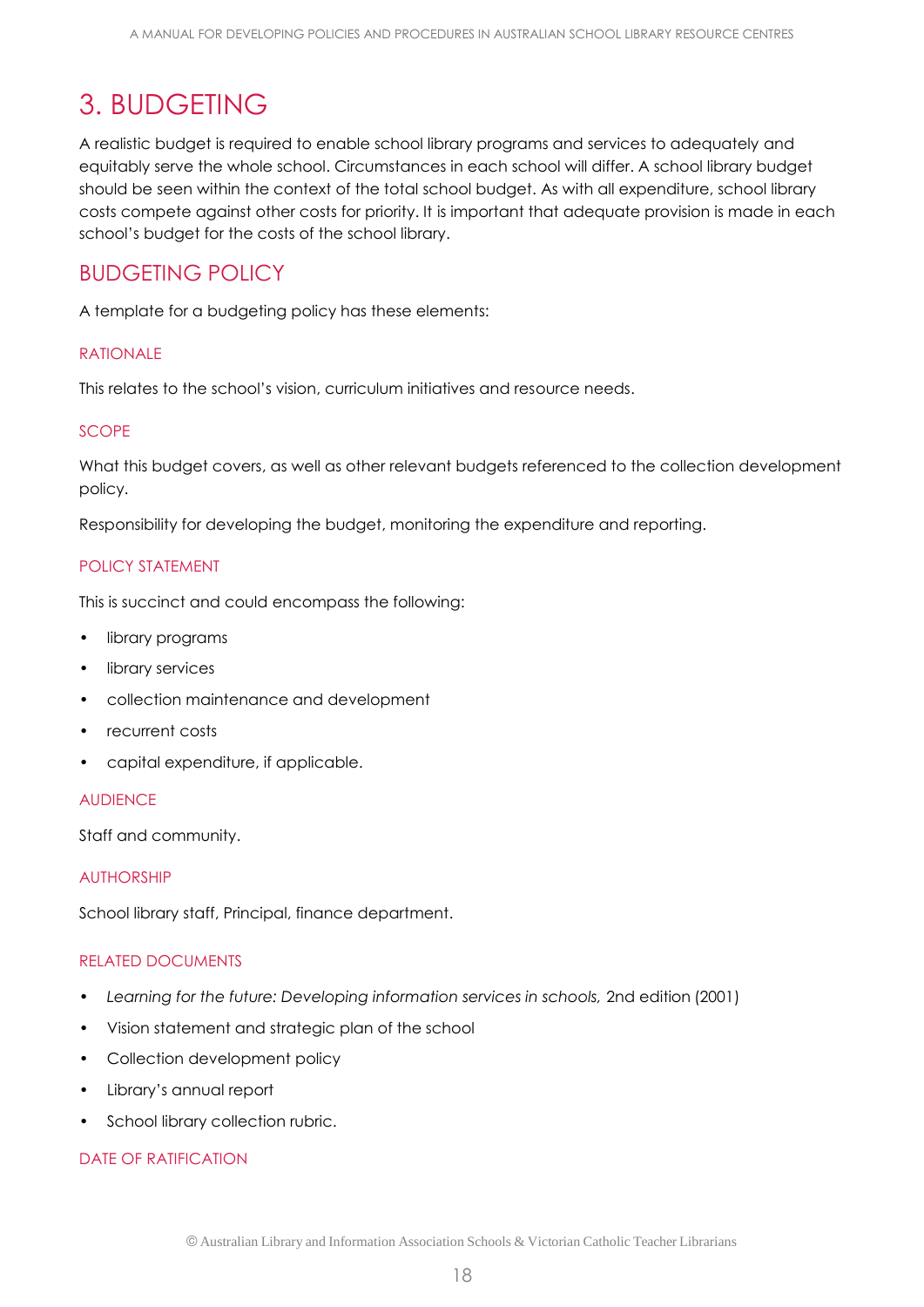#### DATE FOR REVIEW

Three to five years after ratification.

# BUDGETING PROCEDURES

The budget will be informed by reference to the school library collection rubric, the current status of the school's collection, and the short term and long term collection goals specified in the collection development policy. The following categories of expenditure may make up the budget for a school library. A template for budgeting procedures has these elements:

#### BUDGET CATEGORIES AND ITEMS

| <b>CATEGORY</b>                                                                                                                                                                                                                                                      | <b>ITEM</b>                                                                                                                                                                                                                                                                                                                                                                     | <b>COST</b> |
|----------------------------------------------------------------------------------------------------------------------------------------------------------------------------------------------------------------------------------------------------------------------|---------------------------------------------------------------------------------------------------------------------------------------------------------------------------------------------------------------------------------------------------------------------------------------------------------------------------------------------------------------------------------|-------------|
| Capital Expenditure                                                                                                                                                                                                                                                  | shelving and furniture                                                                                                                                                                                                                                                                                                                                                          |             |
|                                                                                                                                                                                                                                                                      | equipment                                                                                                                                                                                                                                                                                                                                                                       |             |
|                                                                                                                                                                                                                                                                      | computer hardware and devices                                                                                                                                                                                                                                                                                                                                                   |             |
| Maintenance agreements                                                                                                                                                                                                                                               | library management system                                                                                                                                                                                                                                                                                                                                                       |             |
|                                                                                                                                                                                                                                                                      | security system                                                                                                                                                                                                                                                                                                                                                                 |             |
|                                                                                                                                                                                                                                                                      | audiovisual hardware                                                                                                                                                                                                                                                                                                                                                            |             |
| Subscriptions                                                                                                                                                                                                                                                        | journals                                                                                                                                                                                                                                                                                                                                                                        |             |
|                                                                                                                                                                                                                                                                      | databases                                                                                                                                                                                                                                                                                                                                                                       |             |
|                                                                                                                                                                                                                                                                      | ebook, audiobook platform                                                                                                                                                                                                                                                                                                                                                       |             |
|                                                                                                                                                                                                                                                                      | membership                                                                                                                                                                                                                                                                                                                                                                      |             |
| Professional development<br>As per school policy                                                                                                                                                                                                                     | funding per staff member                                                                                                                                                                                                                                                                                                                                                        |             |
| Collection maintenance                                                                                                                                                                                                                                               | Plan to replace a proportion of the current                                                                                                                                                                                                                                                                                                                                     |             |
| Keeping the collection at its present<br>stage                                                                                                                                                                                                                       | collection annually, for example 10%<br>Note average resource cost for nonfiction                                                                                                                                                                                                                                                                                               |             |
| Current resources are defined as less<br>than ten years old                                                                                                                                                                                                          | $$50 - $100$                                                                                                                                                                                                                                                                                                                                                                    |             |
| Collection development                                                                                                                                                                                                                                               | Consider:                                                                                                                                                                                                                                                                                                                                                                       |             |
| Working towards collection<br>improvement                                                                                                                                                                                                                            | new networked resources<br>$\bullet$<br>curriculum initiatives in the school<br>$\bullet$                                                                                                                                                                                                                                                                                       |             |
| Align to the school's collection goals as<br>stated in the collection development<br>policy and in keeping with the<br>descriptors in the collection rubric<br>Consider setting target collection size<br>of recommended number of physical<br>resources per student | requiring special focus, such as new<br>integrated curriculum units<br>updating of various sections of<br>$\bullet$<br>the collection such as science or<br>technology<br>addressing any gaps or weaknesses in<br>$\bullet$<br>the collection identified through use of<br>the collection rubric<br>changing demands including<br>$\bullet$<br>fluctuation in student enrolment |             |
|                                                                                                                                                                                                                                                                      | changing nature of the school's<br>$\bullet$<br>academic, social or cultural profile                                                                                                                                                                                                                                                                                            |             |
| Consumables                                                                                                                                                                                                                                                          | peripherals, back up and storage<br>$\bullet$<br>media, printer supplies, batteries, cords,<br>maker spaces materials                                                                                                                                                                                                                                                           |             |
| Promotional activities                                                                                                                                                                                                                                               | display materials, guest speakers,<br>$\bullet$<br>excursions, incursions, Book Week                                                                                                                                                                                                                                                                                            |             |
| Processing physical resources                                                                                                                                                                                                                                        | covering materials, labels, barcodes,<br>$\bullet$                                                                                                                                                                                                                                                                                                                              |             |
| Calculate as 15% of expenditure on<br>physical collection maintenance and<br>development                                                                                                                                                                             | stationery                                                                                                                                                                                                                                                                                                                                                                      |             |
| Other                                                                                                                                                                                                                                                                |                                                                                                                                                                                                                                                                                                                                                                                 |             |

**TOTAL COST**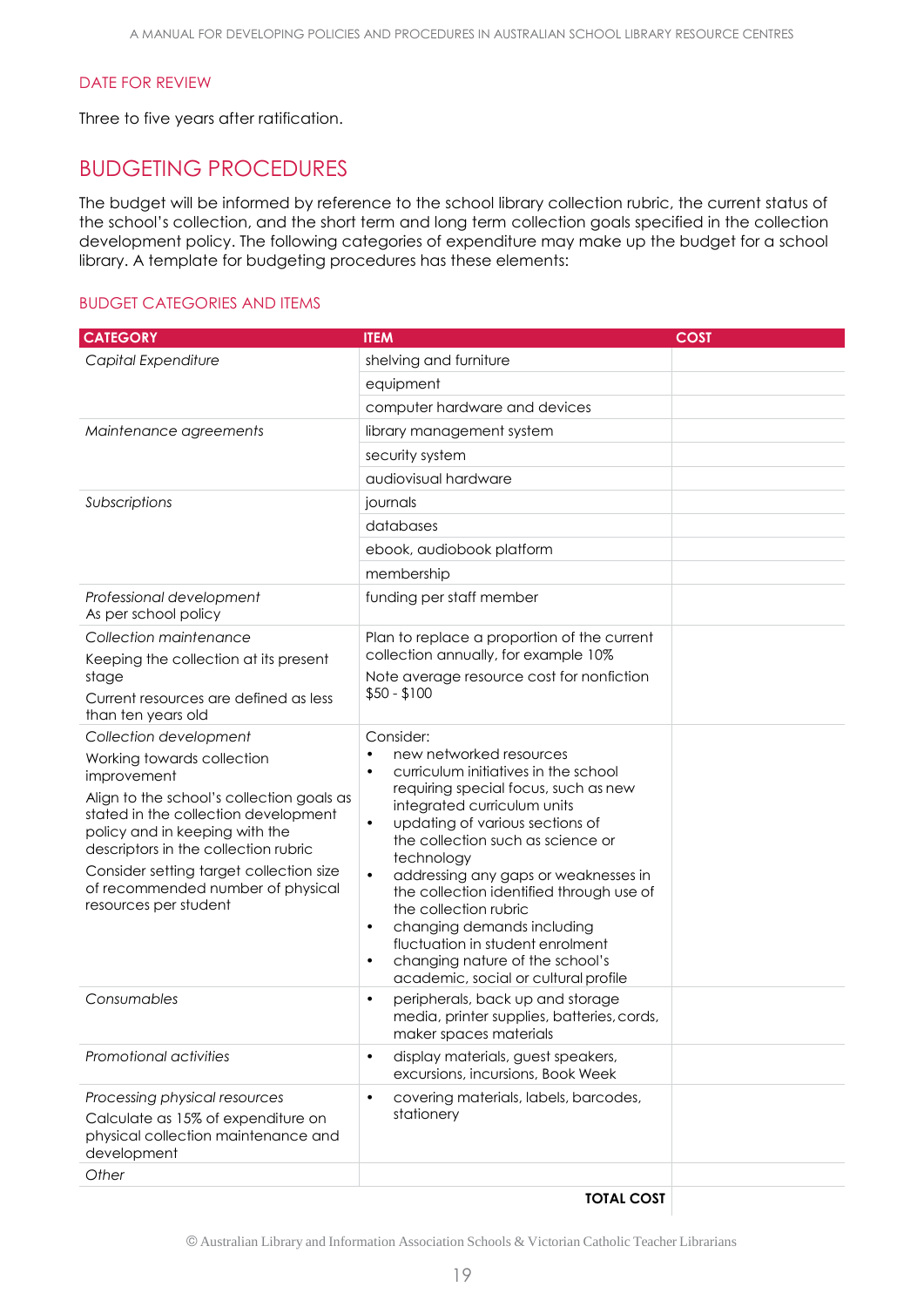# CALCULATION OF THE CURRENT STATE OF THE PHYSICAL COLLECTION

With reference to the school's collection goals, identify the current state of the school's physical collection according to the school library collection rubric. A balanced collection for a school in which most students attend in face-to-face mode includes physical and digital networked resources. The number of resources in the physical collection is *one* measure of a collection's quality. There are a number of other criteria to be considered. The following strategy may be helpful for schools in reviewing and setting their collection goals for physical resources, particularly schools that are in developing and foundation stages.

In determining the current stage of the existing physical collection only consider resources that are catalogued and current. Current resources are defined as those that are less than ten years old. In some cases, the library management system program will be able to generate data about the size of the collection. Otherwise a strategy that will assist in determining the size of the collection is to count samples of the resources. To do this:

- Count individual physical items on a shelf or section of a storage system within an area of the collection, for instance in the Fiction collection.
- Check the publication date of each resource and count those that are more than ten years old.
- Subtract the number of resources that are over ten years old from the total number of resources on the shelf to give the current collection for one shelf, or section of the storage system.
- Continue in this manner until you have enough information to produce an average number of resources for a shelf or section of the storage system within the nominated area of thecollection.
- Count the total number of shelves in the area and multiply the total by the average number you have established and the result will be an average size for one area of the collection.

Continue to use this sampling strategy for all other areas of the physical collection, such as nonfiction, reference or multimedia, to produce a total collection size.

Identify the school's recommended number of physical resources per student by referring to the *School Library Collection Rubric* page 6 Number of physical resources per student which is based on Table 2: Size of foundation collection in *Learning for the Future: Developing Information Services in Schools,* 2nd edition (2001).

# TYPE OF BUDGET

In many schools, the person in charge of the school library will be required to develop an annual budget request submission. In some schools this will not be the practice. Therefore two models for budgeting procedures are described.

The first model details how to prepare a budget request submission that is a program budget, based on planned library programs, services and collection maintenance and development. This budget request submission would be forwarded to the school leadership team and considered along with budget requests from other groups within the school.

The other model is where the school leadership allocates an amount of money to the school library. In this model the person in charge of the school library is not required to develop a budget request submission. However, it is necessary to develop a plan for the expenditure of the allocated money according to priorities.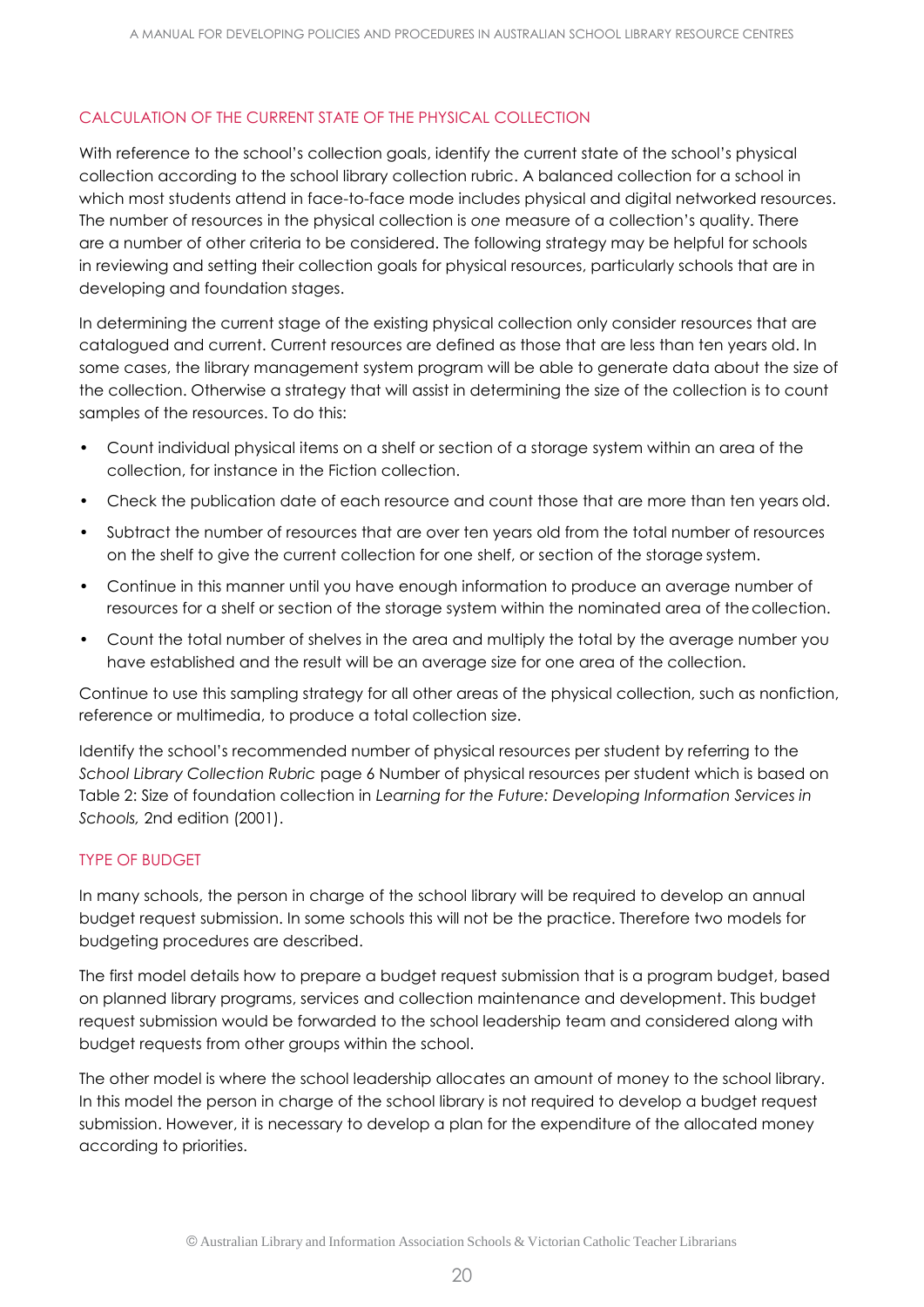# MODEL 1 - BUDGETING PROCEDURES FOR PREPARING AN ANNUAL BUDGET REQUEST SUBMISSION

The budget will be based on the needs identified and recommendations arising from the goals of the school library collection as described in the collection development policy.

#### **PREPARING THE BUDGET**

Preparing an annual budget request submission requires calculating expenditure in the areas listed in the table above, prioritising these and including a brief rationale for the expenditure budgeted in each area. It is important to clearly link this rationale to school priorities.

#### MODEL 2 - BUDGETING PROCEDURES FOR AN ALLOCATED BUDGET

Identify the amount that has been allocated to the school library. Where necessary negotiate with other areas about co-payment arrangements for resource purchase.

#### **KNOWN FIXED COSTS**

Calculate the total amount of any known fixed costs or future commitments, and allocate these funds according to the guidelines for expenditure outlined by the school. Fixed costs may include:

- capital expenditure
- maintenance
- subscriptions/memberships
- professional development

Subtract these known fixed costs from the total budget allocation.

#### **DISCRETIONARY RESOURCE COSTS**

Develop a plan, in consultation with relevant personnel, to divide the remaining resource funds according to priorities within the following areas:

- collection maintenance
- collection development
- consumables.

Prepare a document that records the amount allocated to each of the discretionary resource categories and any subcategories, such as the proportion planned to be spent on fiction, or ebooks or teacher resources.

# PROCEDURE FOR MONITORING EXPENDITURE

The monitoring of the school library's budget is an important administrative task. This task includes:

- keeping a record of items ordered
- maintaining accurate records of expenditure
- checking purchases carefully against purchase order and invoice. Monitor outstanding 'back orders' and or 'out of print' and 'out of stock' items
- keeping copies of invoices
- cross-checking transaction reports against expenditure record. Any errors need to be resolved. Note school procedures for handling GST
- liaising with business manager and accounts officer

There are several ways of managing the school library budget, including using a spreadsheet or the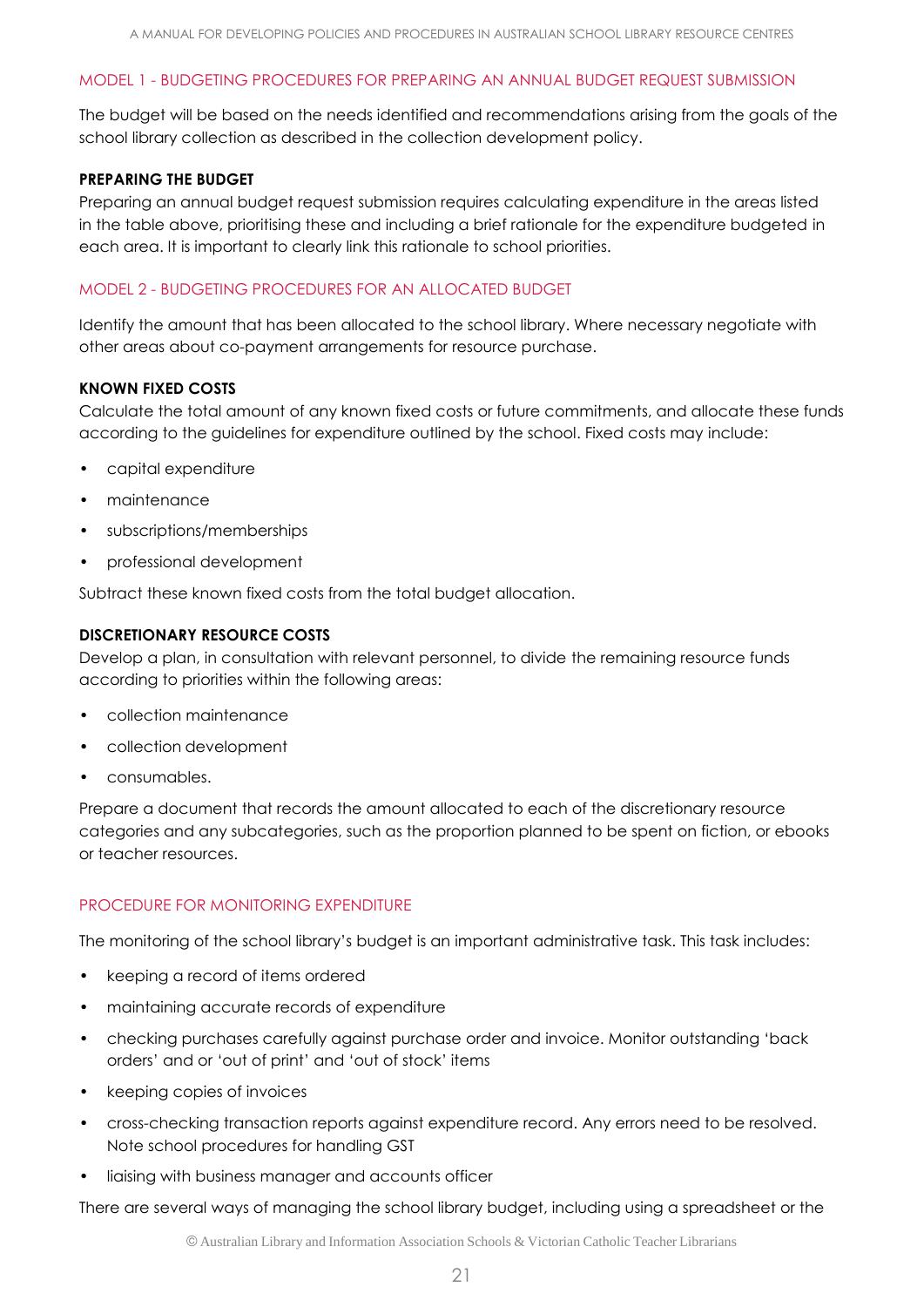A MANUAL FOR DEVELOPING POLICIES AND PROCEDURES IN AUSTRALIAN SCHOOL LIBRARY RESOURCE CENTRES acquisitions module within the school's library management system.

# REPORTING OF ACTUAL BUDGET USE

In the preparation of the annual library report, the following items could be included when reporting on how the budget was utilised throughout the year:

- breakdown of budget allocation for different spending areas/categories
- overall summary of resources purchased that support the school library's priorities identified for the year, for example new curriculum topics, updating of specific collection section such as science and technology
- any targeted resource purchase to support library programs such as reading.

# <span id="page-21-0"></span>4. ORDERING

It is important to be accountable for the school budget expenditure on all resources that are catalogued in accordance with central resource management. Whether the monies expended are from the library budget or a departmental budget it is necessary to document the process for orders and acquisitions.

# ORDERING POLICY

A template for an ordering policy has these elements:

#### RATIONALE

This relates to the methods for ordering resources for the school library including those resources purchased on behalf of other areas of the school, in accordance with central resource management. This will ensure that local protocol is followed for accounting and auditing.

# POLICY STATEMENT

This is succinct and encompasses:

- the medium used for placing orders, that is via order books, phone, fax and/or online
- maintenance of ordering records for all resources purchased in accordance with centralresource management
- conformity with the school's accounting procedures regarding ordering
- criteria for selection and review of suppliers
- levels of priority for placing routine and urgent orders.

#### AUDIENCE

Staff, community and auditors.

# AUTHORSHIP

School library staff, Principal, finance department, other budget holders.

# RELATED DOCUMENTS

- School's guidelines for ordering
- Acquisitions module of the library management system, if applicable.

© Australian Library and Information Association Schools & Victorian Catholic Teacher Librarians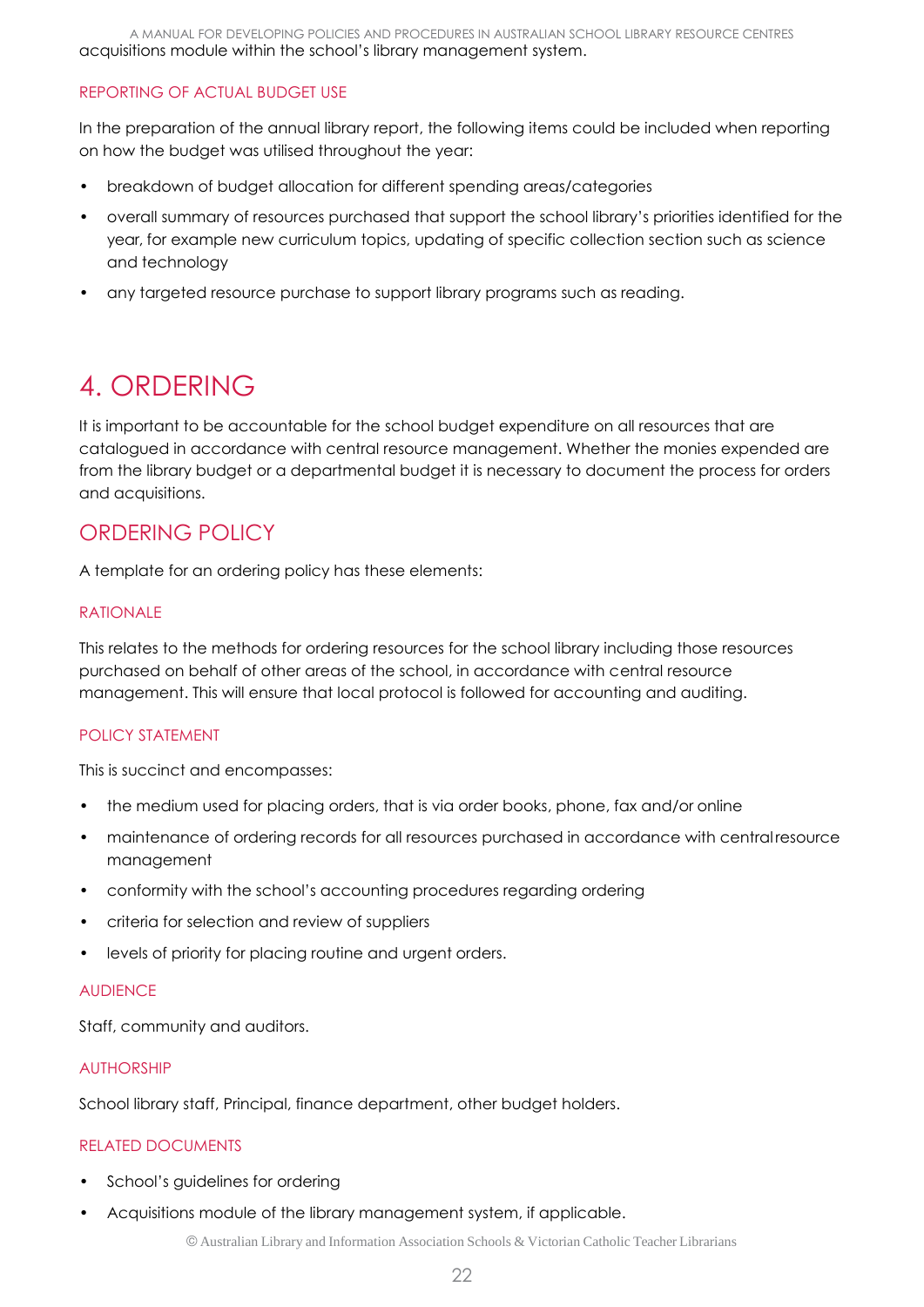#### DATE OF RATIFICATION

#### DATE FOR REVIEW

Three to five years after ratification.

# ORDERING PROCEDURES

A template for ordering procedures has these elements:

#### PREPARING ORDERS

Where central resource management is practised, procedures for receiving, preparing and authorising orders from other budget holders will be required.

The recommended procedure for preparing orders includes:

- orders to be recorded in the manner mandated by the school, which could be in an electronic ordering system, or in triplicate using a school order book
- orders to be authorised by appropriate personnel ie Principal, Head of school library, and/or relevant budget holders
- recording of orders and invoices to be made in consultation with the Finance Department in accordance with local school practice.

# PLACING ORDERS WITH SUPPLIERS

Maintain a record of regular suppliers of:

- books
- non book resources
- periodicals
- website and online subscriptions
- hardware
- service personnel.

Maintain a record of the contact details of regular suppliers:

- names
- addresses
- telephone numbers
- facsimile numbers
- email
- online ordering details including passwords
- ABN.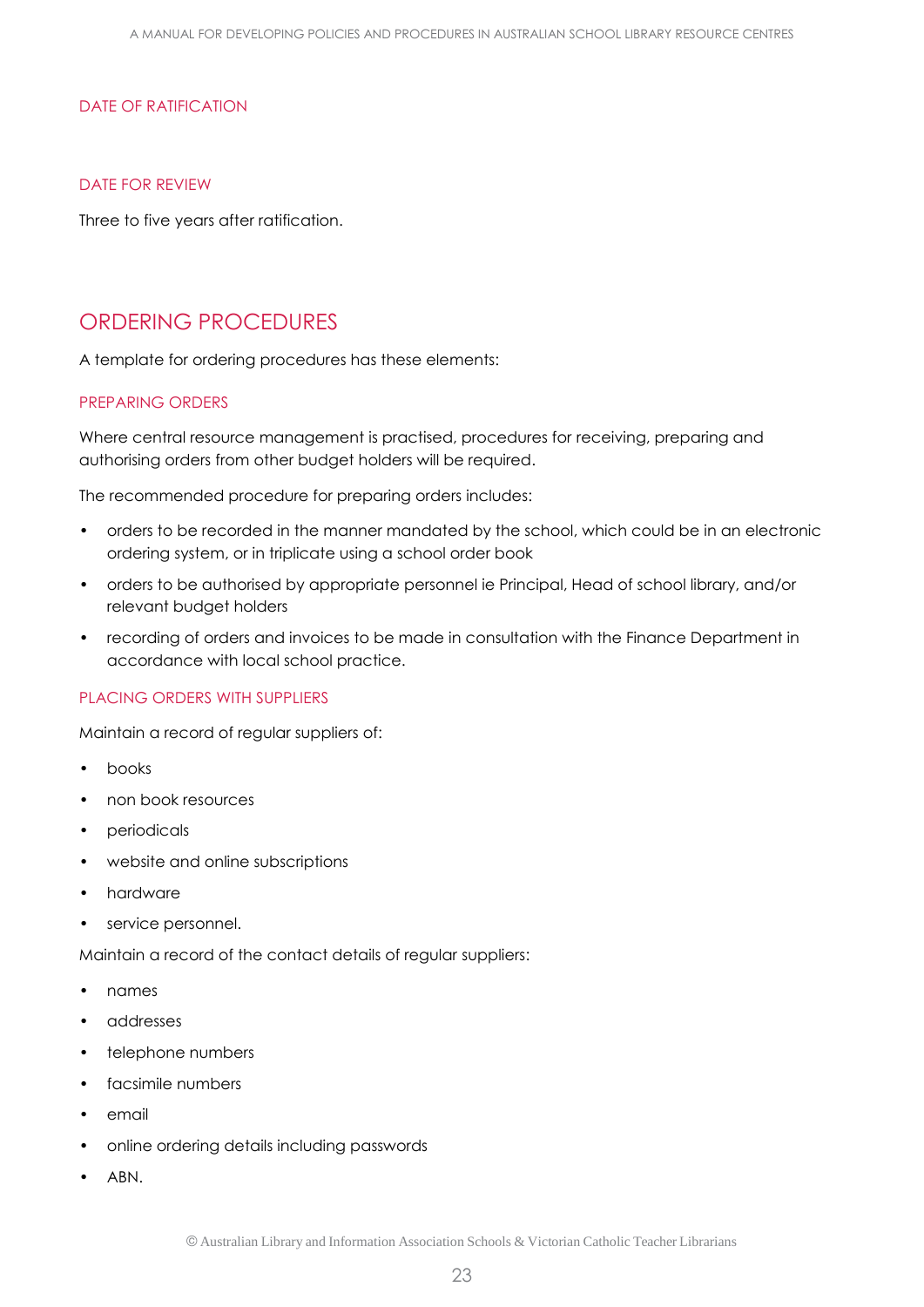#### RECEIVING ORDERS

Upon receipt of the order:

- check for accuracy and condition
- check for functionality and access for networked resources
- sign or stamp invoice to verify goods received
- forward invoice to finance department.

The person in charge of the school library will ensure a record is kept of all resources purchased and the area in which money was spent. A month by month running balance of the budget should be maintained at all times. Refer to the budgeting policy and procedure. The school's finance office will have an account of transactions. This should be obtained in order to match against library order records.

# <span id="page-23-0"></span>5. CATALOGUING

The application of recognised standards to the cataloguing of resources is essential for uniform and effective access to the school's collection. Australia's Schools Catalogue Information Service (SCIS) provides schools with high quality, standards-based cataloguing and classification of both physical and networked resources, and is updated regularly. Standards-based cataloguing data requires a compatible library management system.

# CATALOGUING POLICY

A template for a cataloguing policy has these elements:

#### RATIONALE

This relates to why resources are catalogued and the purpose it serves as a comprehensive access point for location of all school resources, and facilitates equity of access.

# POLICY STATEMENT

This is succinct and identifies the importance of following cataloguing standards and the use of SCIS. It states the level to which content from providers of aggregated and networked resources such as journal databases and ebooks are catalogued.

The library management system and other networked content platforms selected by the school or jurisdiction are listed.

#### **AUDIENCE**

Staff and community.

# AUTHORSHIP

School library staff.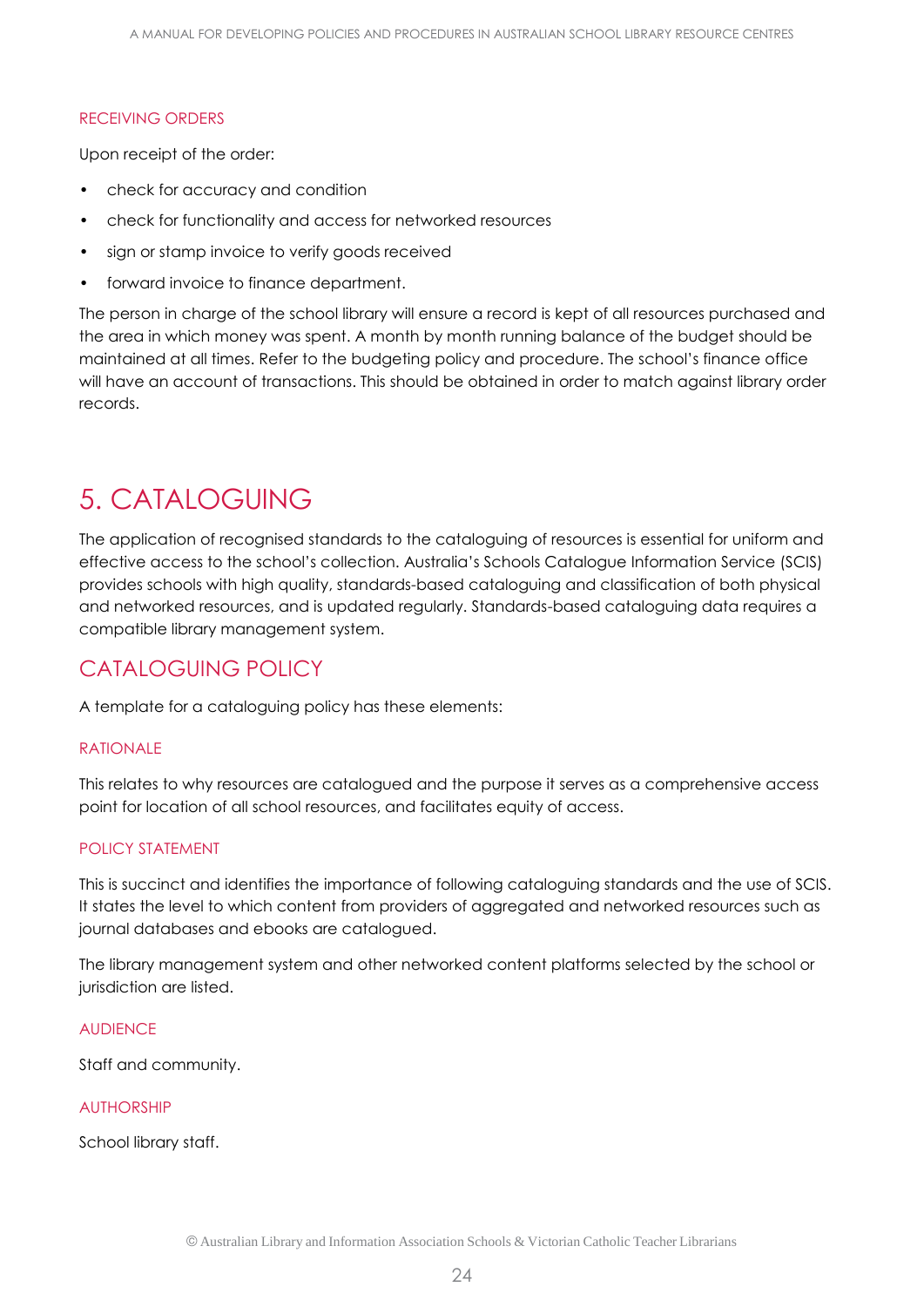#### RELATED DOCUMENTS

*Abridged Dewey Decimal Classification and Relative Index*. 15th ed.

*Dewey Decimal Classification and Relative Index.* 23rd ed.

*Schools Catalogue Information Service* [https://www.scisdata.com](https://www.scisdata.com/)

*SCIS Subject Headings* [www2.curriculum.edu.au/scis/subject\\_headings.html](http://www2.curriculum.edu.au/scis/subject_headings.html)

#### DATE OF RATIFICATION

#### DATE FOR REVIEW

Three to five years after ratification.

# CATALOGUING PROCEDURES

A template for cataloguing procedures has these elements:

#### SCIS SEARCH

- Check whether the school subscribes to SCIS (or alternative professional cataloguing service), or whether the school's jurisdiction subscribes to SCIS on behalf of its schools
	- If not, take out an annual subscription to SCIS based on school enrolment at <https://www.scisdata.com/products/scis-data>
- Logon details will be forwarded once payment has been received.
- In the order screen at [www.scisdata.com,](http://www.scisdata.com/) or using the school's library system's Z39.50 interface, scan in the ISBNs for resources required.
- Create orders for records found and download these catalogue records.
- For resources without an ISBN, search the SCISWEB OPAC and create orders and download these catalogued resources.
- Load SCIS records into the library management system by following the instructions from the library management system.

# RESOURCES NOT FOUND ON SCIS

**• Send resources not on SCIS to a SCIS cataloguing agency.**

SCIS have a cataloguing service included in your subscription. Forward physical resources or details of networked resources to the nearest SCIS Agency [https://help.scisdata.com/hc/en-us/](https://help.scisdata.com/hc/en-us/articles/115011886848-Where-do-I-send-items-to-be-catalogued) [articles/115011886848-Where-do-I-send-items-to-be-catalogued.](https://help.scisdata.com/hc/en-us/articles/115011886848-Where-do-I-send-items-to-be-catalogued) SCIS will create the catalogue records and make them available on the SCIS database. Physical resources will be returned to the school.

**• Set aside resources and re-check SCIS later**

The SCIS database is updated regularly and new resources are added as they are published and received by SCIS. Re-check the database on a regular basis.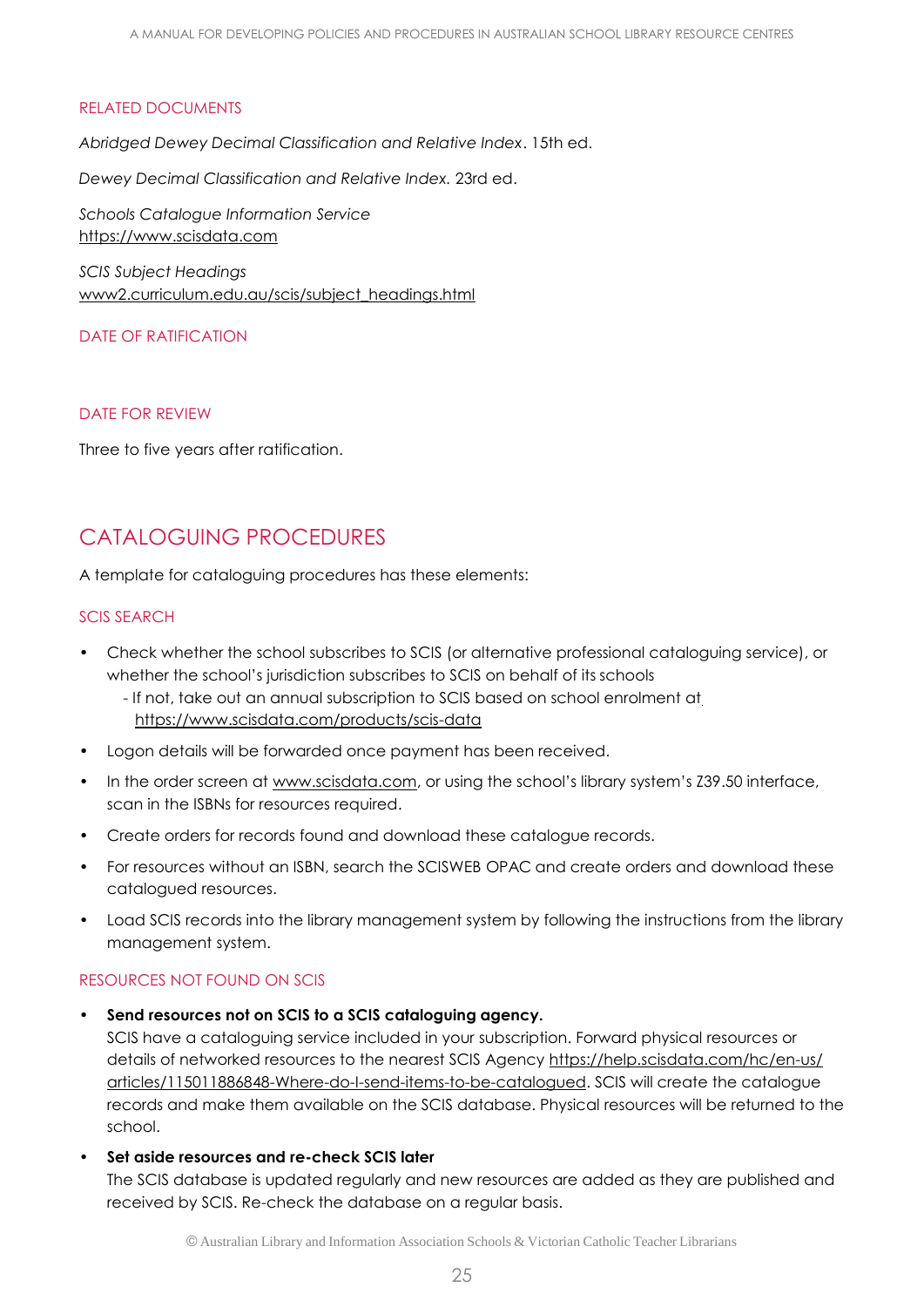#### **• Original cataloguing**

If the resource is required urgently it may be necessary to create a temporary record, or to perform original cataloguing if the school that has a qualified staff member with cataloguing expertise. Cataloguing tools may be required, including:

- *Dewey Decimal Classification and Relative Index* 23rd edition
- *Abridged Dewey Decimal Classification and Relative Index* 15th edition
- *Resource Description and Access (RDA) Toolkit* [https://access.rdatoolkit.org](https://access.rdatoolkit.org/)
- *SCIS Subject Headings* https://help.scisdata.com/hc/en-us/article\_attachments/115018721268/Guidelines\_to\_using SCIS Subject Headings.pdf
- *SCIS Standards* [https://help.scisdata.com/hc/en-us/article\\_attachments/115018631147/SCIS\\_Standards\\_for\\_](https://help.scisdata.com/hc/en-us/article_attachments/115018631147/SCIS_Standards_for_Cataloguing_and_Data_Entry.pdf) [Cataloguing\\_and\\_Data\\_Entry.pdf](https://help.scisdata.com/hc/en-us/article_attachments/115018631147/SCIS_Standards_for_Cataloguing_and_Data_Entry.pdf)

# <span id="page-25-0"></span>6. PROCESSING

A systematic approach to processing resources ensures that all stages of processing are completed. Procedures for each stage should be documented, with examples.

# PROCESSING POLICY

A template for a processing policy has these elements:

# RATIONALE

This relates to establishing or continuing standardised stages in the processing of resources to maintain comprehensive and consistent access to all school resources.

# POLICY STATEMENT

This is a succinct and identifies the importance of a standardised approach to processing. It outlines any provision for outsourcing of resource processing.

#### **AUDIFNCF**

School library staff and community, including volunteers.

#### AUTHORSHIP

School library staff.

# RELATED DOCUMENTS

- relevant library management system manual
- contracts with providers of shelf-ready processing, if applicable

#### DATE OF RATIFICATION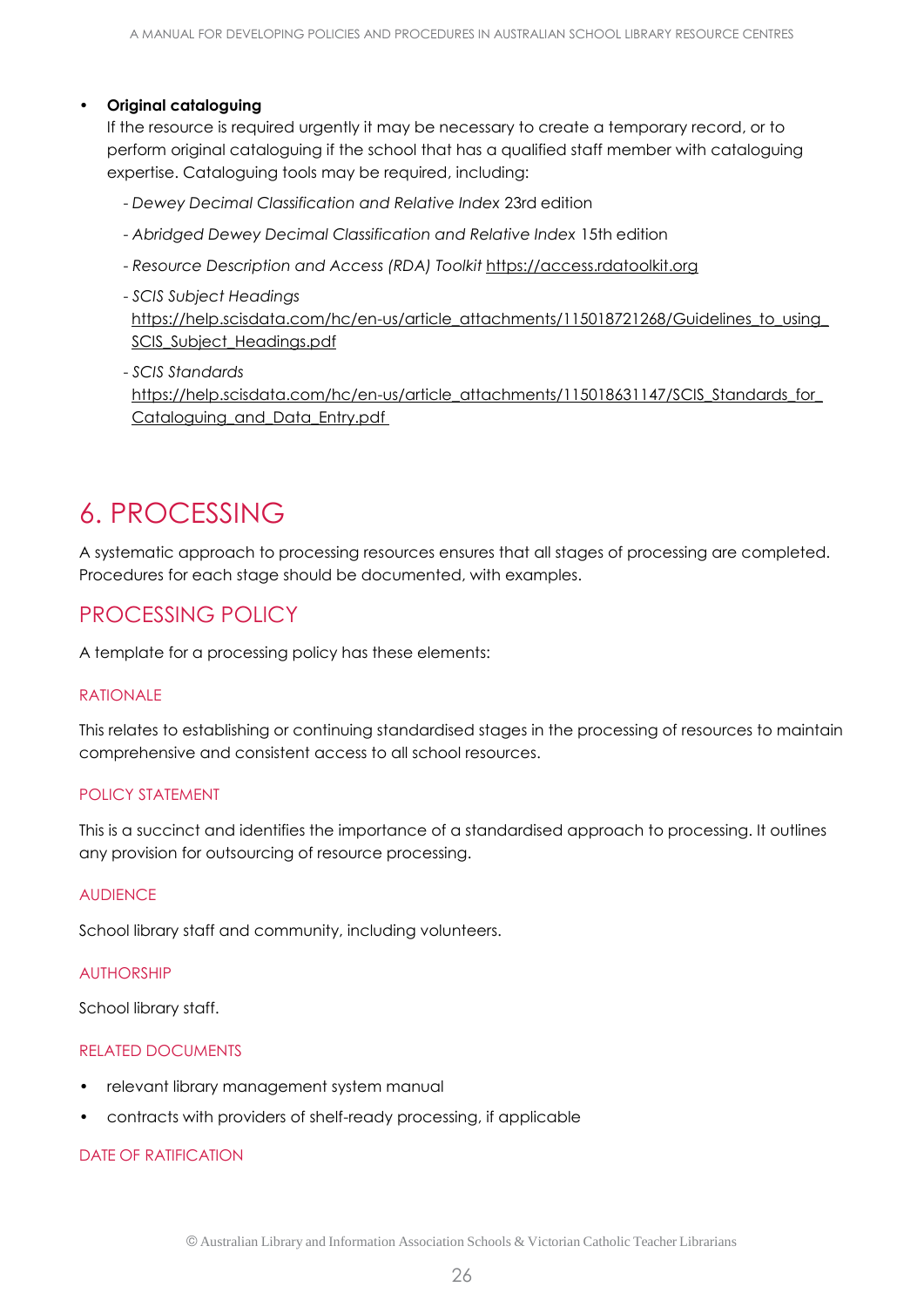#### DATE FOR REVIEW

Three to five years after ratification.

# PROCESSING PROCEDURES FOR PHYSICAL RESOURCES

A template for the processing procedures for physical resources has these elements:

The procedures for processing physical resources, specified in terms of:

- record of supplier and cost (and replacement cost if discounted)
- placement of barcode, if applicable
- placement of call number label, if applicable
- placement of school stamp, ifapplicable
- placement of due date slip, ifapplicable
- placement of security tag, if applicable
- type of covering resource, if applicable
- type of repackaging, if applicable.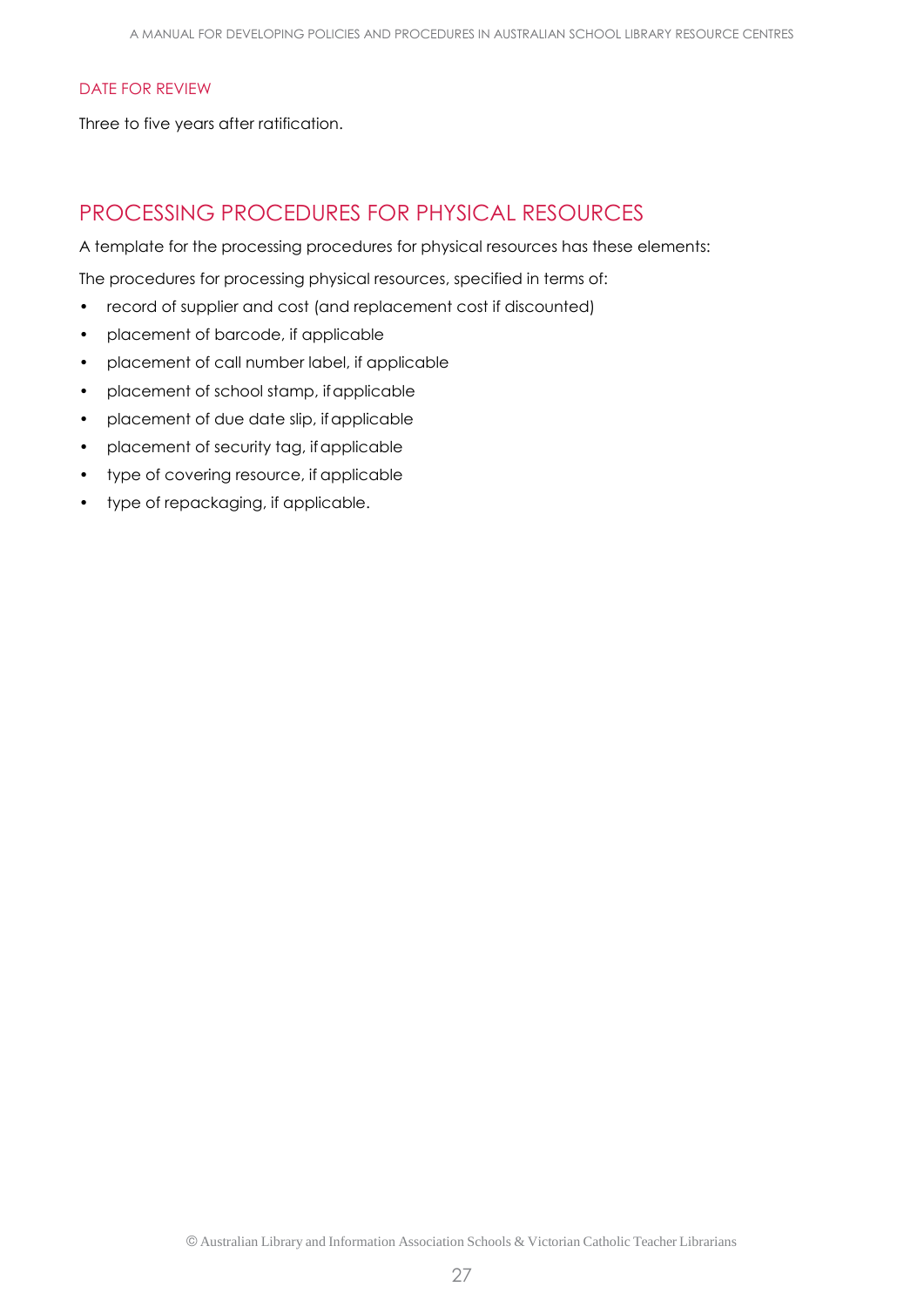The following table provides a model for how processing procedures should be standardised and recorded.

| <b>ELEMENTS OF</b><br><b>PROCESSING</b>            | <b>BOOK</b>                                                                                                                                                                                                                                                                                                                                                                                                                            | <b>NON BOOK SINGLE ITEMS</b>                                                                                                                                         |  |
|----------------------------------------------------|----------------------------------------------------------------------------------------------------------------------------------------------------------------------------------------------------------------------------------------------------------------------------------------------------------------------------------------------------------------------------------------------------------------------------------------|----------------------------------------------------------------------------------------------------------------------------------------------------------------------|--|
| Supplier and item<br>cost                          | Record information in a consistent location, eg<br>on the inside of the front cover                                                                                                                                                                                                                                                                                                                                                    | Record details in LMS and on<br>resource if appropriate                                                                                                              |  |
| <b>Barcodes</b>                                    | Place barcode in predetermined, standardised<br>position eg top right hand corner of back<br>cover                                                                                                                                                                                                                                                                                                                                     | Place barcode in predetermined,<br>standardised position on resource<br>For Kits record barcode number on<br>each item                                               |  |
| Call number label<br><b>Collection label</b>       | Place label in predetermined, standardised<br>Place or write label on resource<br>position, eg on spine at a predetermined<br>in predetermined, standardised<br>height measured from the bottom<br>position<br>For titles where multiple copies are held,<br>consider inclusion of copy numbers on label<br>Include the correct prefix for specific<br>collections or distributed collections as outlined<br>in cataloguing procedures |                                                                                                                                                                      |  |
| <b>Genre labels</b><br><b>Reading level labels</b> | If applicable, affix relevant genre labels and/or<br>reading level labels as specified in cataloguing<br>procedures                                                                                                                                                                                                                                                                                                                    | Place or write label on resource<br>in predetermined, standardised<br>position                                                                                       |  |
| <b>School stamp</b>                                | Place the school stamp in the specified,<br>standardised positions, eg title page, back<br>page, page 20                                                                                                                                                                                                                                                                                                                               | Place school stamp on resource<br>(or write) in predetermined,<br>standardised position                                                                              |  |
| Due date slip, if<br>applicable                    | Place the due date slip in the specified,<br>standardised position eg either the title page<br>or back page of the book                                                                                                                                                                                                                                                                                                                |                                                                                                                                                                      |  |
| Security tag, if<br>applicable                     | Place security tag in specified, standardised<br>location, eg inside back cover                                                                                                                                                                                                                                                                                                                                                        | Place security tag on resource<br>in predetermined, standardised<br>position or as per supplier's<br>instructions                                                    |  |
| Repackaging                                        | Not applicable<br>Refer to 'Kits' for multiple copy sets                                                                                                                                                                                                                                                                                                                                                                               | Decide where the resource is to be<br>physically stored in the school library<br>Determine the form of packaging<br>is appropriate, eg hang up bag or<br>storage box |  |
| Covering                                           | Detail which type of covering material is<br>appropriate for the book covers, eg adhesive<br>covering for paperbacks, single fold for books<br>with dust jackets, non-adhesive covering for<br>hardback books                                                                                                                                                                                                                          | Use appropriate protection for<br>barcodes and labels, as necessary                                                                                                  |  |

#### **\*Kits**

Resources that are made up of two or more components, two or more of which belong to distinct material types, for example printed text and sound recording.

When two or more types of media need to be catalogued together, it may be necessary to repackage the items in a hang up bag or audiovisual box. The contents of the kit are listed on a label attached to the package.

All the above procedures need to be followed and recorded for the processing of kits.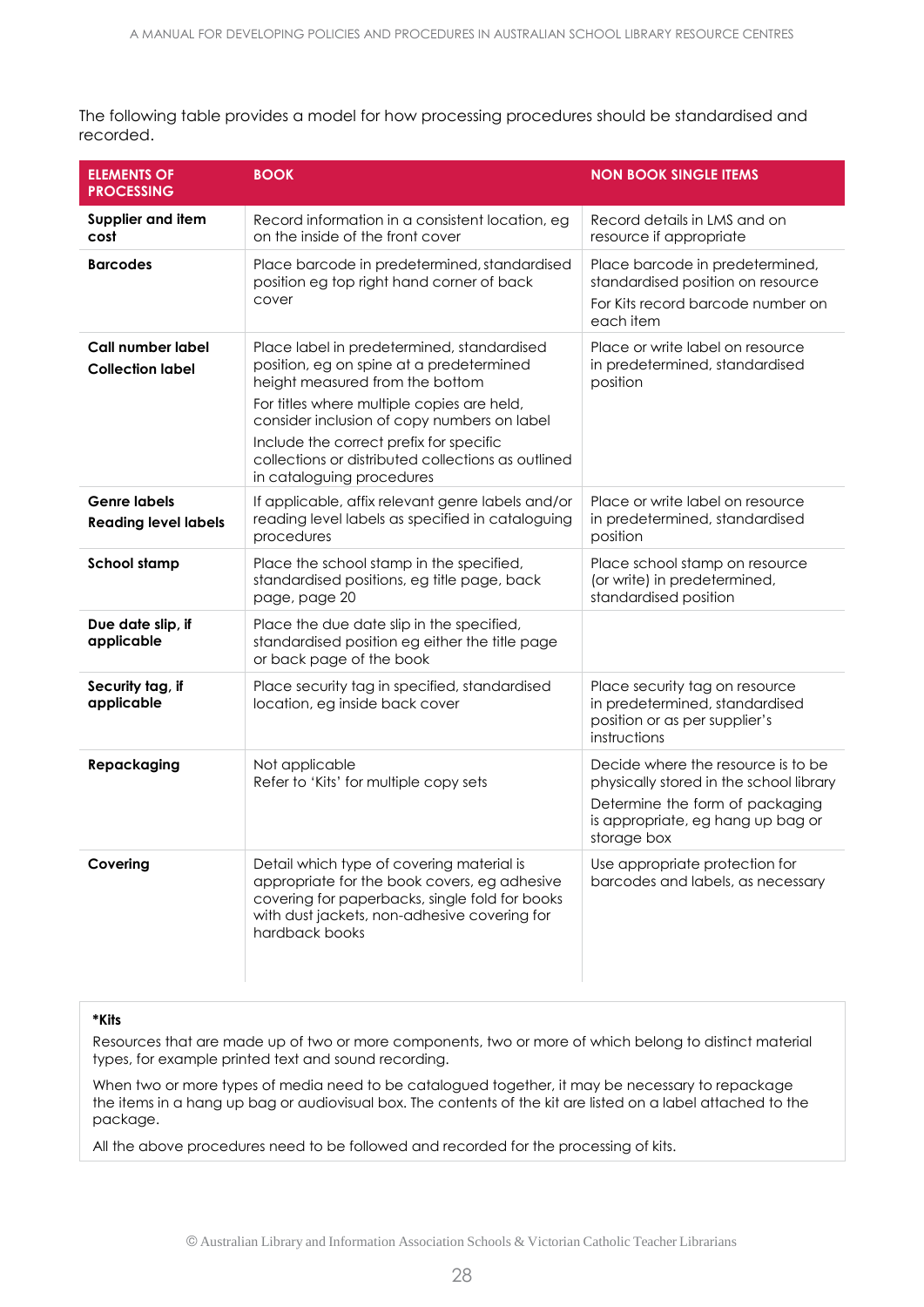# PROCESSING PROCEDURES FOR NETWORKED RESOURCES

Processing procedures for networked resources involve recording on the library management system:

- cost and source
- subscription renewal dates
- licence details
- vendor restrictions on access, if applicable
- URL and access points for promotion of networked resources.

# <span id="page-28-0"></span>7. ACCESS AND CIRCUI ATION

Access ensures that resources selected and acquired to support the learning and teaching programs of the school are available on an equitable basis, and in a user-friendly manner.

Circulation records the interaction between patrons and physical resources and enables the school library staff to locate resources at any given time.

# ACCESS AND CIRCULATION POLICY

A template for an access and circulation policy has these elements:

# RATIONALE

This relates to the policies that are in place to ensure effective and equitable access to resources by the school community, including policies to ensure adherence to supplier conditions related to networked resources.

# **SCOPE**

An access and circulation policy covers access to, and borrowing of, both physical and networked resources using the systems available to the school.

# POLICY STATEMENT

This is succinct and should encompass the following:

- preferred access points for physical and networked resources, with due consideration for balancing legal and ethical access with open access
- principles related to integration with the school's digital architecture and IT policies, including single sign on, supported platforms, software and support
- categories of access and levels of access to school online systems and resources by individual users
- categories of patrons and borrowing privileges
- categories of resources
- loan conditions and periods for physical resources, including loan duration, overdue loans, reservations, renewals, bulk loans, recalls, holiday borrowing
- access conditions for networked resources and any restrictions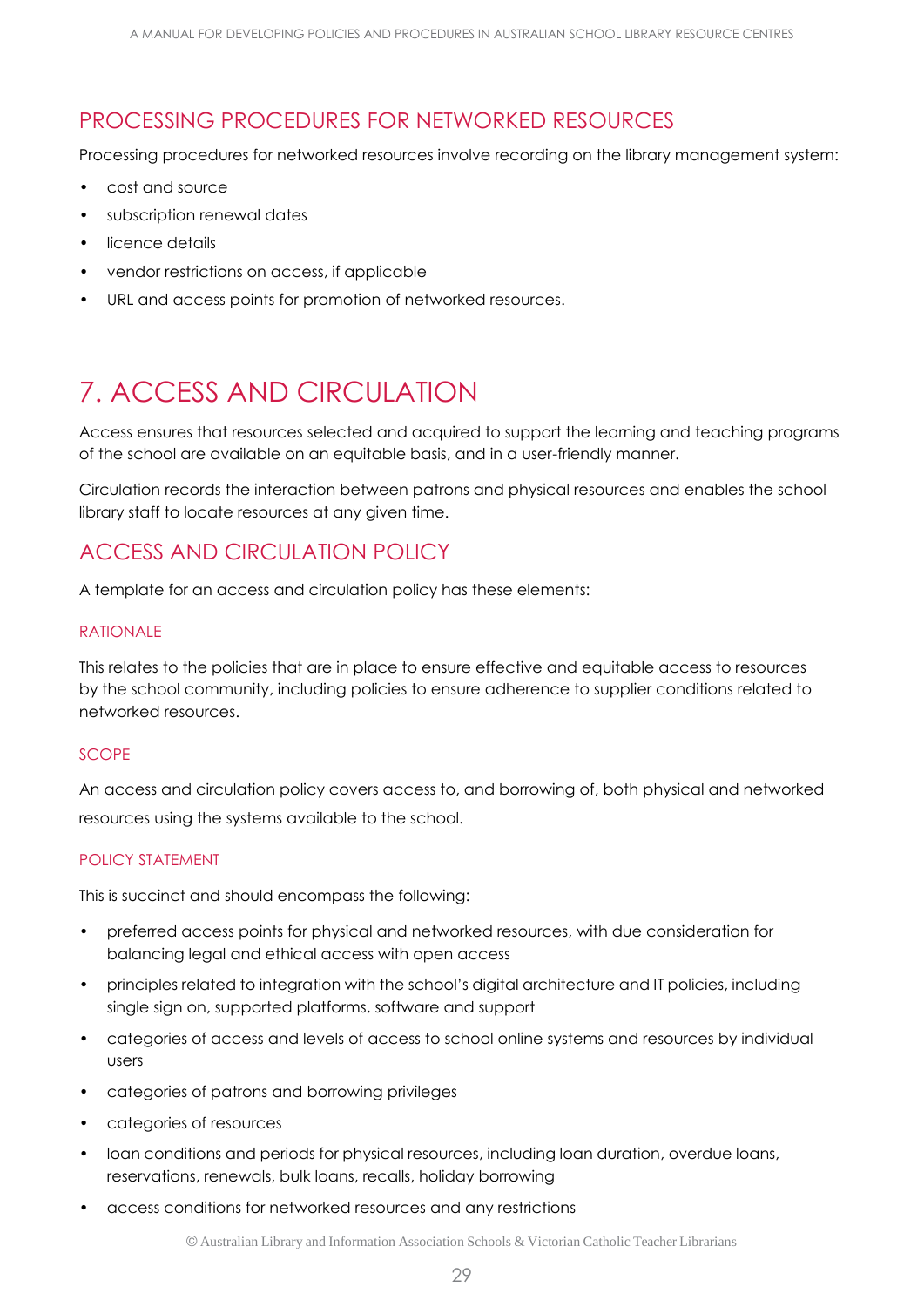- security system, if applicable
- responsibility for issuing resources and accountability for circulation or access records
- teacher access to resources
- accountability for lost and damaged resources.

#### AUDIENCE

Staff and community.

#### AUTHORSHIP

School library staff, Principal.

#### RELATED DOCUMENTS

- Library management system manual
- Site licences and agreements for subscriptions and instruction manuals for online platforms and services
- School information technology policy
- School student management system
- Copyright policy.

# DATE OF RATIFICATION

#### DATE FOR REVIEW

Three to five years after ratification.

# ACCESS AND CIRCULATION PROCEDURES

A template for access and circulation procedures has these elements:

# ACCESS TO NETWORKED RESOURCES

- document the extent to which networked resources are accessible within the school and remotely
- document any device-specific access requirements, such as operating system, software plug-ins or browsers
- document whether access to networked resources is via school's network logon, IP access or a resource-specific authentication
- document how school-wide network access passwords are kept secure, for example are not displayed on public internet pages
- document the categories of access and levels of access to school online systems and resources by individual users
- document how patrons will be trained in use of online systems, including in the use of the library catalogue to access networked resources and use of ebook platforms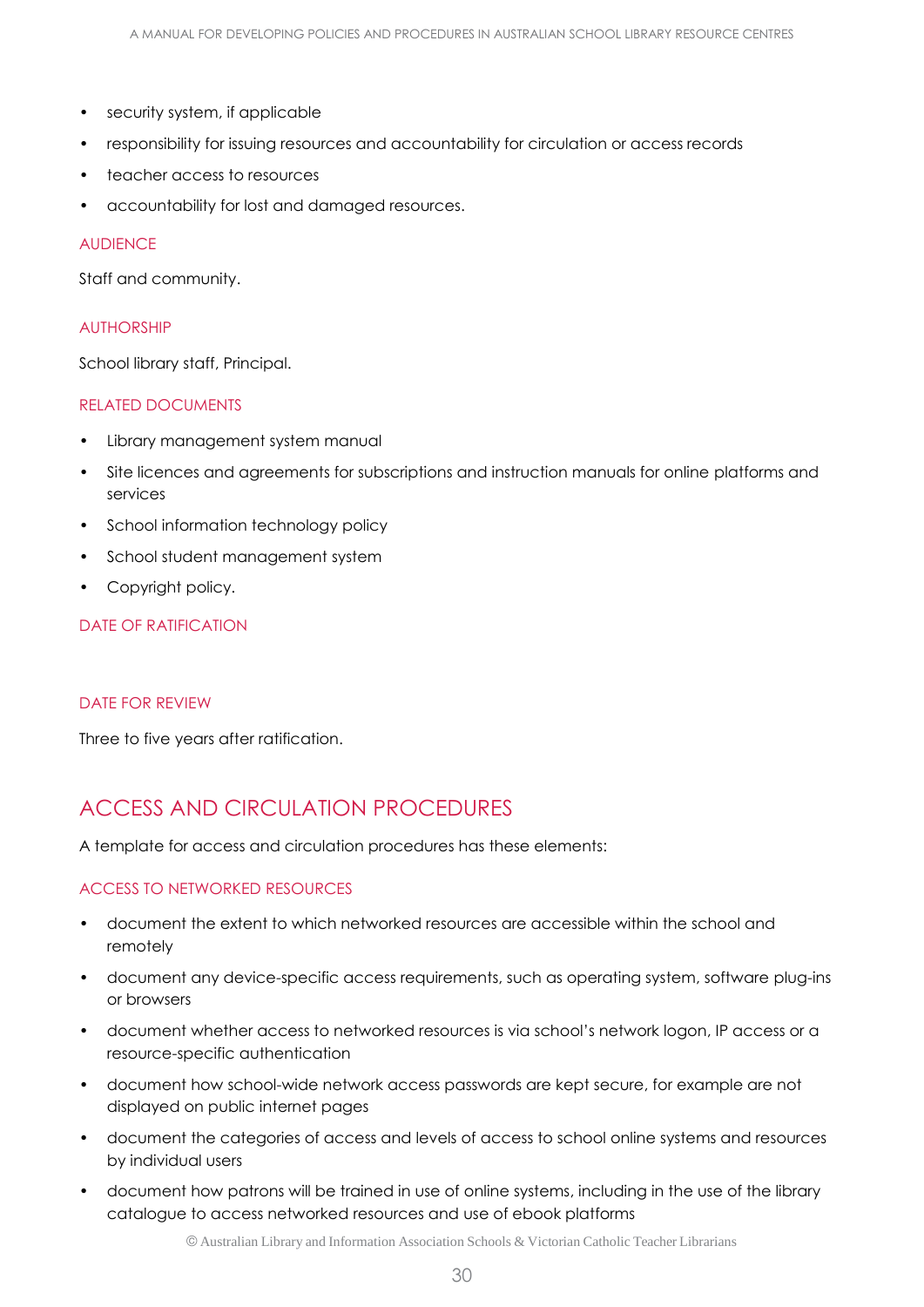- document the process for providing ongoing reminders of ethical access to networked resources, including user names, passwords, sharing and file management
- establish and promote user-friendly prioritisation and reservation procedures for networked resources with limited user access licences.

# CIRCULATION OF PHYSICAL RESOURCES

The stationery and peripherals required for patron and resource identification and the procedures for loans and returns will be determined by the library management system in use.

# CIRCULATION REQUIREMENTS FOR PHYSICAL RESOURCES

Document the resources required for circulation, for example:

- patron ID barcodes
- resource barcodes
- barcode scanner
- keyboard access
- due date slip, if applicable
- date stamp, if applicable
- self-service lending system.

#### PREPARATION

The following should be considered:

- parameters for patrons using library management system
- production and management ID for patrons, for example consider whether ID is library-specific, or incorporated with school or transport system ID
- synchronisation of patron details and identification codes, for example student ID numbers, barcodes and logins between school, library and external databases
- physical storage of ID, including whether users retain their ID, or if library retains all or some IDs

# BORROWING OF PHYSICAL RESOURCES

a. Resources issued by library staff

Outline the procedures to:

- present resources at circulation desk
- produce patron's ID
- follow circulation borrowing prompts
- identify patron's barcode, observe patron's name/picture on screen
- scan resource's barcode, observe that name and resource title correspond
- use date stamp, if applicable
- use security system, if applicable.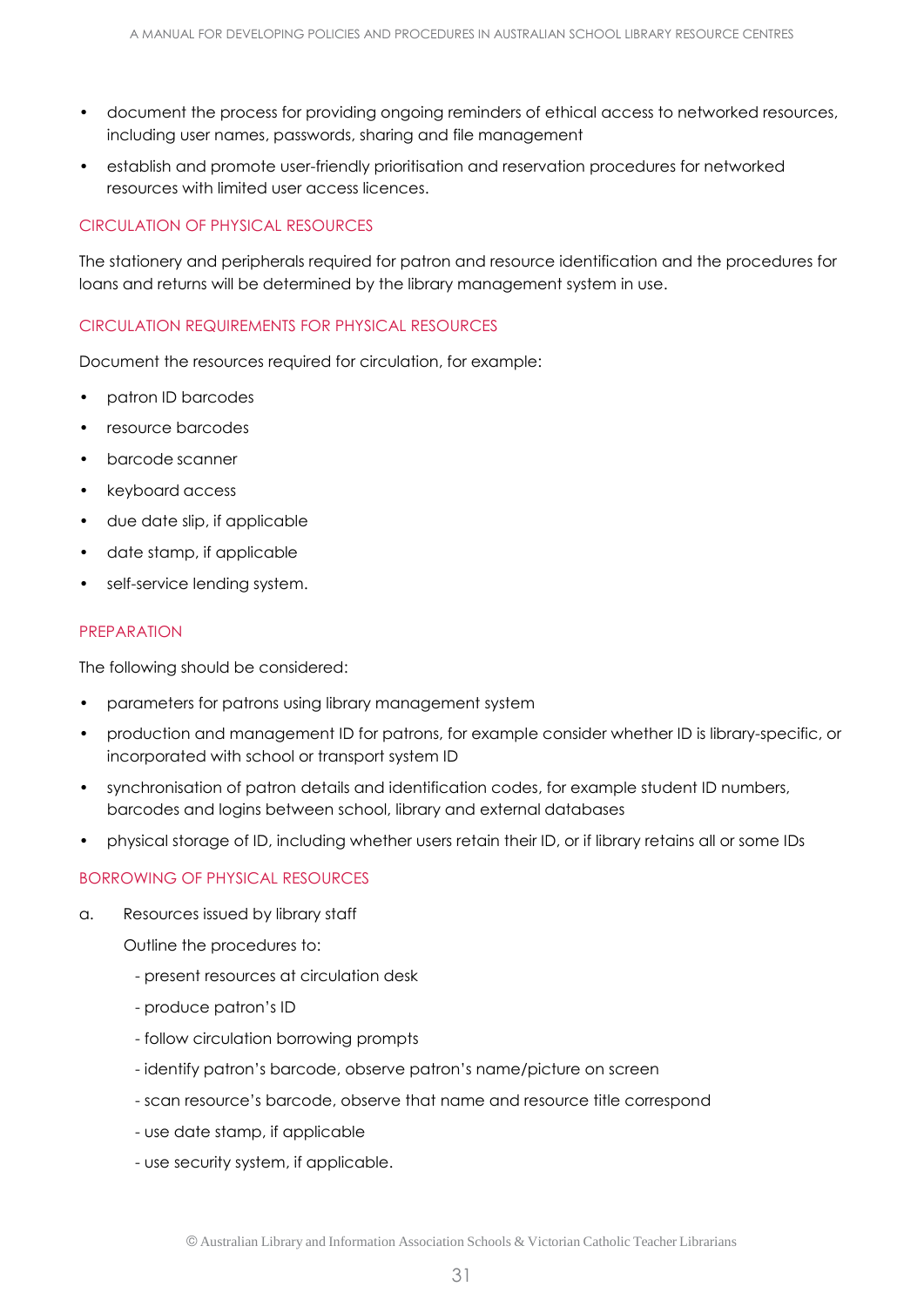- b. Self-checkout
	- training of patrons in use of self-checkout system
	- production and display of help information for users.

# RETURN OF PHYSICAL RESOURCES

Outline procedures for:

- dealing with circulation returns prompts
- scanning resources, observing that the resource and title on screen correspond
- re-activation of security tag, if applicable
- sorting returns
	- resource is on reserve and put aside
	- resource needs repair and put aside
	- location-specific or transit requirements
- re-shelving of resources.

#### RENEWALS

- application of rules regarding renewals
- dealing with circulation renewal prompts.

#### **OVERDUES**

Document routines for regularly:

- running overdue reports
- notifying relevant patrons and if necessary parent/carer
- collecting fines if appropriate
- collecting payment if appropriate.

# LOST OR DAMAGED RESOURCES

Document routines for regularly:

- identifying resources that are lost
- notifying relevant patron and if necessary parent/guardian
- organising suitable replacement of resource
- implementing the accountability policy for lost or damaged resources.

#### RESERVATIONS

Document routines for timely notification to patrons of available reserved resource.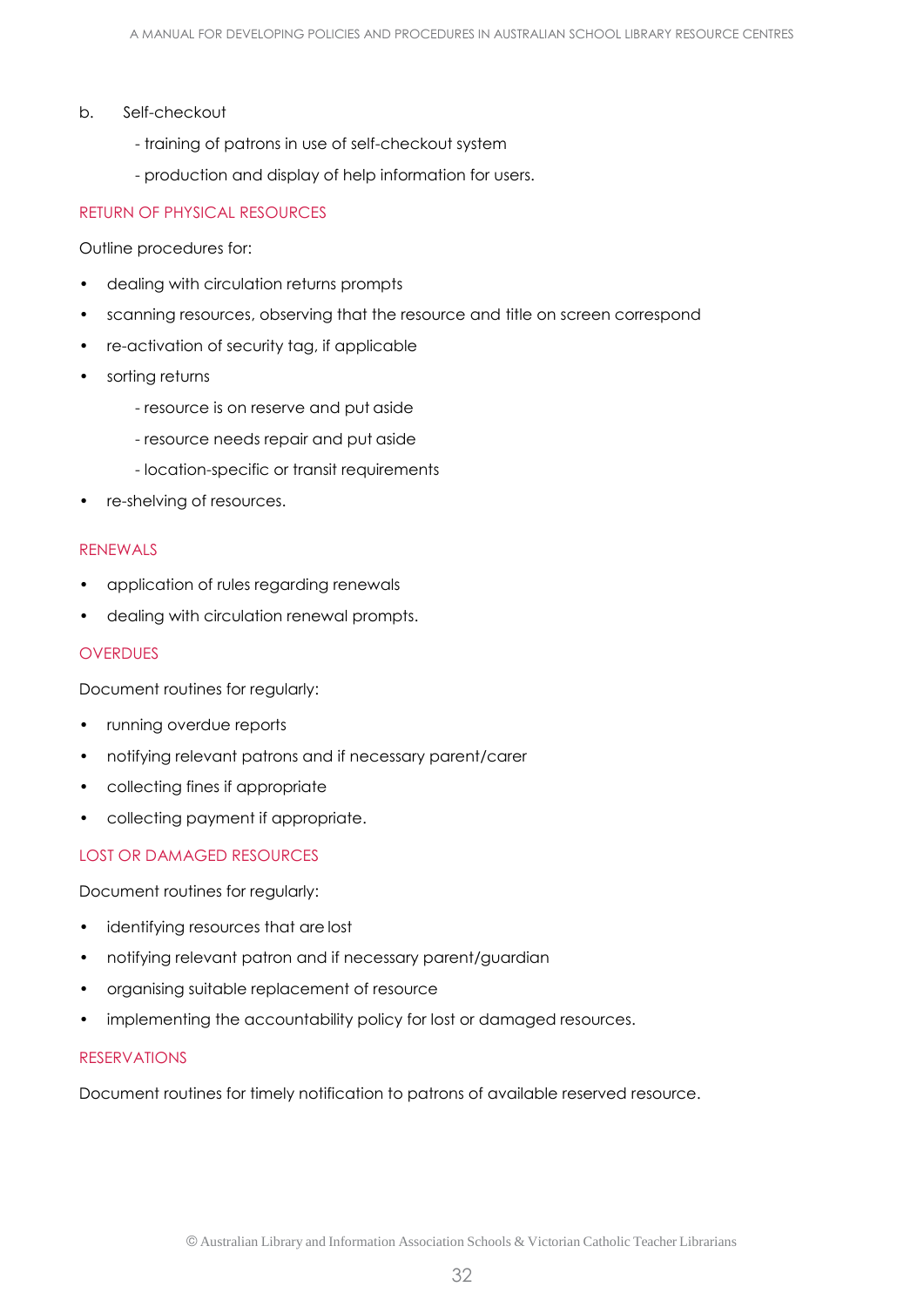#### TEACHER BORROWING

Document procedure for teacher borrowing, if different from that used by students, for:

- bulk loans
- annual loans
- hardware and equipment
- class sets
- periodicals
- other resources such as multimedia.

# HOUSEKEEPING PROCEDURE

Document activities that should be run on a daily basis as directed by the school's library management system. This may include:

- updating circulation statistics
- running backup
- generating overdues.

Document activities that should be run on a weekly basis as directed by the school's library management system. This may include:

- updating circulation statistics
- maintaining circulation transactions
- rebuilding circulation transaction database
- deleting unwanted report files
- checking updated or new titles for online resources and advising interested patrons.

Document activities that should be run on a monthly basis as directed by the school's library management system, such as reindexing of circulation files.

Document activities that should be run on an annual basis as directed by the school's library management system. This may include:

- updating patron details, for example student management system import, student rollover, deleting departing students
- archiving loan histories.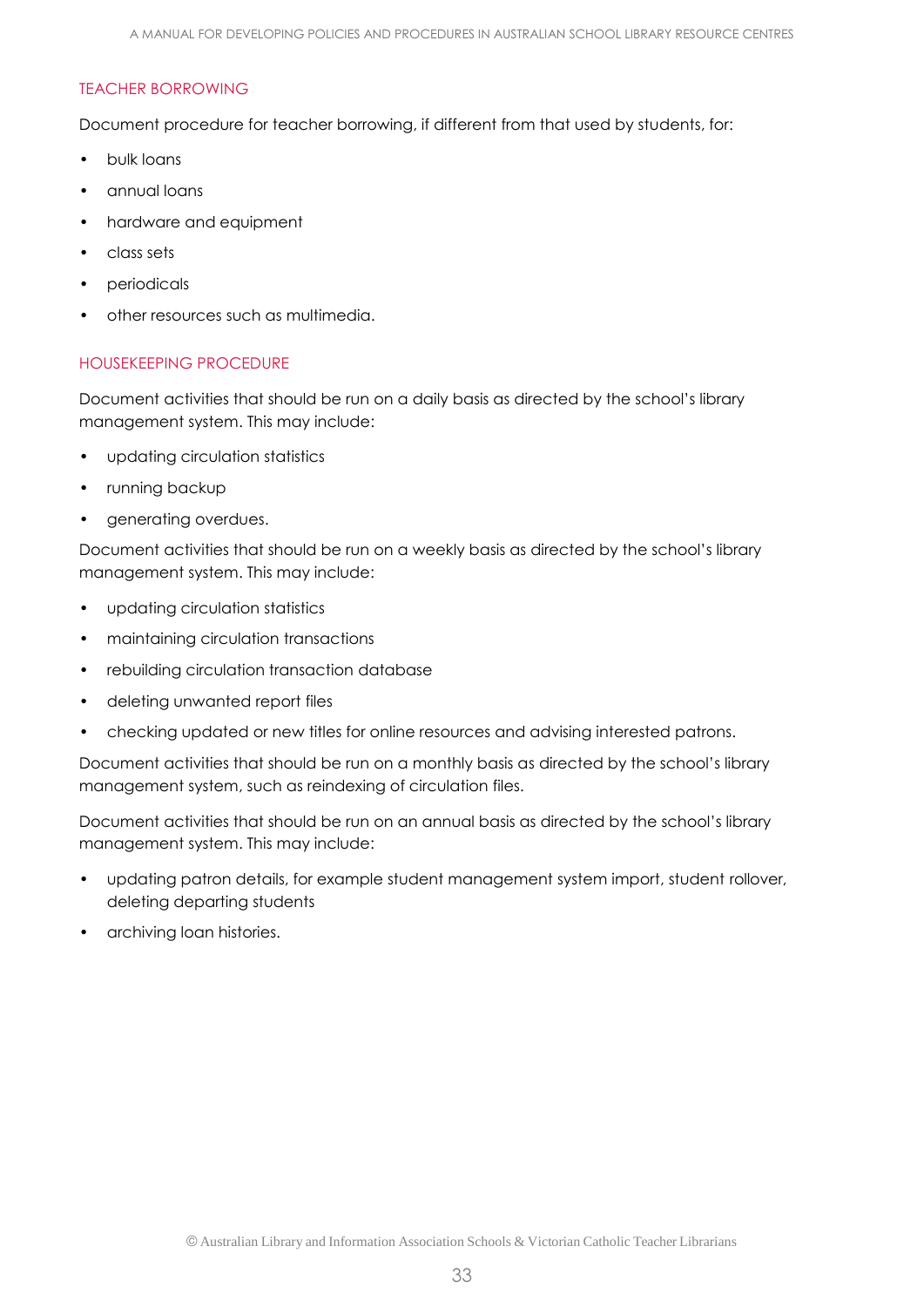# PROCEDURES FOR CIRCULATION IN DECENTRALISED COLLECTIONS

Decentralised collections may exist in the school in which resources or teaching aids supporting learning programs are stored in areas beyond the physical library space.

This could include such items as:

- classroom collections
- collections of class sets
- teacher reference collections
- multimedia collections
- curriculum theme boxes
- textbook collections.

Additional procedures for consideration with decentralised collections could include:

- accurate location of items held in decentralised collection will be available to all users via the Library Management System, for example using a collection code or location flag
- a circulation procedure is established which records the use and return by individuals, of resources within this collection
- documentation of person/s who are responsible for the access, use and return of resources held in decentralised collections, and their inclusion in stocktake, for example class teacher, faculty coordinator or support staff.

# <span id="page-33-0"></span>8. STOCKTAKING

Accountability for resource management is a school responsibility delegated to business managers and managers of key school facilities. As a school resource, the school library requires an evaluation of its organisation and service as part of its accountability. Stocktaking is a major evaluation procedure. Therefore, a commitment to this process should be clearly stated in the school policy documentation and the school library policy. A policy statement reflecting the need and scope of regular and systematic stocktaking is necessary to ensure the support and understanding of the school community. Further, the policy regarding stocktaking should be clarified on a regular basis.

# STOCKTAKING POLICY

A template for a stocktaking policy has these elements:

# RATIONALE

This relates to the school's need to undertake a regular and systematic stocktaking of physical and networked resources that will assist in maintaining and evaluating the collection. Stocktaking will:

- indicate losses to physical resources and links to networked resources that are no longer working
- be an essential tool in future collection development and planning
- assist in the review of current procedures for security, services and circulation
- assist in the maintenance of a current and useful collection and ensure that the database accurately reflects the existing collection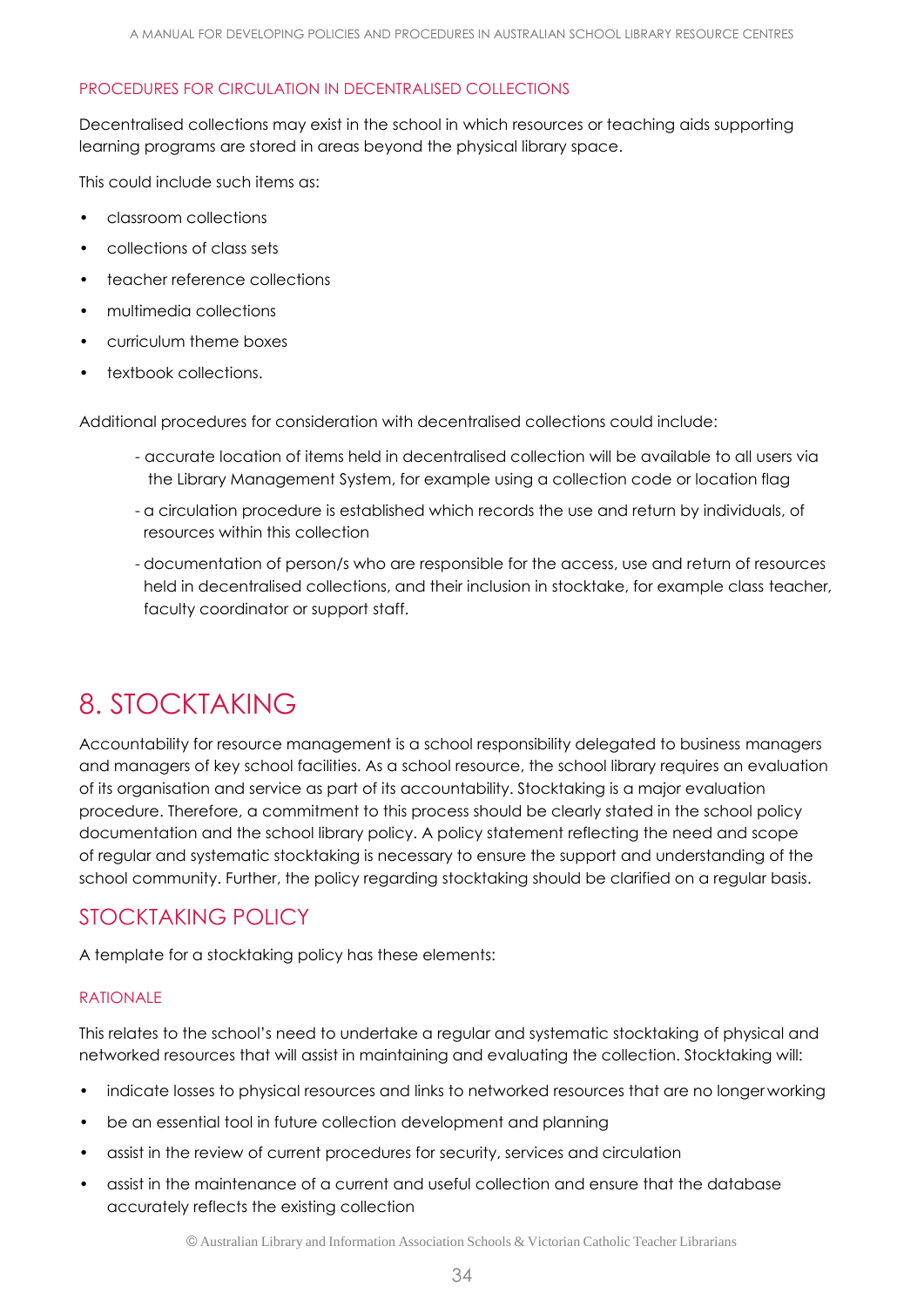- identify areas of collection strengths and weaknesses and provide a means of ensuring curriculum initiatives are well resourced
- facilitate the removal of resources in the collection which are unused, out-of-date, damaged or no longer appropriate
- provide statistics which can be helpful when writing submissions and can contribute to the evaluation of the school library's performance and the provision of service
- locate physical resources which are dispersed throughout the school
- account for decentralised resource collections throughout the school.

# POLICY STATEMENT

The school policy regarding stocktaking should be specified in terms of the:

- extent of stocktaking: total or partial, including reference to networked resources
- frequency of the stocktaking, for example annually
- most appropriate time/s of the year for stocktaking
- restrictions on access to the school library and its services during stocktaking
- estimated duration of stocktaking
- extra assistance required
- report to the school community.

#### **AUDIENCE**

Staff and community.

#### **AUTHORSHIP**

School library staff, Principal.

#### RELATED DOCUMENTS

- Library management system manual
- Stocktake report from previous year
- Collection development policy
- Manuals of networked resources
- Link checking software.

#### DATE OF RATIFICATION

#### DATE FOR REVIEW

Three to five years after ratification.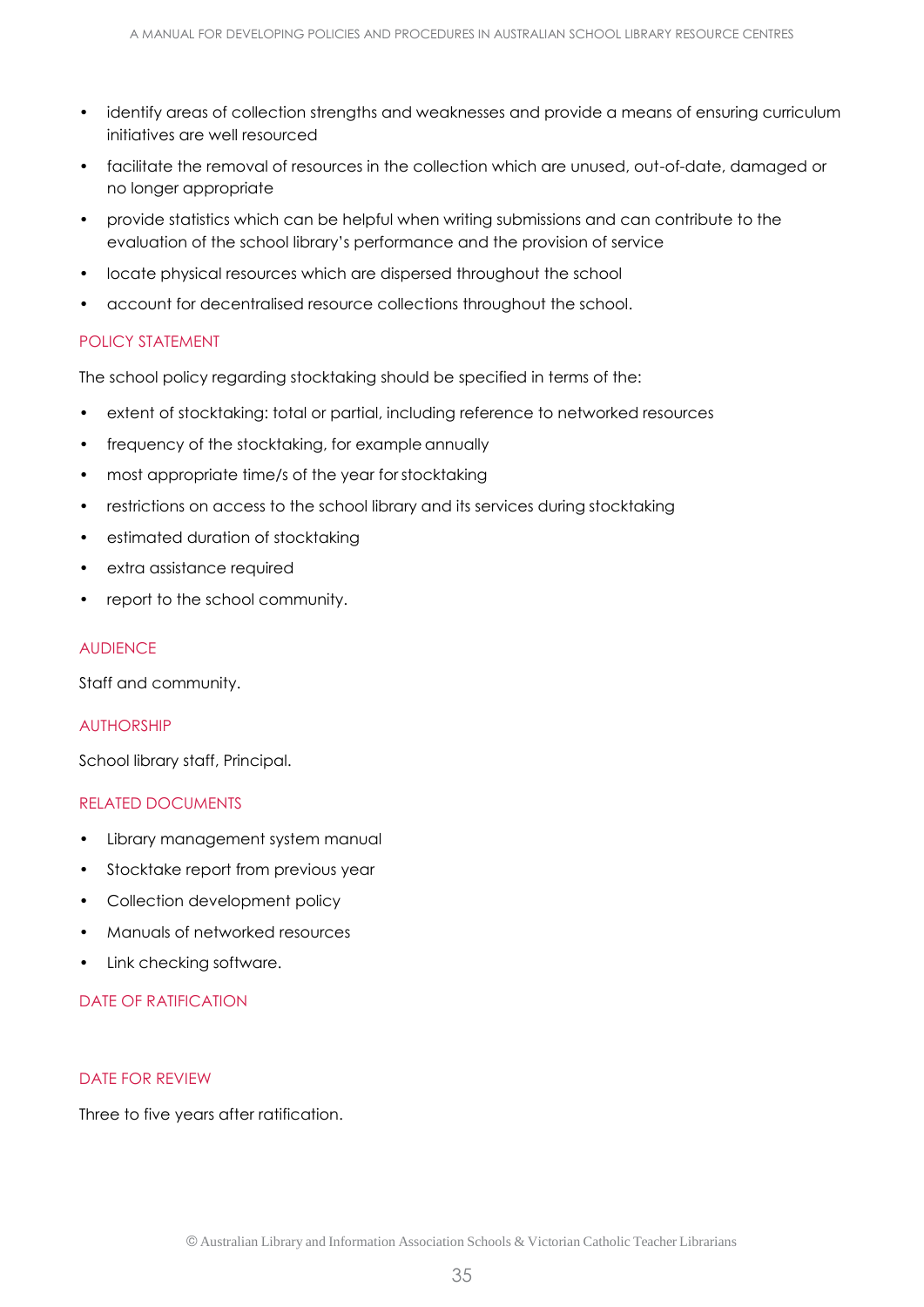# STOCKTAKING PROCEDURES

Stocktaking is time consuming and requires clear guidelines for those involved in the exercise. It is recommended that the procedures be written and distributed to those assisting. The procedure is influenced by the specific library management system in use, and should also refer to decentralised collections.

A template for stocktaking procedures has these elements:

# PREPARATION

Outline procedures to:

- negotiate with the school administration to select the most appropriate time/s for stocktaking
- determine if a total or partial stocktaking is to be undertaken
- advise staff and students in a timely way about possible disruptions and alternative arrangements
- offer incentives to return resources and shelve all relevant resources
- decide which services may be curtailed during the period of the stocktake
- decide the most efficient way of stocktaking the resources
- check that hardware needed for the stocktake is functional
- gather the equipment needed: relevant manuals, barcode reader, computer, printer, paper, trolleys, removal and repair boxes
- ensure personnel involved in the stocktake understand the process
- make sure all library software housekeeping tasks are up to date.

# PROCESS

For networked resources:

- generate usage statistics of subscription services e.g. databases, e books, to determine whether there are benefits to retaining the resources in the collection. Following analysis, decide whether the resource should be renewed. Refer to the collection development policy section.
- use a link checker to identify active, dead and changed links for catalogued websites
- update catalogue and other content systems where necessary.

For physical resources outline procedures to:

- work systematically:
	- work shelf by shelf and section by section
	- scan carefully each resource and check accuracy of record if possible
	- decide if resource is to be removed
	- decide if resource is to be repaired
	- scan all relevant resources
- finalise the stocktake, according to the library management system
- generate reports according to the library management system manual.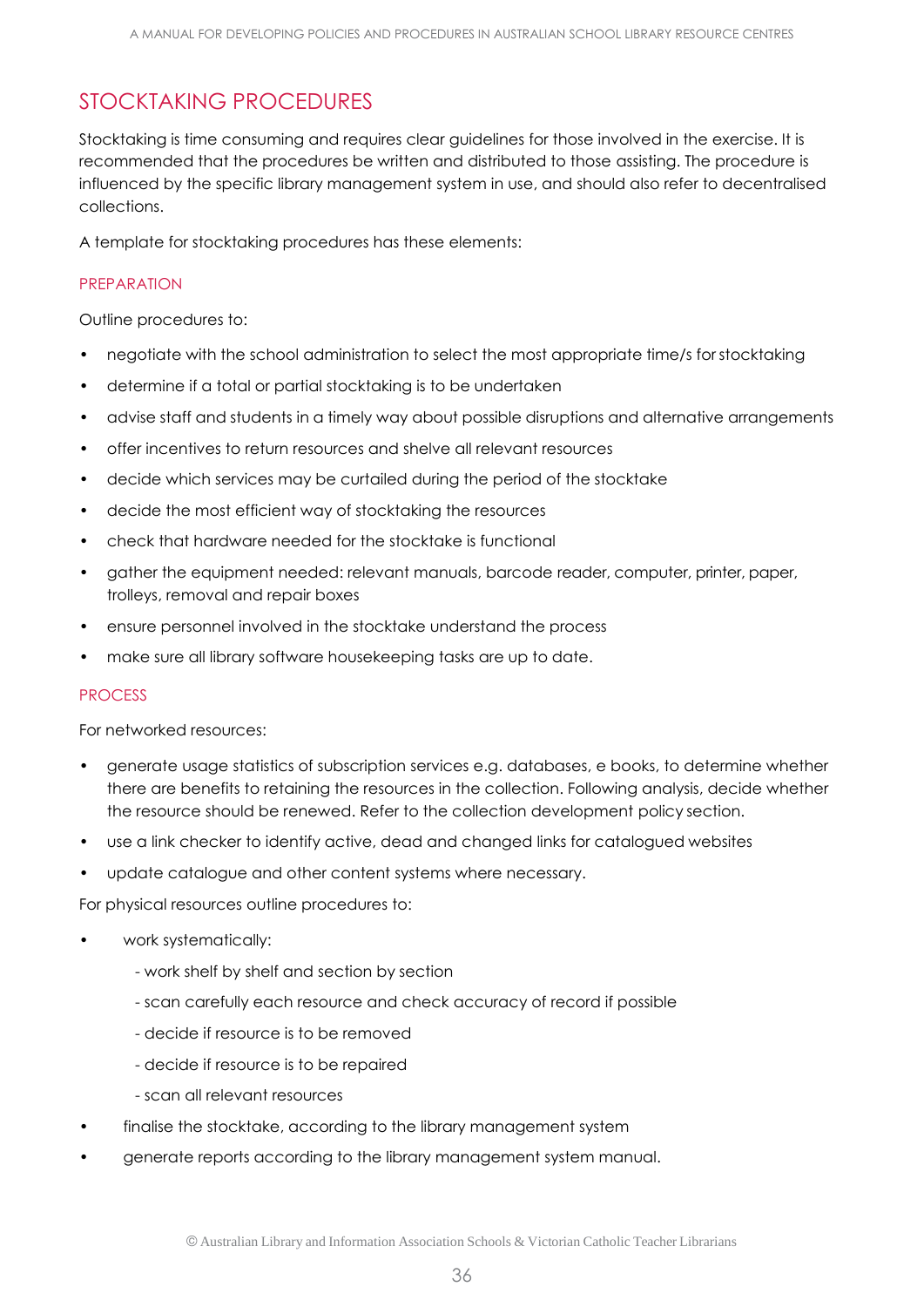# FOLLOW UP

It is essential to systematically work through each report and deal with the appropriate resources as follows:

#### MISSING PHYSICAL RESOURCES

Outline the procedures to:

- check shelves again for missing physical resources and if resources are located, follow stocktaking process
- distribute, if appropriate, the missing resources list to staff and students and request they search for the resources
- upon return of resources, follow stocktaking process
- resources still missing should be marked as missing or lost on the database, according to the library management system manual.

#### DELETIONS

Any resources identified for removal during stocktaking must be deleted from the database according to the library management system. It is appropriate to deselect resources in association with stocktaking. Around 10% of resources should be replaced annually with reference to the collection development policy.

#### REPAIRS

Outline the procedures to repair resources appropriately.

# POST-STOCKTAKE PROCEDURES

Following the stocktake, it is essential to amend the library management system to maintain its accuracy. Priorities may be set as to the order and importance of all tasks generated by the stocktake.

Statistical records of resources must be adjusted. A report should be compiled and presented to the school administration. All stocktake reports should be kept for comparison with subsequent stocktakes. Information that emerges from the stocktaking reports will influence future acquisitions. Where there are areas of high loss due to missing resources or deletions, purchases should be made to fill the gaps.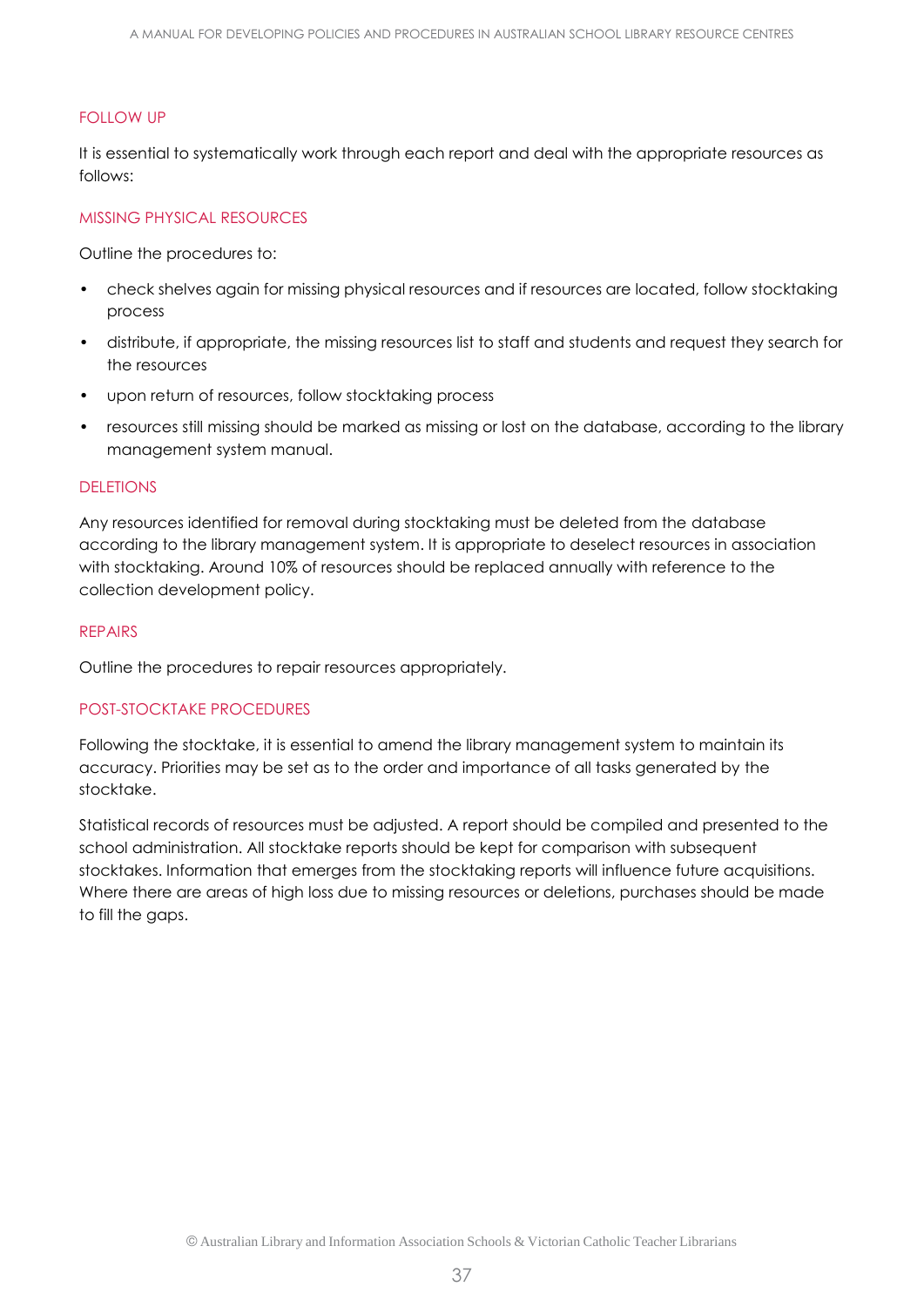# <span id="page-37-0"></span>9. COPYRIGHT

Schools have access to content that is subject to copyright restrictions, as well as to content that is published under open licences. Licensing agreements with various copyright agencies have been formulated to recognise the rights of copyright owners to receive payment for use of their intellectual property, and to curtail indiscriminate copying and distribution of copyright material. A sense of justice is required to respect these rights and to limit copying according to licensing agreements, or to meet any fair cost involved in using works.

# COPYRIGHT POLICY

A template for a copyright policy has these elements:

# RATIONALE

This relates to the school's vision statement, access to learning resources, justice for authors and creators of work, copyright law, copyright protection and the legal requirements of licensing agreements.

# POLICY STATEMENT

This succinct statement acknowledges the:

- legal jurisdictions under which the policy operates
- personnel given delegated responsibility with regard to copyright
- the availability of openly licensed content
- the importance of following the legal requirements of licensing agreements with regards to print, off air or digital media.

# COPYRIGHT INFRINGEMENT

This area would identify the consequences of breaching copyright.

#### AUDIENCE

Staff and community.

# AUTHORSHIP

School library staff, Principal, Music directors, Performing Arts teachers, Media teachers, IT teachers and Religious Education coordinators.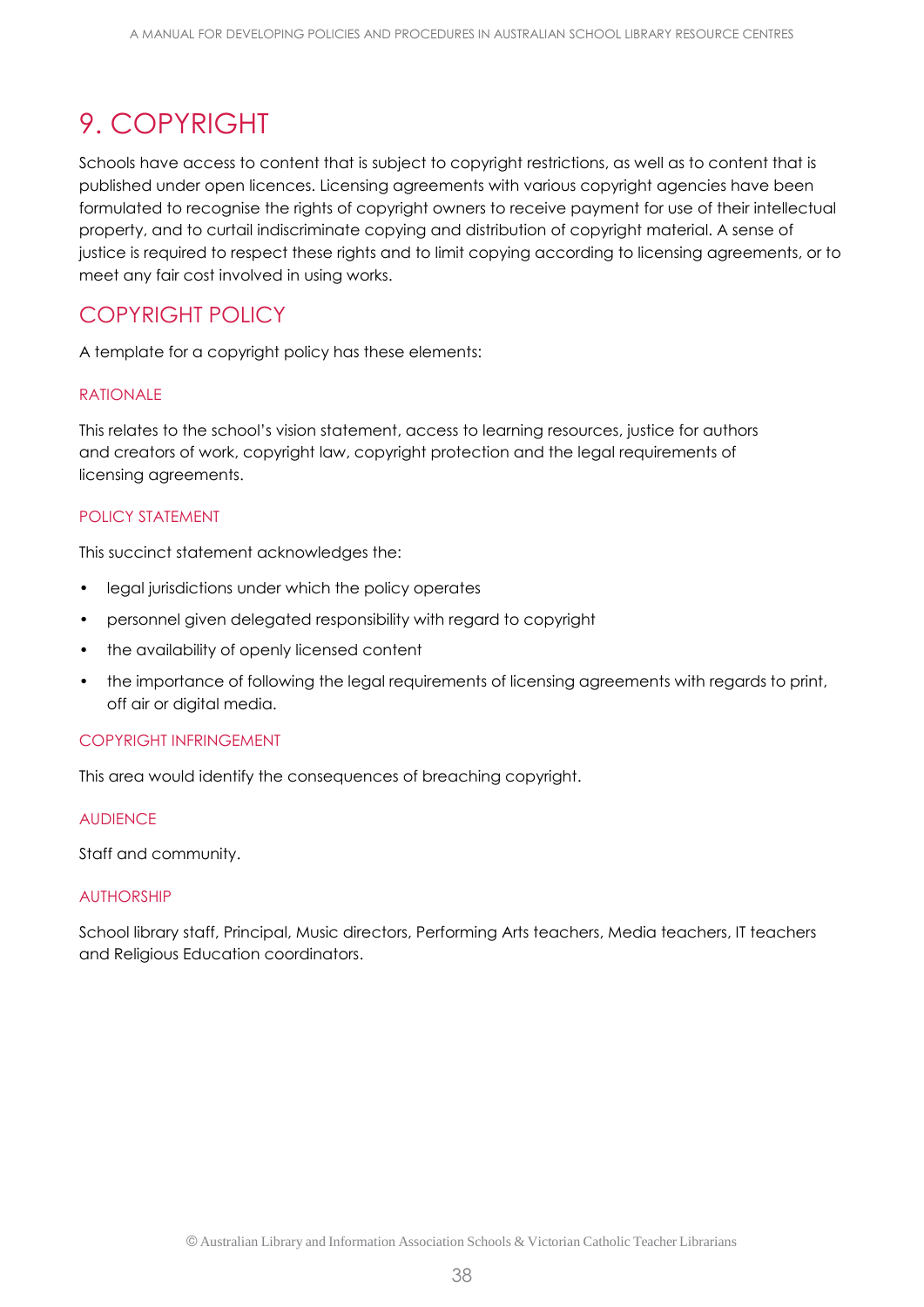# RELATED DOCUMENTS

- Smartcopying website
	- Schools <http://smartcopying.edu.au/information-sheets/schools>
	- Open education resources <http://smartcopying.edu.au/open-education/open-education-resources>
- Australian Copyright Council [www.copyright.org.au](http://www.copyright.org.au/)
- Copyright agreements for schools.

# DATE OF RATIFICATION

# DATE FOR REVIEW

Three to five years after ratification.

# COPYRIGHT PROCEDURES

A template for copyright procedures has these elements:

# LIST OF AGREEMENTS

Identify which copyright agreements pertain to the school and what activities each licence covers. The following is a list of copyright agreements relevant to schools:

- Copyright Agency (CA)
- Australian Mechanical Copyright Owners Society (AMCOS)
- **Screenrights**
- Australian Performing Rights Association (APRA)
- Roadshow Public Performance Licensing (co-curricular)
- One License (formerly Word of Life International)
- Christian Copyright Licensing International (CCLI).

# APPROPRIATE SIGNAGE

Outline procedures to:

- identify equipment that requires signage including photocopiers, scanners, computers and recording devices
- display the appropriate signage, depending on the equipment
- check regularly that signage is visible

# LABELLING OF CONTENT

Outline procedures for labelling of all copyright material, digital and physical with reference to jurisdictional or sectoral requirements, for example Australian schools consult SmartCopying [https://www.smartcopying.edu.au](https://www.smartcopying.edu.au/)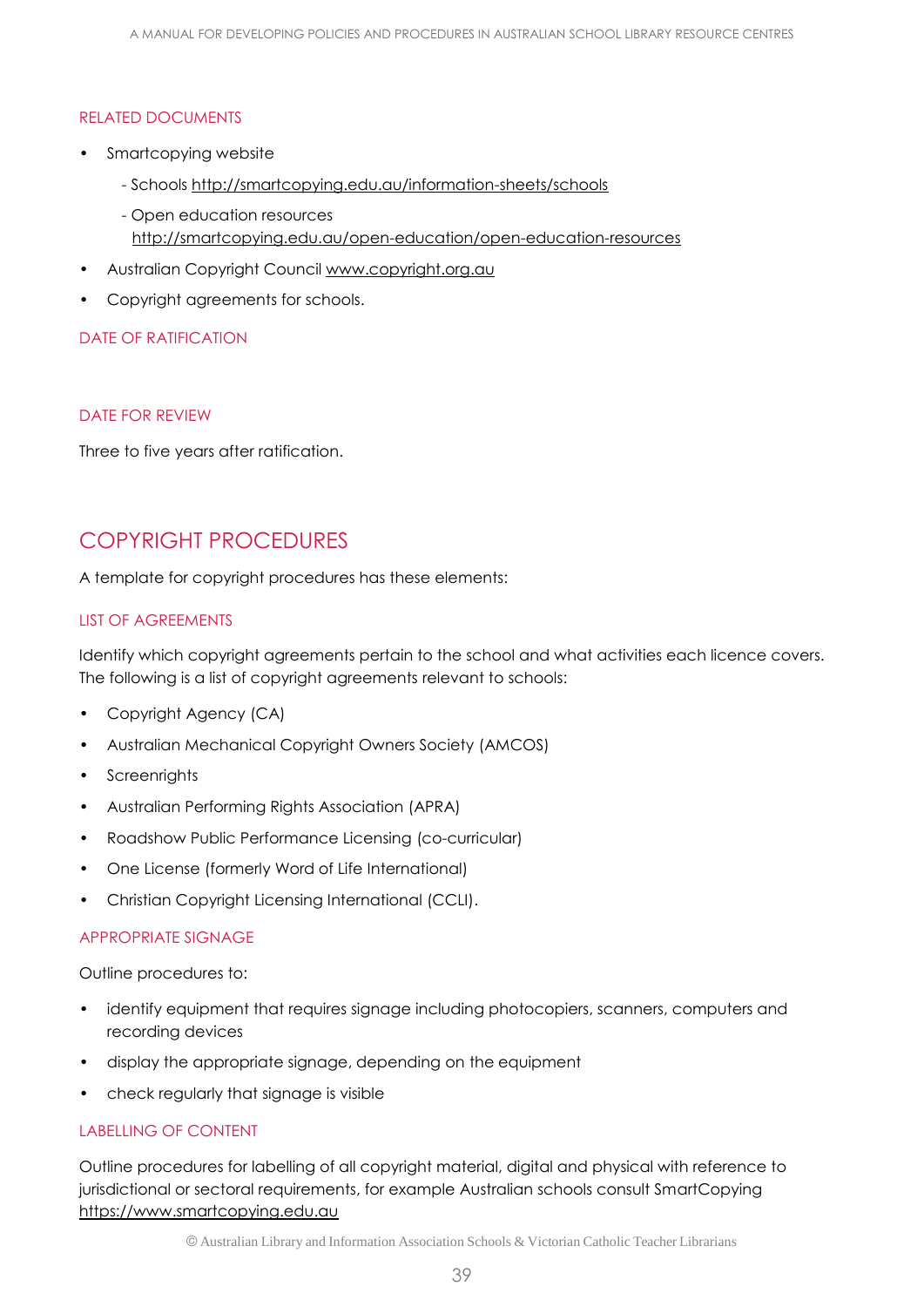#### PROFESSIONAL DEVELOPMENT

Outline procedures to:

- attend external copyright in-services
- distribute professional reading matter to members of the audience
- update staff on their copyright responsibilities.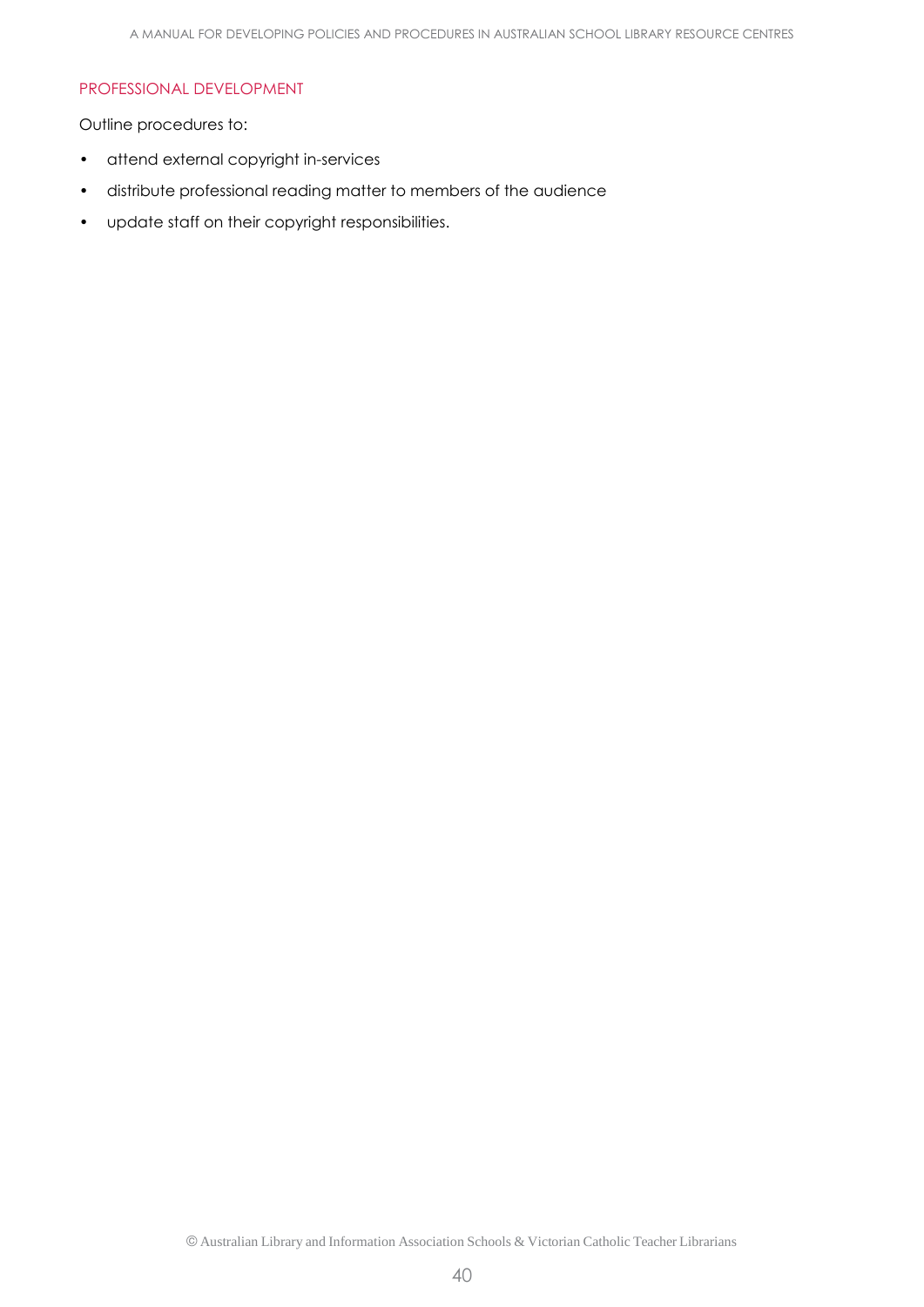# <span id="page-40-0"></span>**GLOSSARY**

| Access              | Access to resources for all on an equitable basis is a key element of the<br>library's purpose. Access to digital networked resources requires additional<br>attention to issues such as authentication.                                                                                                                                                                                                                                                         |  |  |
|---------------------|------------------------------------------------------------------------------------------------------------------------------------------------------------------------------------------------------------------------------------------------------------------------------------------------------------------------------------------------------------------------------------------------------------------------------------------------------------------|--|--|
| Acquisitions        | The process of selecting, ordering and receiving resources.                                                                                                                                                                                                                                                                                                                                                                                                      |  |  |
| Aggregations        | An aggregation is a group of resources that is distributed or managed as a<br>bundled set, rather than as individual items of content.                                                                                                                                                                                                                                                                                                                           |  |  |
| <b>ALIA</b>         | The Australian Library and Information Association [ALIA] is the professional<br>organization for the Australian library and information services sector. It seeks<br>to empower the profession in the development, promotion and delivery of<br>quality library and information services to the nation, through leadership,<br>advocacy and mutual support.                                                                                                     |  |  |
| <b>ALIA Schools</b> | The Australian Library and Information Association Schools is a group within<br>ALIA which promotes the interests of school libraries and library staff. The group<br>also provides opportunities for professional development, lobbies for school<br>libraries with state and local groups, liaises with other groups, identifies and<br>analyses current trends in school librarianship whilst maintaining the profile of<br>school librarianship within ALIA. |  |  |
| <b>AMCOS</b>        | The Australasian Mechanical Copyright Owners' Society [AMCOS] is a music<br>copyright collection society that represents music publishers and writers from<br>around the world for rights in the reproduction of their music.                                                                                                                                                                                                                                    |  |  |
| <b>APRA</b>         | The Australasian Performing Rights Association [APRA] is a not for profit<br>organization that collects royalties on behalf of its members, and by<br>agreement, for all the copyright owners around the world.                                                                                                                                                                                                                                                  |  |  |
| <b>ASLA</b>         | The Australian School Library Association [ASLA] is a national peak association<br>in the field of school librarianship and school library resource services.                                                                                                                                                                                                                                                                                                    |  |  |
| Audiovisual         | A resource that combines sound and visual images.                                                                                                                                                                                                                                                                                                                                                                                                                |  |  |
| Auditing            | Specifications and standards of accounting (see ordering section).                                                                                                                                                                                                                                                                                                                                                                                               |  |  |
| <b>Barcode</b>      | A pre-printed label that contains a certain number of digits, as directed by the<br>library management system that are allocated to resources and patrons.                                                                                                                                                                                                                                                                                                       |  |  |
| <b>Borrow</b>       | The operation which establishes a record of a catalogued resource lent to a<br>particular patron.                                                                                                                                                                                                                                                                                                                                                                |  |  |
| <b>Budget</b>       | An annual submission detailing costs, expenditure on resources and capital<br>items.                                                                                                                                                                                                                                                                                                                                                                             |  |  |
| <b>Bulk loan</b>    | A number of resources, borrowed by a patron, that exceed normal limits.                                                                                                                                                                                                                                                                                                                                                                                          |  |  |
| CA                  | The Copyright Agency (CA) is an Australian copyright management company<br>whose role is to provide a bridge between creators and users of copyright<br>material and to license the copying of their works to the general community.                                                                                                                                                                                                                             |  |  |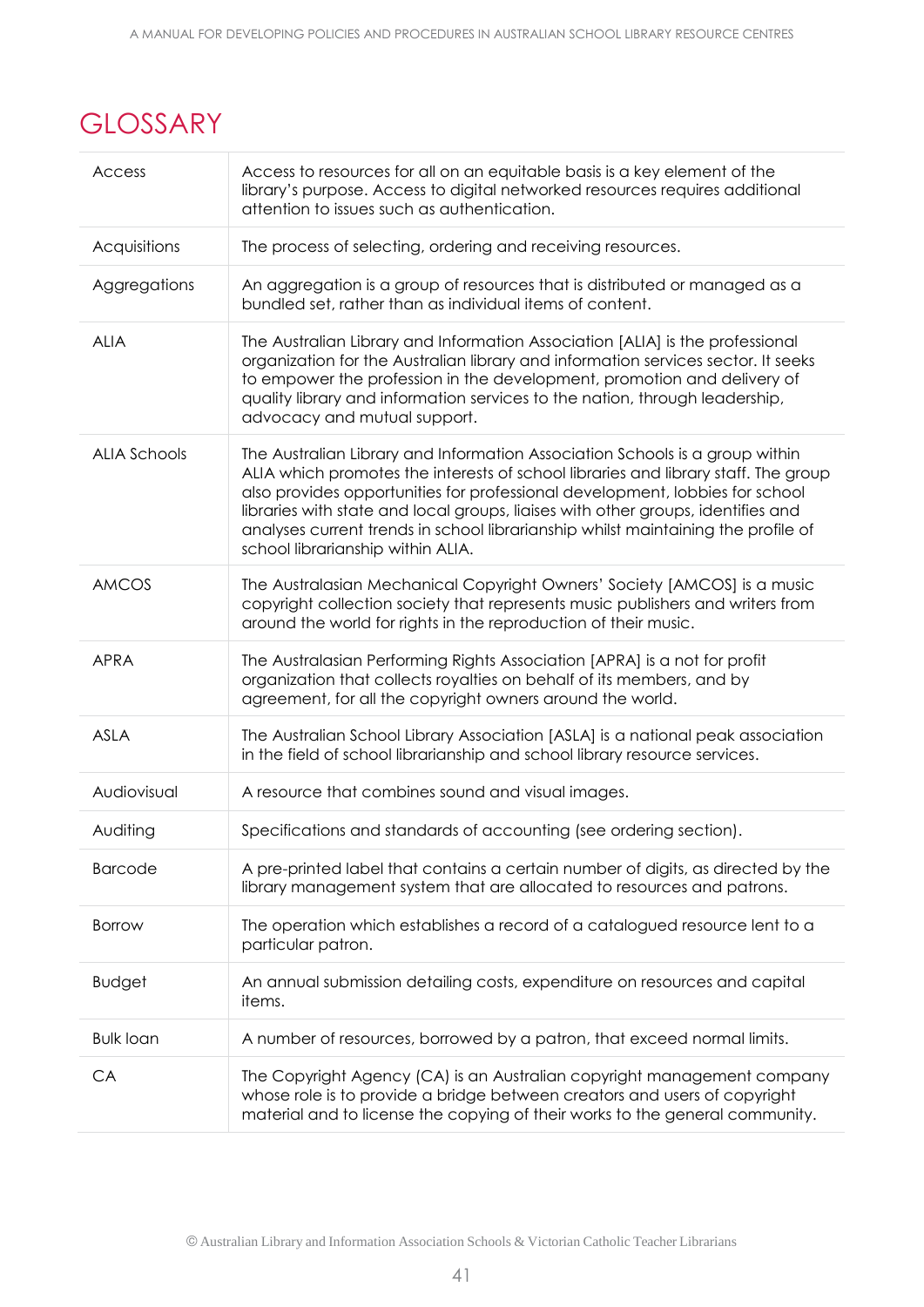| Call number                       | Indicates the location of the resource in the school library. Fiction call numbers<br>are usually three letters. Non Fiction call numbers are a combination of<br>numbers, usually from Dewey Decimal Classification, and letters.                                                                                                                                    |  |  |
|-----------------------------------|-----------------------------------------------------------------------------------------------------------------------------------------------------------------------------------------------------------------------------------------------------------------------------------------------------------------------------------------------------------------------|--|--|
| Capital<br>expenditure            | Money spent on resources such as furniture, shelving and equipment.                                                                                                                                                                                                                                                                                                   |  |  |
| Catalogue                         | The complete list of the school library's holdings that are systemically<br>catalogued.                                                                                                                                                                                                                                                                               |  |  |
| <b>CBCA</b>                       | The Children's Book Council of Australia [CBCA] is a national not for profit<br>organisation, established in 1945 to promote children's literature and children's<br>reading.                                                                                                                                                                                         |  |  |
| Central<br>resource<br>management | The organisation of all resources in a manner which ensures maximum access<br>by the school community. This organisation, through the school library,<br>means that the resources are processed and catalogued in a systemic way.<br>Depending on the physical facilities existing in the school, resources many be<br>centrally catalogued but not centrally housed. |  |  |
| Chart                             | Graphic resources that include tables and diagrams that present classified or<br>analysed data.                                                                                                                                                                                                                                                                       |  |  |
| Circulation                       | Circulation is the act of recording interaction between patrons and physical<br>resources. A circulation system should enable library staff to locate resources<br>at any given time (See access and circulation section).                                                                                                                                            |  |  |
| Class sets                        | A set number of resources, usually books of the same title, stored together,<br>possibly in a box, for easy access.                                                                                                                                                                                                                                                   |  |  |
| Consumables                       | Items such as stationery, print supplies and cables that are consumed rather<br>than returned to the collection.                                                                                                                                                                                                                                                      |  |  |
| Current                           | In determining the size of an effective collection consider only resources that<br>are catalogued and current. Current resources are defined as those that are<br>less than ten years old. Resources older than ten years may remain on the<br>shelf if it is considered appropriate, however, these are not counted as part of<br>effective collection size.         |  |  |
| Database                          | Collection of data or file information in a form accessible by a computer or<br>indexed in a machine readable format.                                                                                                                                                                                                                                                 |  |  |
| Decentralised<br>collections      | Collections that are centrally catalogued but located outside a physical<br>library space.                                                                                                                                                                                                                                                                            |  |  |
| <b>Deletions</b>                  | Any resources removed from the library management system because they<br>are no longer appropriate to the collection. Check the manual of the school's<br>library management system for details about how to delete.                                                                                                                                                  |  |  |
| Deselection                       | Resources that are considered inappropriate for the collection are removed<br>from the collection and deleted. These resources could be deselected for a<br>variety of reasons. Refer to the collection development policy and procedures<br>for specific criteria.                                                                                                   |  |  |
| Dewey Decimal<br>Classification   | A library classification system that is used in many libraries. This system divides<br>knowledge into ten broad categories.                                                                                                                                                                                                                                           |  |  |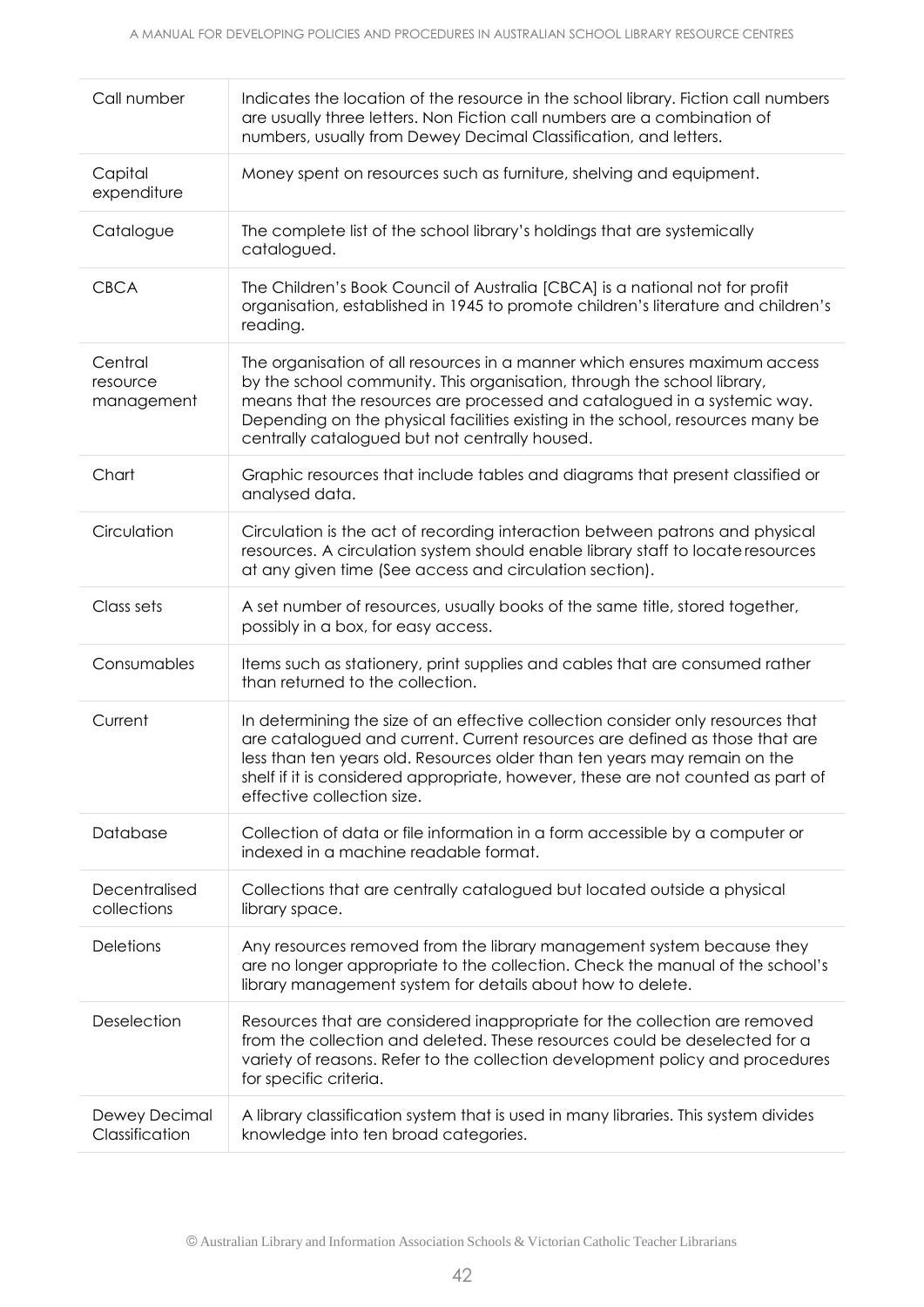| Digital resource                 | Electronic resource that is either standalone physical and networked.                                                                                                                                                                                                           |  |
|----------------------------------|---------------------------------------------------------------------------------------------------------------------------------------------------------------------------------------------------------------------------------------------------------------------------------|--|
| Due date slip                    | A slip of paper that records the date a loan item is to be returned.                                                                                                                                                                                                            |  |
| Ebook                            | A book published in digital form and read on computer or electronic device.                                                                                                                                                                                                     |  |
| Fiction                          | Stories and novels written or produced for the reader's enjoyment.                                                                                                                                                                                                              |  |
| Graphic<br>materials             | Non-moving, opaque, visual resources that provide information through<br>images, such as tables and drawings.                                                                                                                                                                   |  |
| Hardware                         | Equipment used to view or listen to non-book resources.                                                                                                                                                                                                                         |  |
| Housekeeping                     | Maintenance tasks specified by a library management system according to<br>the protocols in the user's manual.                                                                                                                                                                  |  |
| <b>ISBN</b>                      | International standard book number. A unique number allocated to a<br>particular edition of a book.                                                                                                                                                                             |  |
| Kit                              | Resources that are made up of two or more components, two or more<br>of which belong to distinct material types such as printed text and sound<br>recording. A single catalogue record is created and the contents of the kit<br>are listed on a label attached to the package. |  |
| Learning<br>Management<br>System | Software for creation, management and delivery of educational programs.                                                                                                                                                                                                         |  |
| Library<br>Management<br>System  | Software for management of the functions of a library, usually including<br>acquisitions, cataloguing, circulation and a search interface.                                                                                                                                      |  |
| Loan period                      | The period of time that the resource is available for loan. This can be<br>determined by the type of patron (teacher or student) or the type of resource<br>(fiction, nonfiction, DVD).                                                                                         |  |
| Multimedia<br>resources          | Electronic resources that combine different formats such as animation, video<br>and interactive content.                                                                                                                                                                        |  |
| Networked<br>resources           | Networked resources are digital resources that are available on the school's<br>network or the web and are accessed concurrently by many users such as full-<br>text databases of journals/newspapers, online encyclopaedias, websites, Web<br>2.0 tools and resources.         |  |
| Non-book                         | A resource, other than equipment, that is not in book format.                                                                                                                                                                                                                   |  |
| Nonfiction                       | A text produced to provide information.                                                                                                                                                                                                                                         |  |
| <b>OPAC</b>                      | Online public access catalogue is a computer workstation or interface<br>provided by the school library to search its catalogue.                                                                                                                                                |  |
| Open License                     | Open License (formerly The Word of Life International) is an agency which<br>offers a combined copyright license at a reasonable rate to assist churches<br>and schools to conform with the law and enhance their liturgical celebrations.                                      |  |
| Order                            | An order is a request to a supplier for the supply of resources. Check the<br>school's procedures for placing orders.                                                                                                                                                           |  |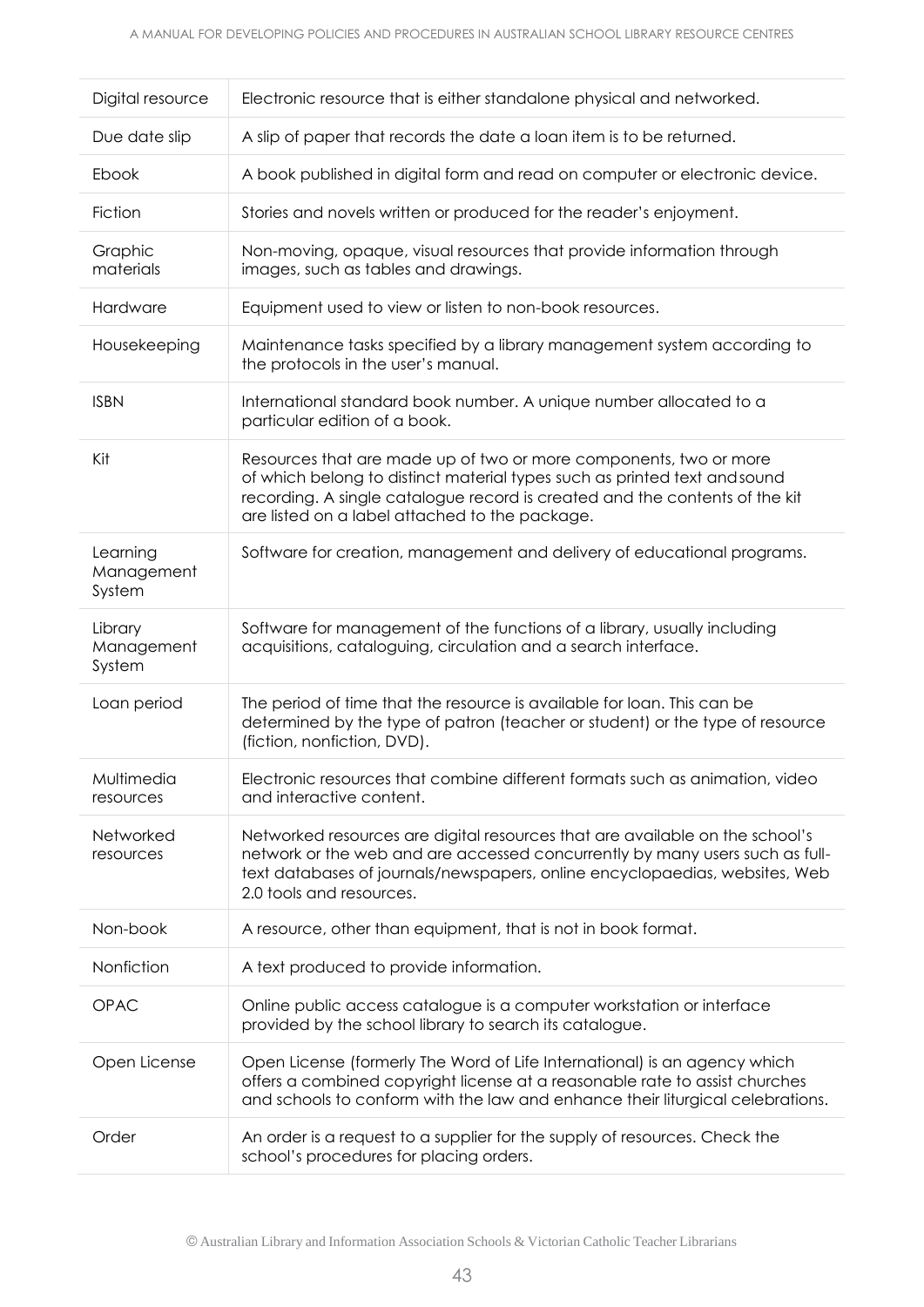| Original<br>cataloguing           | Using Dewey Decimal Classification, Resource Description and Access and<br>SCIS subject headings to create a record that conforms to national standards.<br>Resources not on the SCIS database may require original cataloguing.                                                                                                                                                                                                                                                                                                                                                                      |  |  |
|-----------------------------------|-------------------------------------------------------------------------------------------------------------------------------------------------------------------------------------------------------------------------------------------------------------------------------------------------------------------------------------------------------------------------------------------------------------------------------------------------------------------------------------------------------------------------------------------------------------------------------------------------------|--|--|
| Overdue                           | A resource not returned by the contracted date.                                                                                                                                                                                                                                                                                                                                                                                                                                                                                                                                                       |  |  |
| Partial stocktake                 | Where a stocktake is completed on a section of the collection rather than<br>the entire collection, for instance the Fiction collection. Completing a partial<br>stocktake takes less time than a full stocktake. It is desirable to complete a full<br>stocktake each year, however, the task can be broken down so that different<br>sections of the collection are audited at different times throughout the year.<br>Over the course of a year the complete stocktake is undertaken. Refer to<br>the User's manual of the library management system for information about a<br>partial stocktake. |  |  |
| Patron                            | A person who is able to access a library collection.                                                                                                                                                                                                                                                                                                                                                                                                                                                                                                                                                  |  |  |
| Peripherals                       | Any device, such as a memory stick or printer, concerned with input/output or<br>storage.                                                                                                                                                                                                                                                                                                                                                                                                                                                                                                             |  |  |
| Physical                          | Physical resources are those which include:                                                                                                                                                                                                                                                                                                                                                                                                                                                                                                                                                           |  |  |
| resources                         | Print: books (reference, fiction, nonfiction), periodicals, newspapers,<br>$\bullet$<br>pamphlets, ephemera.                                                                                                                                                                                                                                                                                                                                                                                                                                                                                          |  |  |
|                                   | Graphic: posters, pictures, maps, models, realia, kits.<br>$\bullet$                                                                                                                                                                                                                                                                                                                                                                                                                                                                                                                                  |  |  |
|                                   | Digital: stand-alone DVDs, CDs, CD-ROMS not stored on a network.<br>$\bullet$                                                                                                                                                                                                                                                                                                                                                                                                                                                                                                                         |  |  |
| Picture book                      | A picture book usually has 32 pages and has pictures that complement the<br>text. It is possible to have a picture book that has no text. In this situation the<br>story is told by the pictures alone. Picture books can be written for a range of<br>readers, from early childhood through to older readers.                                                                                                                                                                                                                                                                                        |  |  |
| Realia                            | Three dimensional resources, for instance a skeleton.                                                                                                                                                                                                                                                                                                                                                                                                                                                                                                                                                 |  |  |
| Recall                            | A notification that is sent to inform a borrower that a resource, currently on<br>loan to them, needs to be returned.                                                                                                                                                                                                                                                                                                                                                                                                                                                                                 |  |  |
| Recreational<br>reading           | Resources not specifically related to curriculum provided to support reading<br>development and enjoyment.                                                                                                                                                                                                                                                                                                                                                                                                                                                                                            |  |  |
| Renewal                           | The re-issue of a resource loaned for a further period.                                                                                                                                                                                                                                                                                                                                                                                                                                                                                                                                               |  |  |
| Reserve                           | A record that a resource is requested by another patron. Check the User's<br>manual of the library management system.                                                                                                                                                                                                                                                                                                                                                                                                                                                                                 |  |  |
| Resource                          | Any item catalogued and circulated through the school library.                                                                                                                                                                                                                                                                                                                                                                                                                                                                                                                                        |  |  |
| Return                            | The operation which cancels a borrowing record of a resource lent to a<br>patron.                                                                                                                                                                                                                                                                                                                                                                                                                                                                                                                     |  |  |
| Rubric                            | A guide to evaluation that describes criteria for different levels of service,<br>performance or value.                                                                                                                                                                                                                                                                                                                                                                                                                                                                                               |  |  |
| School library<br>resource centre | A physical space within a school that is dedicated to providing access to<br>information in a variety of formats.                                                                                                                                                                                                                                                                                                                                                                                                                                                                                     |  |  |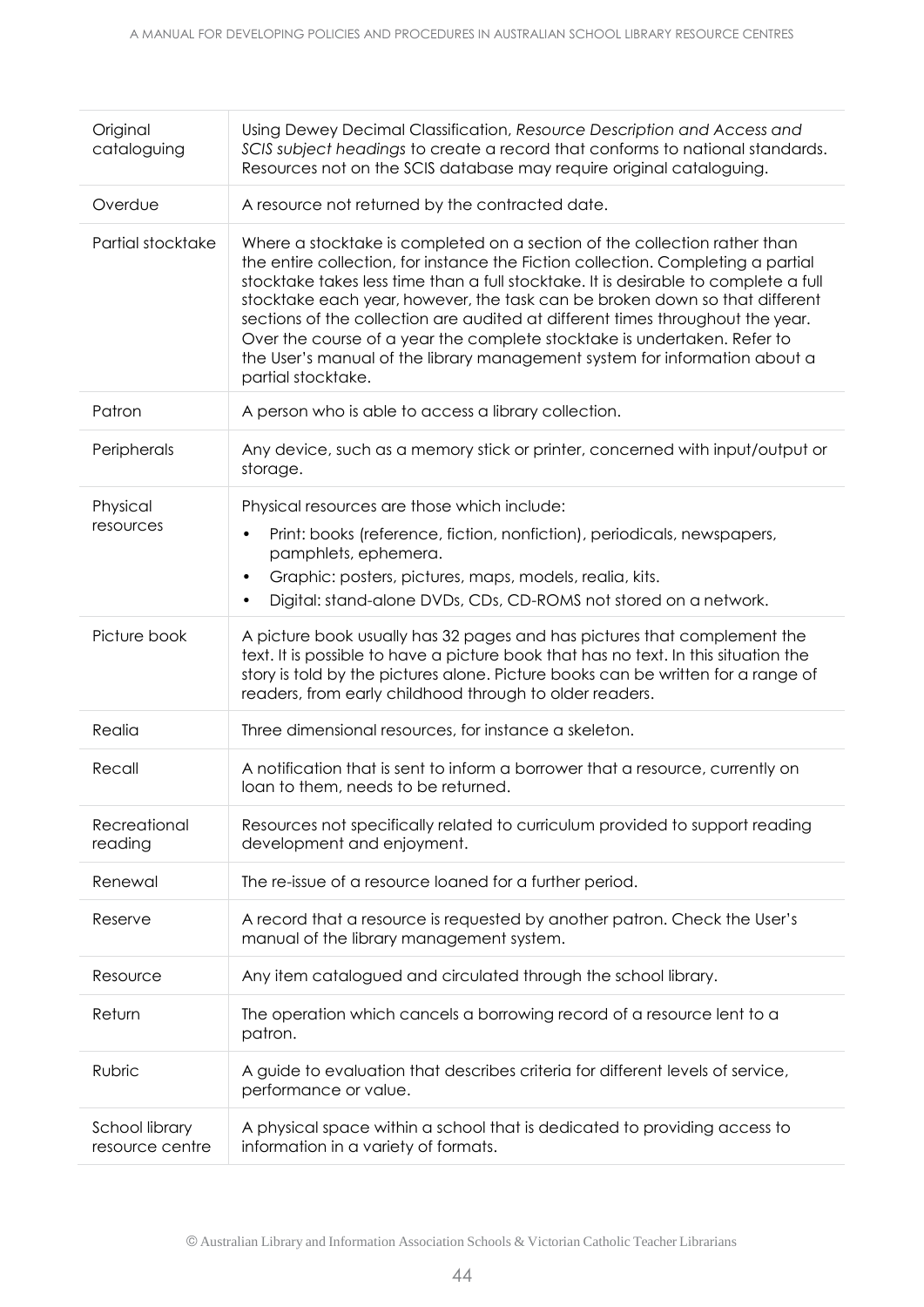| SCIS                      | The Schools Catalogue Information Service [SCIS] is a database that contains<br>catalogue records of educational materials. Each record has complete<br>cataloguing details including abridged and full Dewey Decimal Classification<br>numbers and SCIS subject headings.                                                                                  |
|---------------------------|-------------------------------------------------------------------------------------------------------------------------------------------------------------------------------------------------------------------------------------------------------------------------------------------------------------------------------------------------------------|
| Screenrights              | Screenrights is a copyright agency that facilitates access to film, television and<br>radio and provides payment to copyright owners for the use of their work.                                                                                                                                                                                             |
| Security tags             | Stationery attached to a resource that links it to security checking equipment.                                                                                                                                                                                                                                                                             |
| SmartCopying              | Copyright advisory website for Australian schools.                                                                                                                                                                                                                                                                                                          |
| Software                  | The programs used by a computer.                                                                                                                                                                                                                                                                                                                            |
| Spine label               | A label stating the call number of a resource.                                                                                                                                                                                                                                                                                                              |
| Stocktake                 | A systematic and regular checking of all catalogued resources.                                                                                                                                                                                                                                                                                              |
| Supplier                  | The person or organization that resources are purchased from.                                                                                                                                                                                                                                                                                               |
| Target<br>collection size | The size the school library collection should be to meet patron demands.                                                                                                                                                                                                                                                                                    |
| <b>Total stocktake</b>    | The entire collection is checked according to the stocktake procedures.                                                                                                                                                                                                                                                                                     |
| User                      | A person who uses a library collection.                                                                                                                                                                                                                                                                                                                     |
| <b>VCTL</b>               | The Victorian Catholic Teacher Librarians [VCTL] is an association of<br>representatives from Catholic school library networks across Victoria. It<br>supports and maintains Catholic school library networks across Victoria,<br>communicates with Catholic teacher librarians and liaises with other library<br>associations at state and national level. |
| YABBA                     | The Young Australians' Best Book Award [YABBA] is a not for profit, volunteer<br>organization interested in children's reading.                                                                                                                                                                                                                             |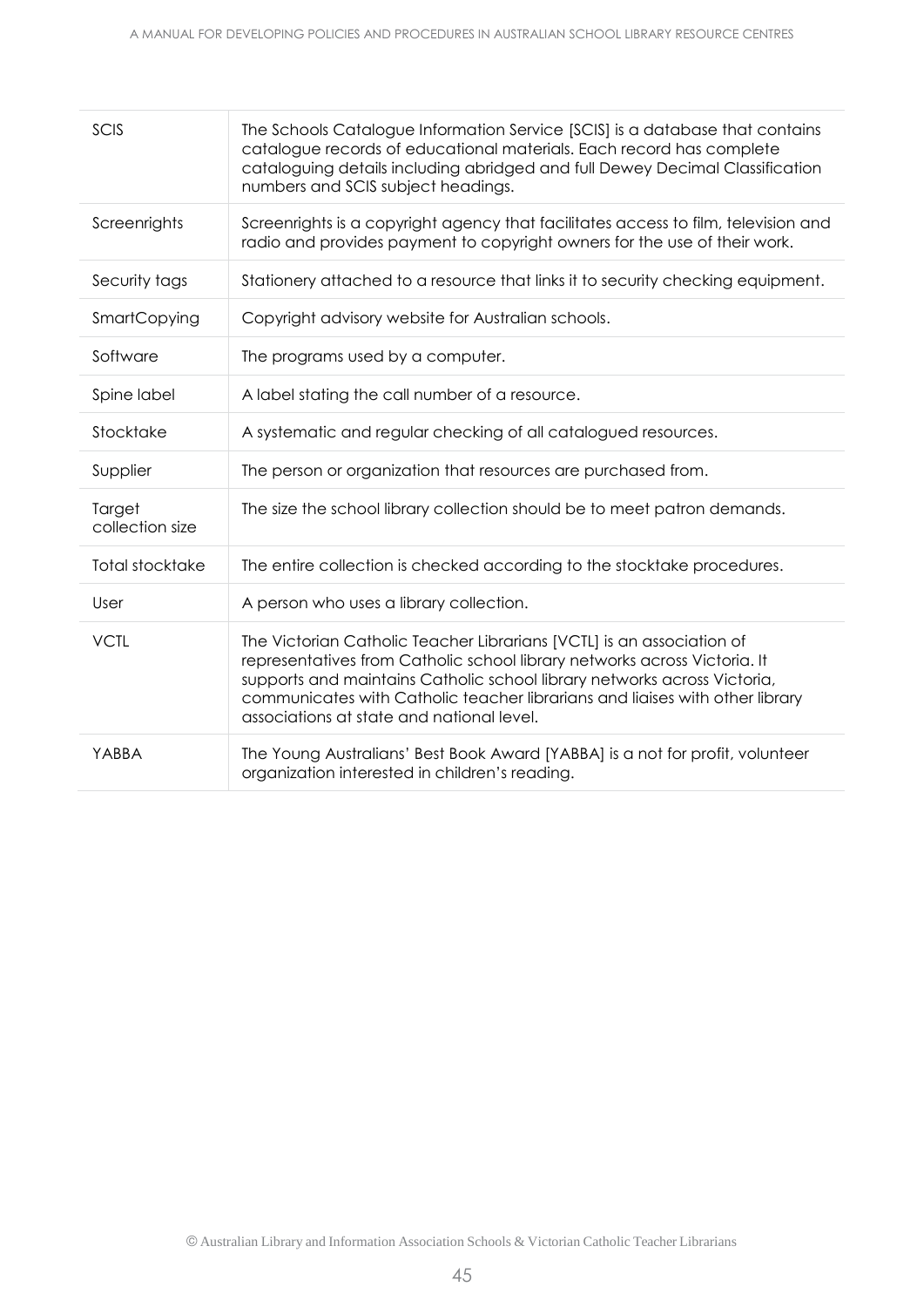# <span id="page-45-0"></span>**REFERENCES**

Aboriginal and Torres Strait Islander Library, Information and Resource Network (ATSILIRN). (2012). Protocols for Libraries, Archives and Information Services. Retrieved from [http://atsilirn.aiatsis.gov.au/](http://atsilirn.aiatsis.gov.au/protocols.php) [protocols.php](http://atsilirn.aiatsis.gov.au/protocols.php)

*Abridged Dewey Decimal Classification and Relative Index.* 15th ed. (2012) Forest Press, Albany, N.Y.

*ALIA/ASLA Joint Statement on Library and Information Services in Schools.* (2016). Retrieved from [https://](https://www.alia.org.au/about-alia/policies-standards-and-guidelines/alia-asla-joint-statement-library-and-information-services-schools) [www.alia.org.au/about-alia/policies-standards-and-guidelines/alia-asla-joint-statement-library-and](https://www.alia.org.au/about-alia/policies-standards-and-guidelines/alia-asla-joint-statement-library-and-information-services-schools)[information-services-schools](https://www.alia.org.au/about-alia/policies-standards-and-guidelines/alia-asla-joint-statement-library-and-information-services-schools)

*ALIA/ASLA Statement on Teacher Librarians in Australia.* (2016). Retrieved from [https://www.alia.org.au/](https://www.alia.org.au/about-alia/policies-standards-and-guidelines/alia-asla-statement-teacher-librarians-australia) [about-alia/policies-standards-and-guidelines/alia-asla-statement-teacher-librarians-australia](https://www.alia.org.au/about-alia/policies-standards-and-guidelines/alia-asla-statement-teacher-librarians-australia)

Australian Institute for Teaching and School Leadership (AITSL). (2011). *Australian Professional Standards for Teachers.* Retrieved from<https://www.aitsl.edu.au/teach/standards>

Australian Library and Information Association (ALIA). (2015). Statement on Free Access to Information. Retrieved from [https://www.alia.org.au/about-alia/policies-standards-and-guidelines/statement-free](https://www.alia.org.au/about-alia/policies-standards-and-guidelines/statement-free-access-information)[access-information](https://www.alia.org.au/about-alia/policies-standards-and-guidelines/statement-free-access-information)

Australian Library and Information Association (ALIA). (2017). *10 ways libraries power high performance*  schools. Retrieved from [https://www.alia.org.au/sites/default/files/10%20ways%20A4%20handout\\_0.pdf](https://www.alia.org.au/sites/default/files/10%20ways%20A4%20handout_0.pdf)

*Dewey Decimal Classification and Relative Index.* 23rd ed. (2011). Online Computer Library Center, Ohio.

IFLA School Library Guidelines. 2nd revised edition. (2015). International Federation of Library Associations and Institutions. Retrieved from [http://www.ifla.org/files/assets/school-libraries-resource-centers/](http://www.ifla.org/files/assets/school-libraries-resource-centers/publications/ifla-school-library-guidelines.pdf) [publications/ifla-school-library-guidelines.pdf](http://www.ifla.org/files/assets/school-libraries-resource-centers/publications/ifla-school-library-guidelines.pdf)

*Information and Literacy for all Australians* Retrieved from [https://alia.org.au/about-alia/policies](https://alia.org.au/about-alia/policies-standards-and-guidelines/statement-information-literacy-all-australians)[standards-and-guidelines/statement-information-literacy-all-australians](https://alia.org.au/about-alia/policies-standards-and-guidelines/statement-information-literacy-all-australians)

*Learning for the future: Developing information services in schools*, 2nd ed. (2001). Curriculum Corporation, Carlton, Vic.

Lonsdale. M. (2003). *Impact of School Libraries on Student Achievement: a Review of the Research: Report for the Australian School Libraries Association.* Australian Council for Educational Research: Camberwell, Vic. Retrieved from [http://www.asla.org.au/site/defaultsite/filesystem/documents/](http://www.asla.org.au/site/defaultsite/filesystem/documents/research.pdf) [research.pdf](http://www.asla.org.au/site/defaultsite/filesystem/documents/research.pdf)

*RDA: Resource Description and Access Toolkit.* (2016). American Library Association, Canadian Federation of Library Associations, and CILIP: Chartered Institute of Library and Information Professionals. Retrieved from [http://www.rdatoolkit.org](http://www.rdatoolkit.org/)

*SCIS Subject* Headings. Retrieved from [https://help.scisdata.com/hc/en-us/article\\_](https://help.scisdata.com/hc/en-us/article_attachments/115018721268/Guidelines_to_using_SCIS_Subject_Headings.pdf) attachments/115018721268/Guidelines to using SCIS Subject Headings.pdf

*Selecting and Using Resources for Educational Purposes* (2017). Department for Education and Child Development. Retrieved from [https://www.decd.sa.gov.au/sites/g/files/net691/f/selecting-and-using](https://www.decd.sa.gov.au/sites/g/files/net691/f/selecting-and-using-resources-guideline_0.pdf)[resources-guideline\\_0.pdf](https://www.decd.sa.gov.au/sites/g/files/net691/f/selecting-and-using-resources-guideline_0.pdf)

*Standards of Professional Excellence for Teacher Librarians.* (2004). Retrieved from [https://alia.org.au/](https://alia.org.au/about-alia/policies-standards-and-guidelines/standards-professional-excellence-teacher-librarians) [about-alia/policies-standards-and-guidelines/standards-professional-excellence-teacher-librarians](https://alia.org.au/about-alia/policies-standards-and-guidelines/standards-professional-excellence-teacher-librarians)

Wall, J. & Ryan, S. (2010). Resourcing for Curriculum Innovation, Learning in a Changing World series. ACER Press, Camberwell, Vic.

© Australian Library and Information Association Schools & Victorian Catholic Teacher Librarians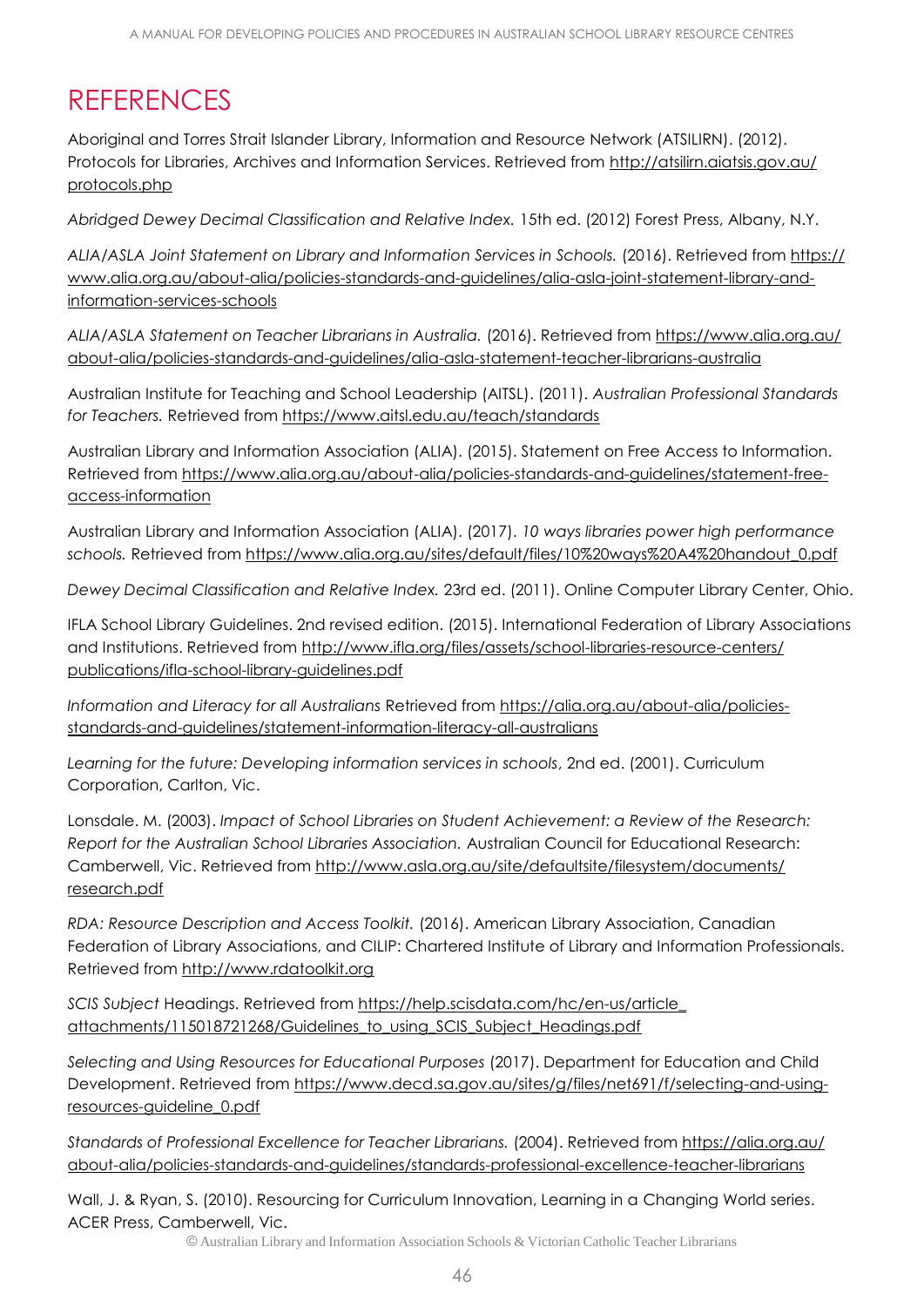# <span id="page-46-0"></span>APPENDIX A: SIZE OF FOUNDATION COLLECTION

*A Select Survey of School Library Resource Centres in Australia, Canberra: ACLIS, ALIA, ASLA, Sept 1992, and Revision of Learning for the Future: Supplementary Surveys Canberra: ASLA, ALIA, 1999*

| <b>ENROLMENT</b> | <b>COLLECTION SIZE</b> | <b>ACCESS TO ELECTRONIC RESOURCES</b> | <b>ITEMS PER STUDENT</b> |
|------------------|------------------------|---------------------------------------|--------------------------|
| (NOTE 1)         | (NOTE 4)               | (NOTES 5 AND 6)                       | (NOTE 2)                 |
| 100              | 3,450                  | 48                                    | 34                       |
| 150              | 4,719                  | 66                                    | 31                       |
| 200              | 5,861                  | 82                                    | 29                       |
| 250              | 6,909                  | 96                                    | 27                       |
| 300              | 7,880                  | 110                                   | 26                       |
| 350              | 8,790                  | 123                                   | 25                       |
| 400              | 9,646                  | 135                                   | 24                       |
| 450              | 10,454                 | 146                                   | 23                       |
| 500              | 11,221                 | 157                                   | 22                       |
| 600              | 12,646                 | 177                                   | 21                       |
| 700              | 13,944                 | 195                                   | 20                       |
| 800              | 15,137                 | 211                                   | 19                       |
| 900              | 16,235                 | 227                                   | 18                       |
| 1000             | 17,250                 | 241                                   | 17                       |
| 1100             | 18,189                 | 254                                   | 16                       |
| 1200             | 19,061                 | 266                                   | 16                       |
| 1300             | 19,869                 | 278                                   | 15                       |
| 1400             | 20,620                 | 288                                   | 15                       |
| 1500             | 21,318                 | 298                                   | 14                       |
| 1600             | 21,964                 | 307                                   | 14                       |
| 1700             | 22,567                 | 315                                   | 13                       |
| 1800             | 23,115                 | 323                                   | 13                       |
| 1900             | 23,639                 | 330                                   | 12                       |
| 2000             | 24,114                 | 337                                   | 12                       |

© Australian Library and Information Association Schools & Victorian Catholic Teacher Librarians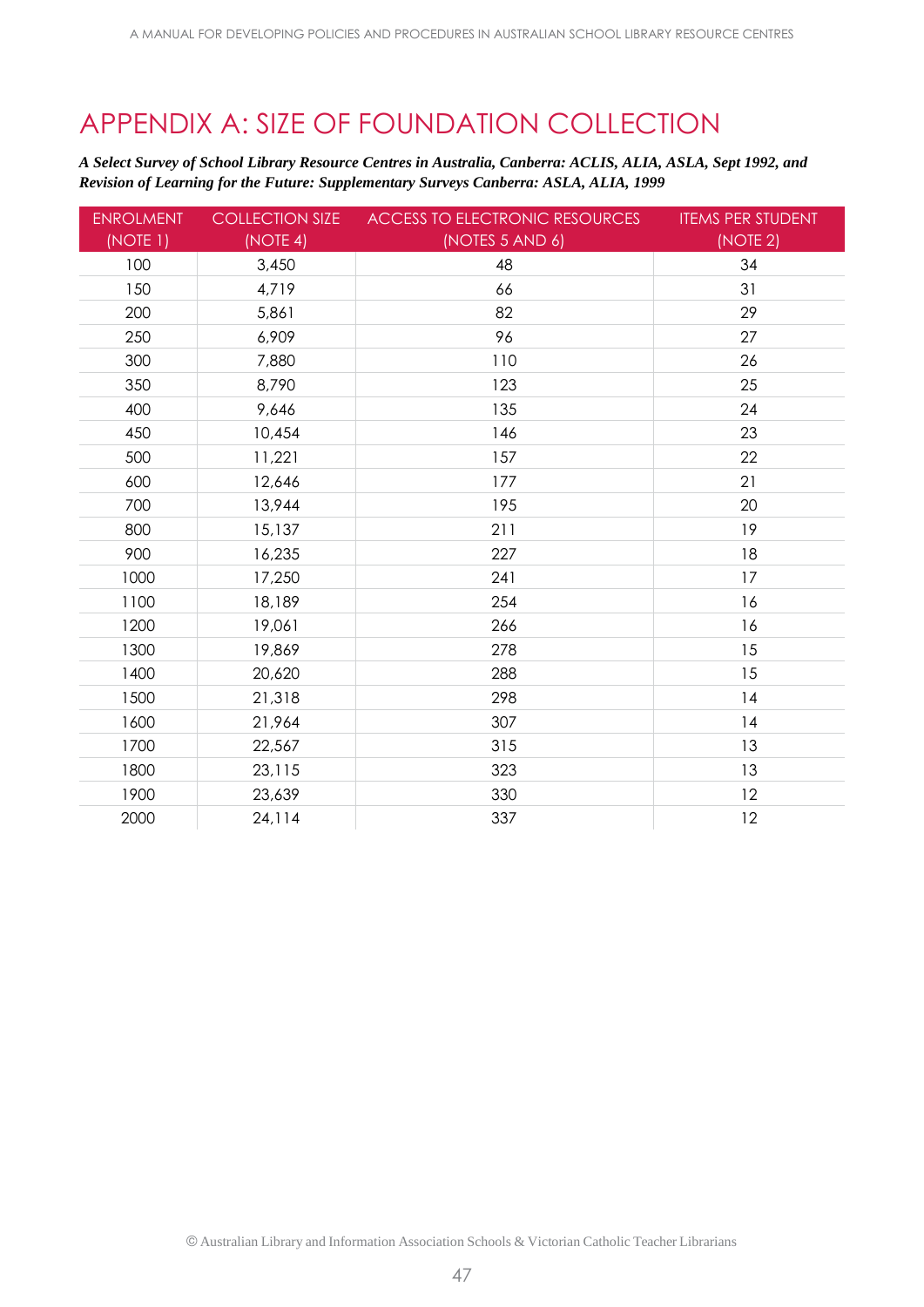# **Notes**

- 1. Enrolment figures refer to actual numbers of students enrolled, except in schools with senior school enrolment where actual senior school enrolment is doubled and added to the number of students enrolled in the junior school.
- 2. Number of items per student at the traditional collection size.
- 3. For schools with enrolments of less than 100, the collection is calculated on 20 items per student, but no school should have a stock of less than a 1000.
- 4. The figures include all physical resources and is based on an up-to-date- collection with an average age of less than 10 years.
- 5. Access to electronic resources, in particular, subscription services and WWW is dependent on student access to the network and consequently the Internet. These figures are additional to the figures in the collection size.
- 6. The figures incorporate:
	- a. software available on CD ROM, floppy disk and installed on hard drive or fileservers: 27%

b. electronic subscription services for full text, information or index services, www commercial subscription sites: 3%

c. teacher or school developed electronic materials available through the network or intranet: 5%

d. www sites that have been professionally selected according to designated criteria: 65%

Note:

The nature of electronic resources make them available to multiple users at one time, one-to-many, whereas traditional resources are based on a one-to-one use of the resource. To this end including an electronic resource as a physical item in a collection is not an indicator as to the numbers of users the resource will be available to at any one time. The survey' of electronic resources has been based on curriculum use and access types to electronic information.

This Appendix is reproduced with permission from *Learning for the future: Developing information services in schools,* 2nd ed. (2001). Curriculum Corporation, Carlton, Vic.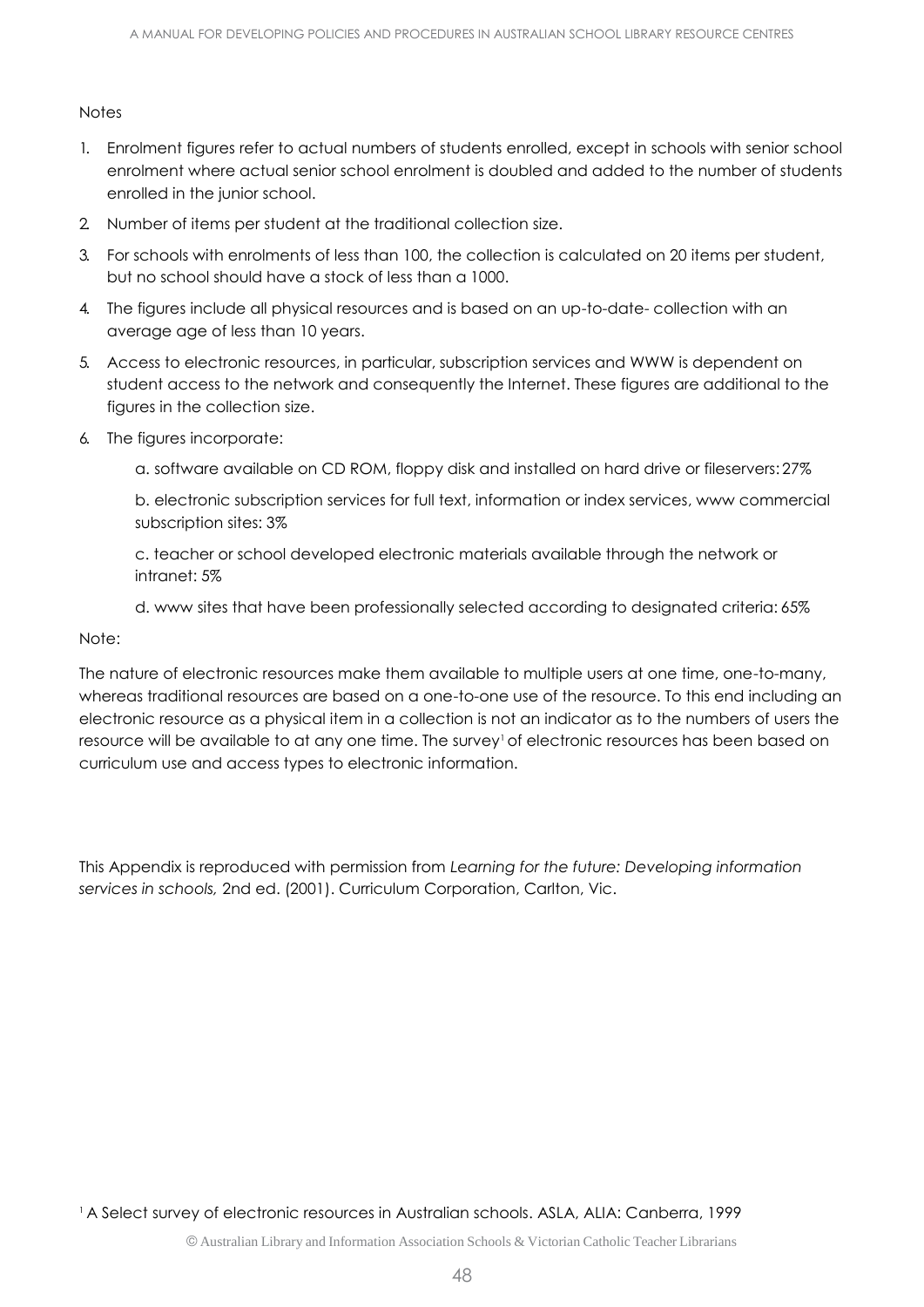# <span id="page-48-0"></span>APPENDIX B: SPECIFIC SELECTION CRITERIA RELIGIOUS EDUCATION COLLECTION

Suitable for inclusion in a Catholic school collection

- Is the resource theologically sound?
- Is the resource hermeneutically correct?
- Is the resource consistent with Diocesan policy for Religious Education?
- Is the resource doctrinally current?
- Is the resource culturally relevant?
- Is the resource supportive of Catholic belief?
- Is the imagination engaged by the type of language used?
- Is the resource supportive of the vision statement of the school?
- Does the resource have an imprimatur ~nihil obstat?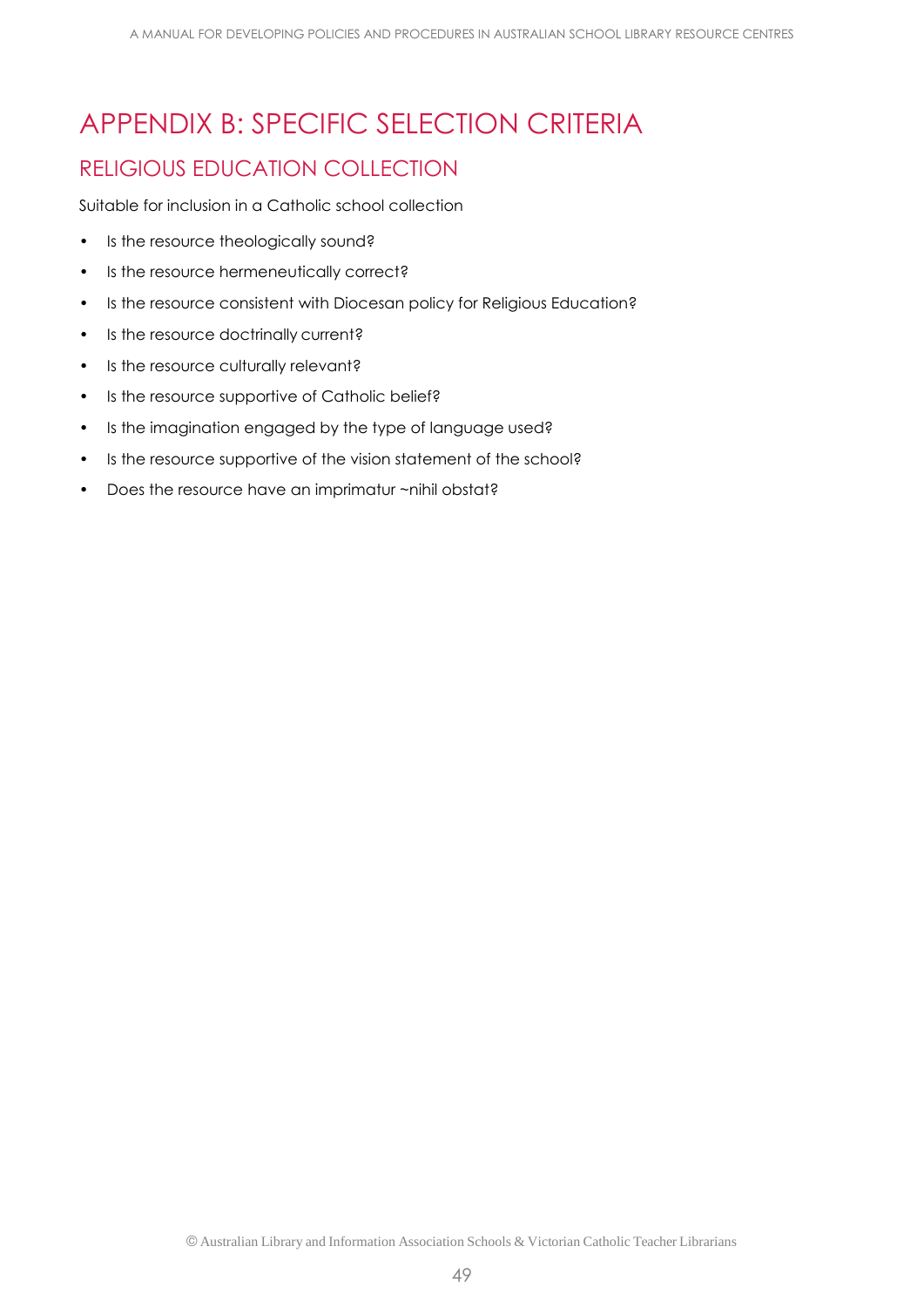<span id="page-49-0"></span>APPENDIX C: SCHOOL LIBRARY COLLECTION RUBRIC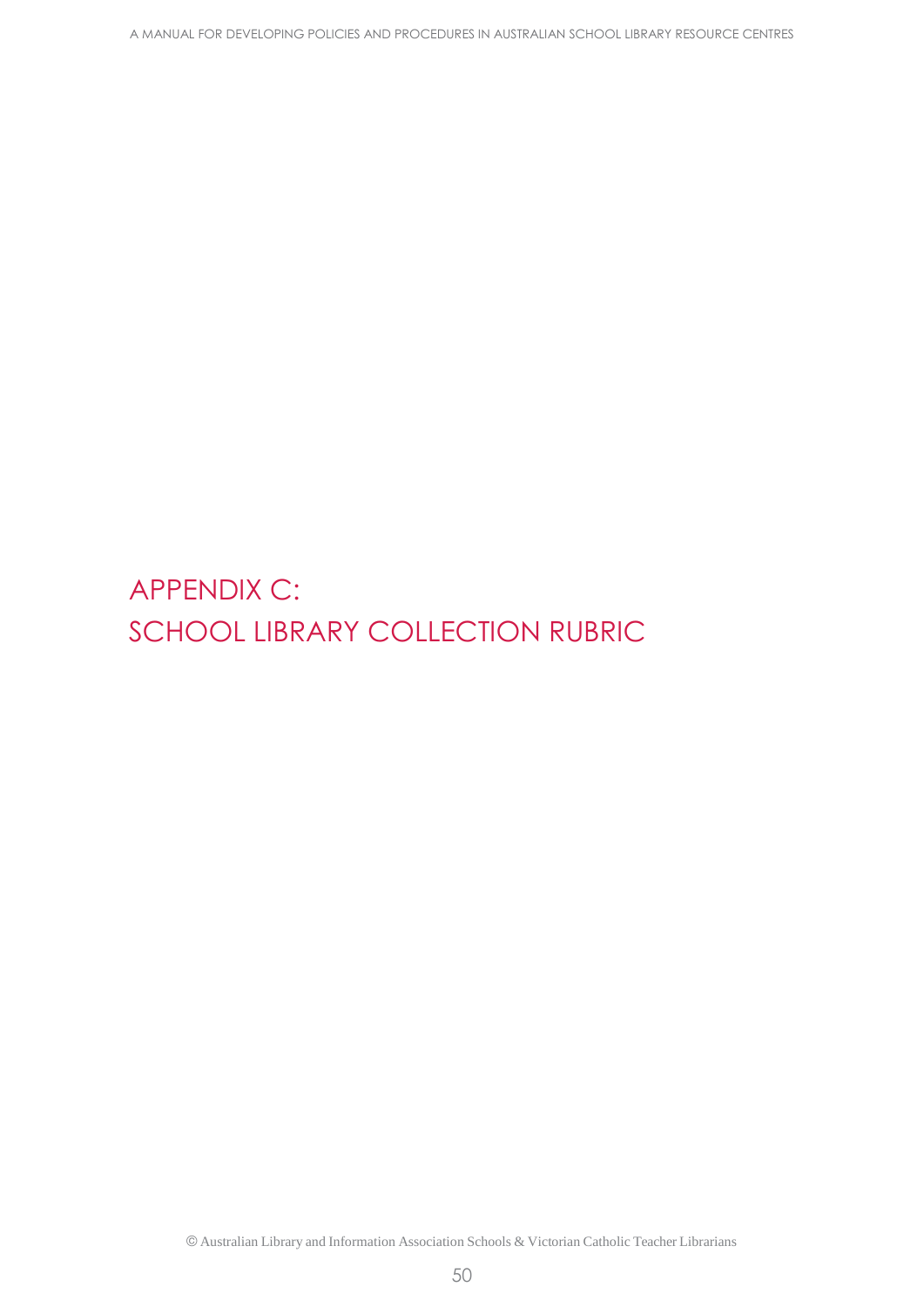# APPENDIX C: SCHOOL LIBRARY COLLECTION RUBRIC

<span id="page-50-0"></span>

|                |                                                                               | <b>DEVELOPING</b>                                                                             | <b>FOUNDATION</b>                                                             | <b>EFFECTIVE</b>                                                                                                                          | <b>OUTSTANDING</b>                                                                                                                                                                                                   |
|----------------|-------------------------------------------------------------------------------|-----------------------------------------------------------------------------------------------|-------------------------------------------------------------------------------|-------------------------------------------------------------------------------------------------------------------------------------------|----------------------------------------------------------------------------------------------------------------------------------------------------------------------------------------------------------------------|
| 1              | <b>Policy</b>                                                                 |                                                                                               |                                                                               |                                                                                                                                           |                                                                                                                                                                                                                      |
| 1 <sub>a</sub> | <b>Collection policy</b>                                                      | There is no collection policy in<br>development, or policy is out-<br>of-date                 | A basic collection or selection<br>policy exists                              | Collection policy and selection<br>policy is current, linked to<br>curriculum and is used to guide<br>practice                            | Current collection policy and<br>selection policy in place, are<br>followed and reviewed, and<br>have formal school-wide<br>endorsement                                                                              |
| $\overline{2}$ | <b>User focus</b>                                                             |                                                                                               |                                                                               |                                                                                                                                           |                                                                                                                                                                                                                      |
| 2 <sub>a</sub> | <b>Collection is</b><br>responsive to the<br>needs of the school<br>community | No consultation with school<br>community                                                      | Limited or ad hoc consultation<br>with school community                       | Anecdotal verbal feedback<br>and monitoring of requests from<br>individuals                                                               | Formal surveys and<br>consultation are regularly<br>conducted with school<br>community stakeholder<br>groups, and used to inform<br>practice                                                                         |
| 2 <sub>b</sub> | Use of the collection                                                         | Minimal use, or no statistics<br>available<br>No user feedback sought<br>regarding collection | Collection use is ad hoc.<br>Anecdotal usage information<br>and feedback only | Parts of the collection are well-<br>used. Statistics are not used in<br>planning or promotion<br>Occasional feedback from user<br>sought | Physical and networked<br>collection used extensively.<br>Analysis of usage statistics<br>guides collection<br>development and promotion<br>Systematic user satisfaction<br>review sought via surveys,<br>interviews |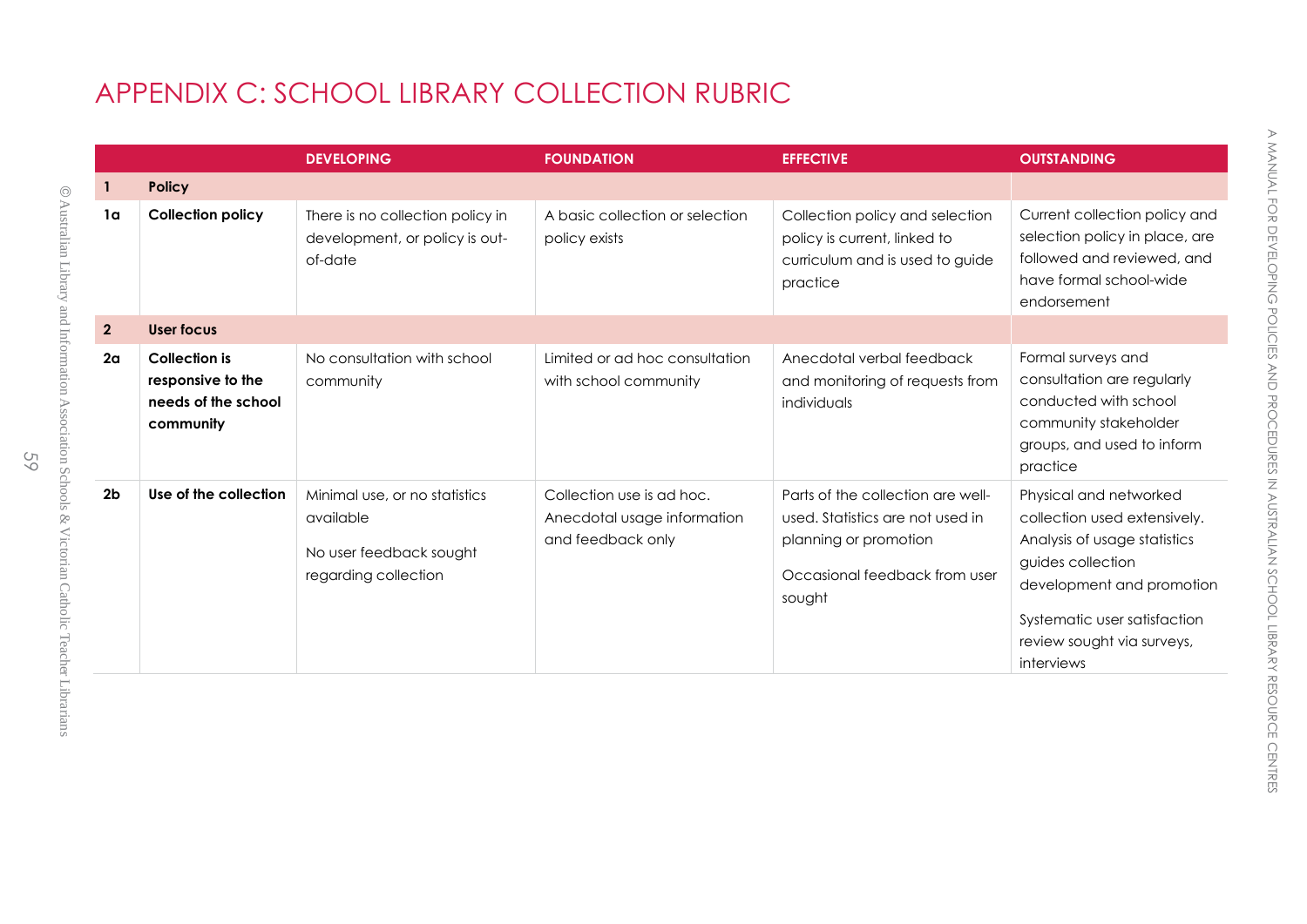|                |                                                                                | <b>DEVELOPING</b>                                                                                               | <b>FOUNDATION</b>                                                                                                                                                 | <b>EFFECTIVE</b>                                                                                  | <b>OUTSTANDING</b>                                                                                                                                                                      |
|----------------|--------------------------------------------------------------------------------|-----------------------------------------------------------------------------------------------------------------|-------------------------------------------------------------------------------------------------------------------------------------------------------------------|---------------------------------------------------------------------------------------------------|-----------------------------------------------------------------------------------------------------------------------------------------------------------------------------------------|
| $\mathbf{2}$   | User focus                                                                     |                                                                                                                 |                                                                                                                                                                   |                                                                                                   |                                                                                                                                                                                         |
| 2 <sub>c</sub> | Accommodating<br>the range of users'<br>literacy capacity                      | No accommodation for the<br>range of literacy capacity,<br>and English as an Additional<br>Language (EAL) needs | Basic accommodation for EAL,<br>readers with low literacy and<br>advanced readers                                                                                 | Adequate accommodation for<br>EAL, readers with low literacy<br>and advanced readers              | Differentiation based<br>on reading levels and<br>languages based on analysis<br>of reading level reports<br>from digital libraries and/or<br>sampling of physical texts for<br>fiction |
| 2d             | Alignment to user<br>interests                                                 | No attempt to match user<br>interest                                                                            | Ad hoc or selective<br>consideration of user interests in<br>selection of resources                                                                               | Meets the needs of most users                                                                     | Responsive collection<br>development process with<br>user input forming a priority in<br>selection                                                                                      |
| $\mathbf{3}$   | <b>Learning focus</b>                                                          |                                                                                                                 |                                                                                                                                                                   |                                                                                                   |                                                                                                                                                                                         |
| 3 <sub>a</sub> | <b>Curriculum analysis</b><br>and mapping to<br>align with learning<br>content | Minimal alignment to curriculum<br>needs, teaching styles and<br>assessment needs                               | Reactive response to requests<br>is the sole method of identifying<br>areas of insufficient resourcing,<br>and is the minimum required for<br>core learning areas | Current units of work are<br>analysed, and holdings are<br>checked to ensure breadth and<br>depth | Resources that correspond to<br>the school's curriculum map<br>are tagged for effective<br>retrieval via the catalogue                                                                  |
| 3 <sub>b</sub> | Literature                                                                     | Ad hoc collection of literary<br>texts with no clear focus, no<br>attempt to meet standards                     | Base collection of literary texts;<br>limited range of authors, formats<br>and genres                                                                             | Effective collection of core<br>literary texts, moderate range of<br>authors, formats and genres  | Outstanding collection of<br>literary texts, extensive range<br>of authors, formats, and<br>genres, including classics,<br>and contemporary                                             |

©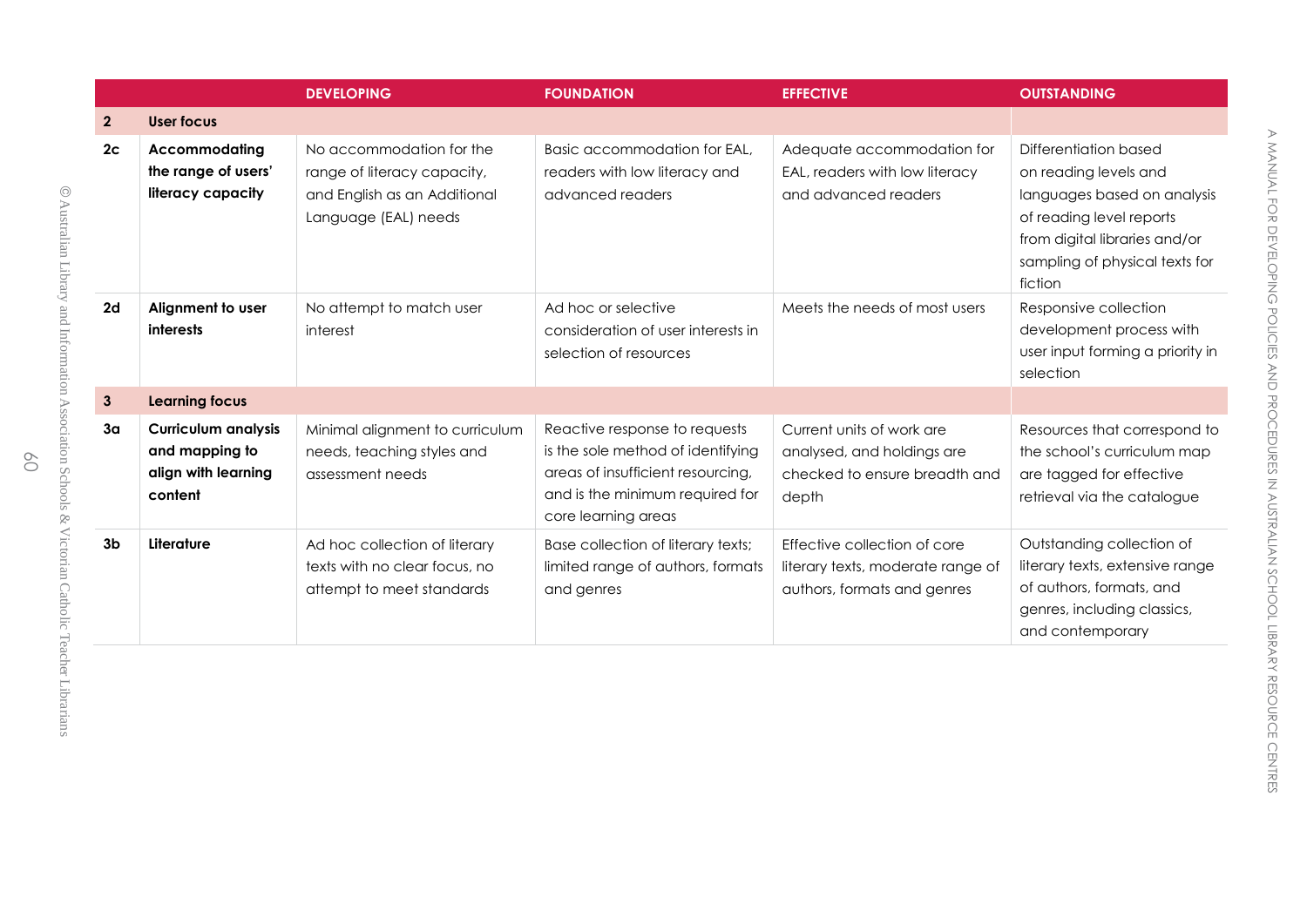|                |                                                                                        | <b>DEVELOPING</b>                                                                                                                | <b>FOUNDATION</b>                                                                                                         | <b>EFFECTIVE</b>                                                                                                                           | <b>OUTSTANDING</b>                                                                                                                                       |
|----------------|----------------------------------------------------------------------------------------|----------------------------------------------------------------------------------------------------------------------------------|---------------------------------------------------------------------------------------------------------------------------|--------------------------------------------------------------------------------------------------------------------------------------------|----------------------------------------------------------------------------------------------------------------------------------------------------------|
| 3              | <b>Learning focus</b>                                                                  |                                                                                                                                  |                                                                                                                           |                                                                                                                                            |                                                                                                                                                          |
| 3 <sub>c</sub> | Reading<br>development                                                                 | Limited, ad hoc availability of<br>materials to support literacy<br>development, and lack of<br>responsiveness to needs of users | <b>Base collection of materials</b><br>encourages readers, and<br>supports the literacy needs of<br>the school            | Effective collection fulfils diverse<br>literacy needs, encourages<br>wide reading, and is responsive<br>to recreational reading interests | Outstanding collection<br>that prioritises reading,<br>and proactively meets a<br>recreational reading for a<br>majority of students and staff           |
| 3d             | Collaborative<br>programming                                                           | No collaboration with teaching<br>staff to integrate the collection<br>with research and classroom<br>programmes                 | Ad hoc or limited collaboration<br>with teachers to integrate the<br>collection with research and<br>classroom programmes | Collaboration with teachers<br>to integrate the collection<br>with research and classroom<br>programmes                                    | Ongoing proactive<br>collaboration with teachers<br>to ensure integration of the<br>collection with the school's<br>research and classroom<br>programmes |
| 4              | <b>Funding and value</b>                                                               |                                                                                                                                  |                                                                                                                           |                                                                                                                                            |                                                                                                                                                          |
| 4 <sub>q</sub> | <b>Funding focus:</b><br>Alignment of budget<br>use to school and<br>system priorities | Development budget is<br>inadequate to reach foundation<br>level                                                                 | Budget is limited to essential<br>resources                                                                               | Budget allows for renewal of<br>collection of less than 10% per<br>year                                                                    | Budget allows for renewal of<br>collection of 10% per year<br>plus enrichment or special<br>interest collection building                                 |
| 4b             | <b>Budget allocation</b>                                                               | Inadequate funding to allow<br>systematic allocation across<br>resource types                                                    | Ad hoc allocation of budget<br>across resource types                                                                      | Appropriate balance of budget<br>allocation between physical<br>and networked resources                                                    | <b>Budget allocated according</b><br>to % priorities specified in<br>collection policy                                                                   |
| 4 <sub>c</sub> | <b>Partnerships that</b><br>enhance access to<br><b>resources</b>                      | No partnerships or access to<br>external resources, for example<br>public library                                                | Limited partnerships to extend<br>access to resources                                                                     | Some partnerships and<br>engagement with broader<br>resource networks                                                                      | Actively partnering to<br>provide enriched access,<br>for example, consortia<br>membership where more<br>cost-effective                                  |

 $\circ$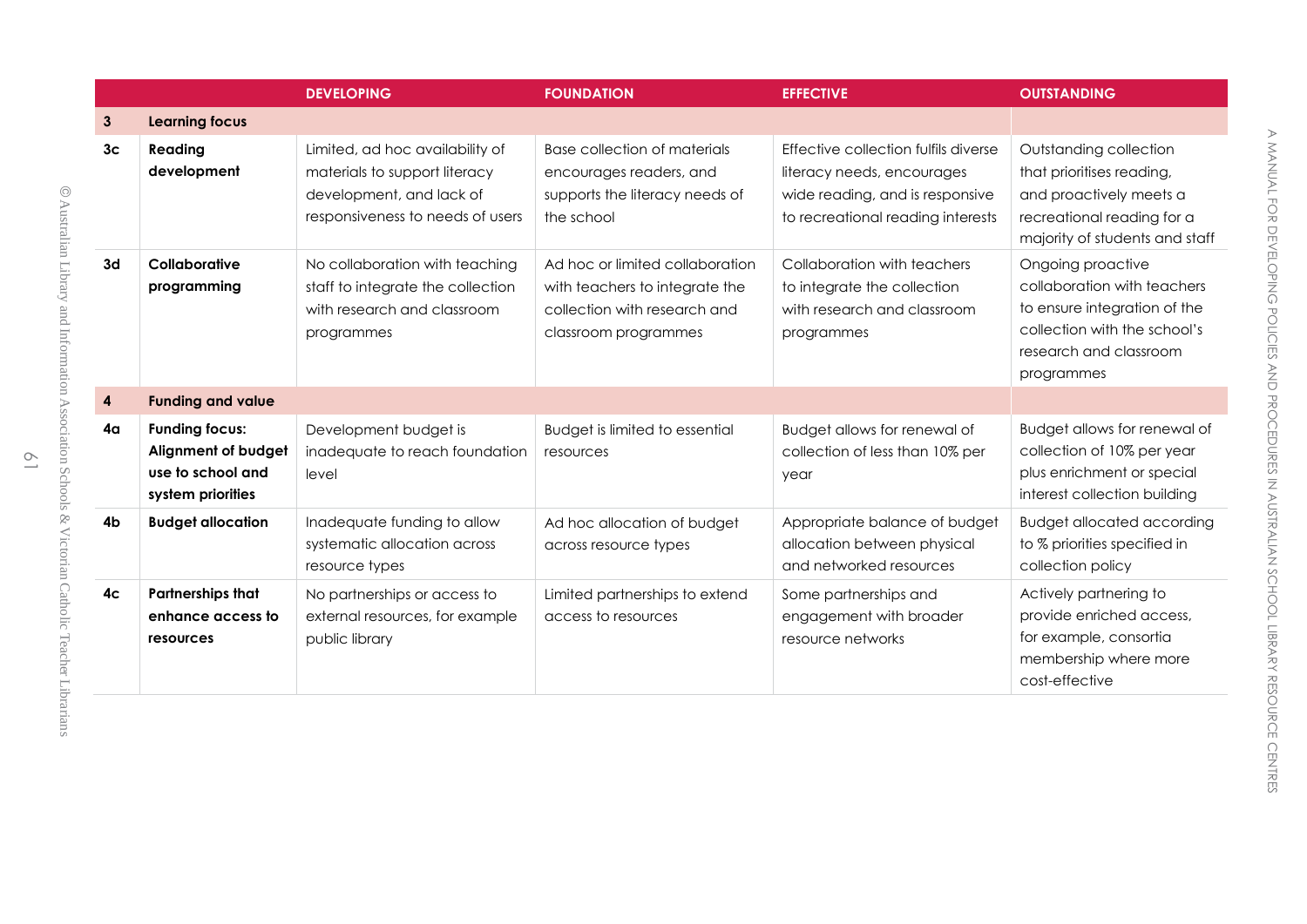|                |                                                                                                          | <b>DEVELOPING</b>                                                                                                                             | <b>FOUNDATION</b>                                                                                                                                 | <b>EFFECTIVE</b>                                                                                                  | <b>OUTSTANDING</b>                                                                                                                                                                                                     |
|----------------|----------------------------------------------------------------------------------------------------------|-----------------------------------------------------------------------------------------------------------------------------------------------|---------------------------------------------------------------------------------------------------------------------------------------------------|-------------------------------------------------------------------------------------------------------------------|------------------------------------------------------------------------------------------------------------------------------------------------------------------------------------------------------------------------|
| 5              | <b>Collection development</b>                                                                            |                                                                                                                                               |                                                                                                                                                   |                                                                                                                   |                                                                                                                                                                                                                        |
| 5 <sub>a</sub> | Professional<br>collection<br>development<br>expertise                                                   | No educational or professional<br>expertise                                                                                                   | Minimal input from educational<br>or professional expertise                                                                                       | Most collection development<br>is guided by educational and<br>professional expertise                             | High level of educational<br>and professional expertise<br>consistently employed in<br>collection development                                                                                                          |
| 5 <sub>b</sub> | <b>Strategies for</b><br>collection<br>development<br>according to<br>documented<br>selection principles | No strategy. Selection and<br>purchases made ad hoc<br>without reference to selection<br>principles                                           | Reactive selection. Some<br>adherence to selection<br>principles                                                                                  | Resources generally selected<br>using selection principles; Use<br>of resource lists and curriculum<br>references | Consistent application of<br>selection principles. Use of<br>wide range of selection aids,<br>including recommended<br>resource lists, curriculum<br>references, reviewing<br>journals, professional<br>selection aids |
| 5 <sub>c</sub> | <b>Quality of content</b>                                                                                | No selection criteria                                                                                                                         | Minimal consideration of<br>relevance, accuracy, authority<br>and reliability in evaluating<br>resources                                          | Relevance, accuracy, authority<br>and reliability are usually<br>evaluated                                        | Relevance, accuracy,<br>authority and reliability are<br>explicitly evaluated                                                                                                                                          |
| 5d             | Legal and ethical<br>information use                                                                     | Non-compliance with copyright,<br>licensing and labelling<br>requirements, and no advisory<br>service on legal and ethical<br>information use | Ad hoc, inconsistent attention<br>to copyright, licensing and<br>labelling requirements<br>Limited advice on legal and<br>ethical information use | General compliance, and<br>reactive approach to advice<br>and education on legal and<br>ethical information use   | Whole school commitment<br>to best practice in copyright,<br>licensing and labelling for all<br>content<br>Users are given clear<br>guidance on access rights<br>and conditions                                        |

©

62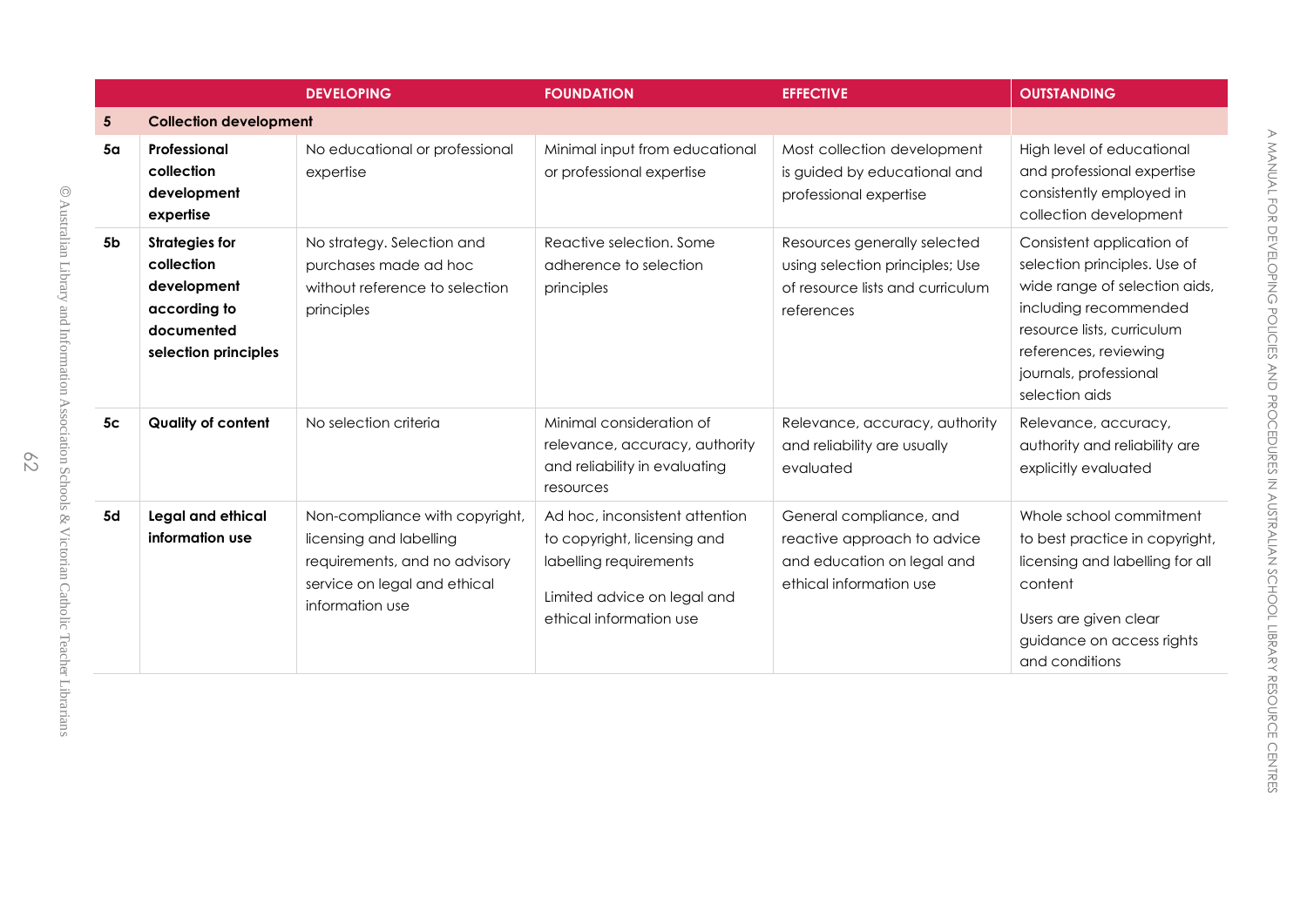|                |                                             | <b>DEVELOPING</b>                                                               | <b>FOUNDATION</b>                                                                                                  | <b>EFFECTIVE</b>                                                                                                                              | <b>OUTSTANDING</b>                                                                                                                                                                                                                           |
|----------------|---------------------------------------------|---------------------------------------------------------------------------------|--------------------------------------------------------------------------------------------------------------------|-----------------------------------------------------------------------------------------------------------------------------------------------|----------------------------------------------------------------------------------------------------------------------------------------------------------------------------------------------------------------------------------------------|
| 6              | <b>Collection balance</b>                   |                                                                                 |                                                                                                                    |                                                                                                                                               |                                                                                                                                                                                                                                              |
| 6a             | <b>Cultural diversity</b><br>focus          | No attempt to provide culturally<br>diverse resources                           | Minimal consideration of<br>culturally diverse resources                                                           | Collection of resources<br>effectively reflecting multiple<br>perspectives                                                                    | Rich collection of resources<br>reflecting multiple<br>and culturally diverse<br>perspectives                                                                                                                                                |
| 6 <sub>b</sub> | <b>Content balance</b><br>across collection | The collection is haphazard with<br>no plan                                     | The collection has areas of<br>significant imbalance but a plan<br>is in place for development                     | The collection is somewhat<br>balanced according to a plan,<br>but has gaps or overstock in<br>some areas                                     | The collection is balanced<br>according to % breakdown<br>specified in collection policy                                                                                                                                                     |
| 6c             | <b>Breadth of</b><br>collection             | Narrow collection, limited<br>resources, not meeting<br>curriculum requirements | Base collection supporting only<br>curriculum requirements                                                         | Collection contains broad<br>range of topics and literature,<br>selection considers extension<br>materials from external<br>recommended lists | Collection contains a<br>wide range of topics<br>and literature beyond<br>curriculum requirements,<br>a high % of items from<br>external recommended lists;<br>wide range of publishers,<br>enrichment resources and<br>professional reading |
| 6d             | Depth of collection                         | Insufficient depth of coverage                                                  | Basic coverage, for example<br>multiple copies of limited titles,<br>or limited licences to networked<br>resources | Collection depth providing<br>effective access to both<br>physical and networked<br>resources                                                 | Full sets of recommended<br>series, systematic coverage<br>of key works; Generous<br>provision for large group<br>curriculum work, and highly<br>popular recreational topics;<br>study level collection in key<br>professional areas         |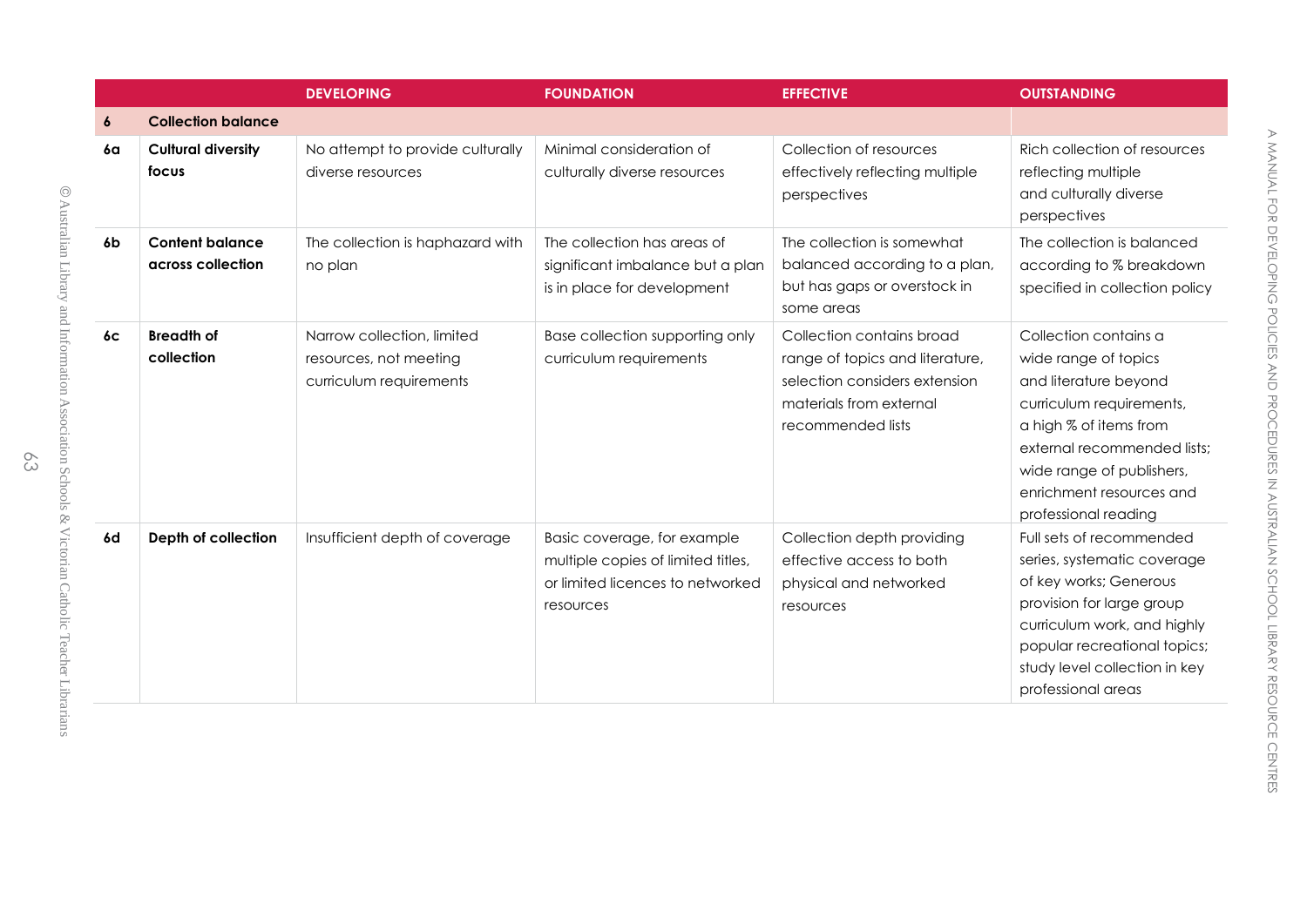|                |                                                                                                                                   | <b>DEVELOPING</b>                                                                                                                                                                                                                                                                   | <b>FOUNDATION</b>                                                                                                                                                                                                                                   | <b>EFFECTIVE</b>                                                                                                                                                                                                                                           | <b>OUTSTANDING</b>                                                                                                                                                                                                           |
|----------------|-----------------------------------------------------------------------------------------------------------------------------------|-------------------------------------------------------------------------------------------------------------------------------------------------------------------------------------------------------------------------------------------------------------------------------------|-----------------------------------------------------------------------------------------------------------------------------------------------------------------------------------------------------------------------------------------------------|------------------------------------------------------------------------------------------------------------------------------------------------------------------------------------------------------------------------------------------------------------|------------------------------------------------------------------------------------------------------------------------------------------------------------------------------------------------------------------------------|
| $\overline{7}$ | <b>Specific formats</b>                                                                                                           |                                                                                                                                                                                                                                                                                     |                                                                                                                                                                                                                                                     |                                                                                                                                                                                                                                                            |                                                                                                                                                                                                                              |
| 7 <sub>a</sub> | Variety of formats                                                                                                                | Collection is predominantly<br>single format, for example<br>resources are all digital, all<br>physical, or no multimedia                                                                                                                                                           | Collection contains an<br>imbalanced range of formats                                                                                                                                                                                               | Effective collection contains<br>a balanced range of formats<br>reflecting user needs                                                                                                                                                                      | Collection contains a rich<br>range of physical formats,<br>engaging networked<br>content and multimedia.<br>Similar content in multiple<br>formats meets user<br>preferences                                                |
| 7b             | <b>Number of physical</b><br>resources per<br>student<br>Reference<br>*See Appendix A:<br>Size of Foundation<br>Collection (p.55) | Provides less than<br>recommended ratio of physical<br>resources per student, for<br>example:<br>less than 34 items in schools<br>$\bullet$<br>with enrolments of up to<br>100;<br>22 items in schools up to<br>$\bullet$<br>500;<br>16 items in schools up to<br>$\bullet$<br>1200 | Provides recommended<br>physical resources per student<br>at the level of:<br>34 items in schools with<br>$\bullet$<br>enrolments of up to 100;<br>22 items in schools up to<br>$\bullet$<br>500;<br>16 items in schools up to<br>$\bullet$<br>1200 | Slightly exceeds recommended<br>physical resources per student<br>at the level of<br>34 items in schools with<br>$\bullet$<br>enrolments of up to 100;<br>22 items in schools up to<br>$\bullet$<br>500;<br>16 items in schools up to<br>$\bullet$<br>1200 | Significantly exceeds<br>recommended physical<br>resources per student at the<br>level of:<br>34 items in schools with<br>enrolments of up to 100;<br>22 items in schools up to<br>500;<br>16 items in schools up to<br>1200 |
| 7c             | Purchased<br>networked<br>collection resources                                                                                    | Minimal availability of<br>networked resources                                                                                                                                                                                                                                      | Basic collection of low value<br>networked resources                                                                                                                                                                                                | A useful collection consisting of<br>a range of subscription services,<br>teacher-developed resources,<br>ebooks                                                                                                                                           | High-end subscription<br>services, ebooks from more<br>than one provider                                                                                                                                                     |
| 7d             | Free web-based<br>content                                                                                                         | No intentional selection or<br>management of free web<br>content                                                                                                                                                                                                                    | Minimal web content selected,<br>not organised using standard<br>platform                                                                                                                                                                           | Websites selected and<br>catalogued and teacher-<br>developed resources managed                                                                                                                                                                            | Websites selected and<br>catalogued. Reviewed<br>regularly. Teacher-<br>developed resources<br>collected and managed                                                                                                         |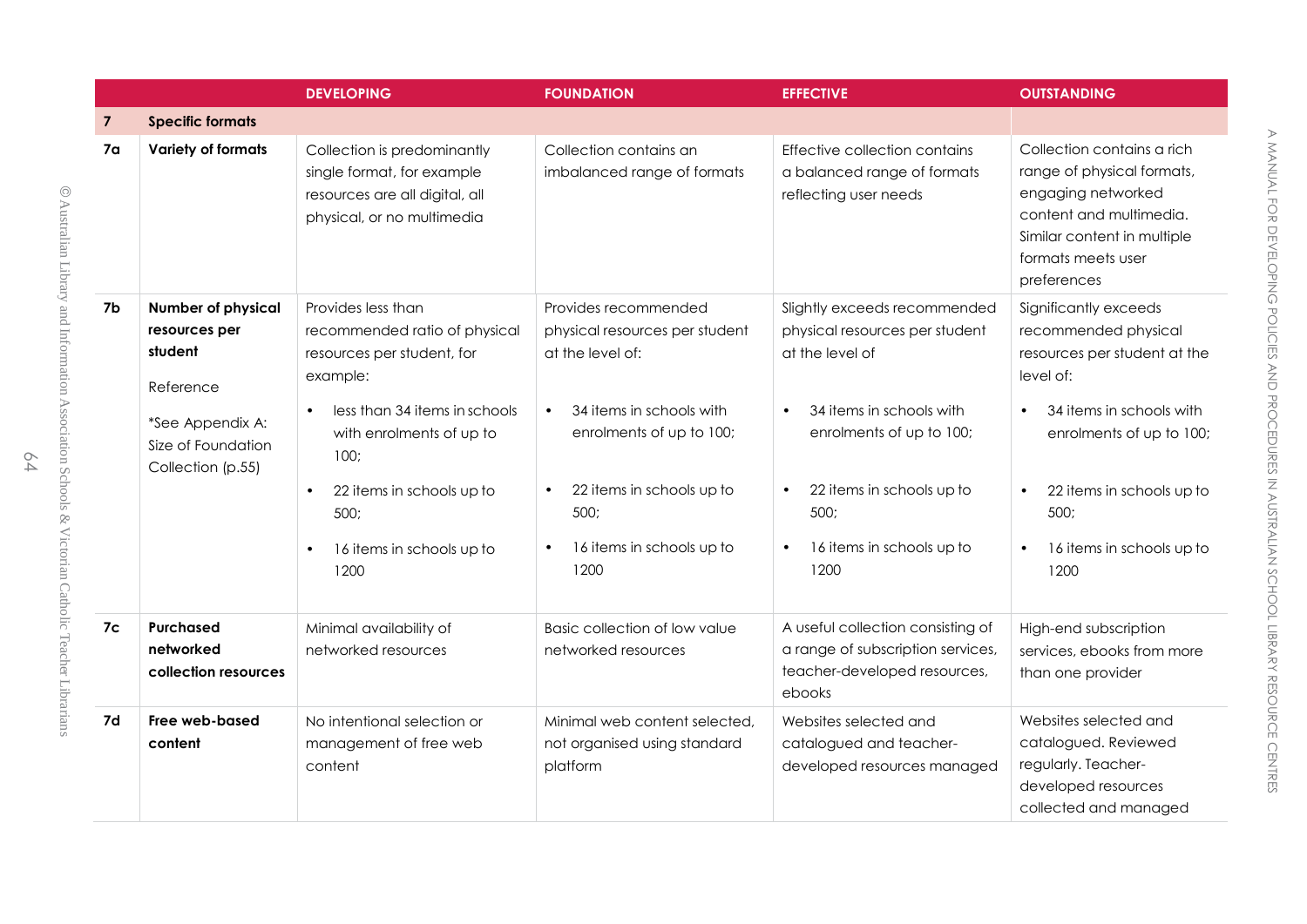|                |                                                          | <b>DEVELOPING</b>                                                                                                                     | <b>FOUNDATION</b>                                                                            | <b>EFFECTIVE</b>                                                                                                                                                      | <b>OUTSTANDING</b>                                                                                                                                                                                                         |  |
|----------------|----------------------------------------------------------|---------------------------------------------------------------------------------------------------------------------------------------|----------------------------------------------------------------------------------------------|-----------------------------------------------------------------------------------------------------------------------------------------------------------------------|----------------------------------------------------------------------------------------------------------------------------------------------------------------------------------------------------------------------------|--|
| 8              | <b>Collection management</b>                             |                                                                                                                                       |                                                                                              |                                                                                                                                                                       |                                                                                                                                                                                                                            |  |
| 8α             | Central resource<br>management                           | No policy or adherence to<br>central resource management<br>policy. Collections dispersed<br>and not recorded or centrally<br>managed | Satellite collections are<br>managed and catalogued on<br>an ad hoc, inconsistent basis      | General adherence, Not all<br>resources centrally listed or<br>well-described. Inconsistent<br>metadata                                                               | All materials in the physical<br>and networked collection<br>are listed in the library<br>catalogue with high quality<br>standardised metadata                                                                             |  |
| 8b             | Access to<br>networked<br>collection                     | Limited access to networked<br>resources. Access is difficult for<br>users or unreliable                                              | Some access to networked<br>resources using standard school<br>log in                        | Effective and reliable access<br>to networked resources by all<br>users, on site and remotely using<br>standard school log in; Content<br>appropriate to user devices | Flexible, stable, mobile<br>access to all networked<br>resources 24/7 using<br>standard school sign and<br>preferred device<br>Collection provides rich<br>environment for users<br>with particular physical<br>challenges |  |
| 8 <sub>c</sub> | <b>Collection's physical</b><br>environment <sup>2</sup> | Physical environment and layout<br>of the collection is inadequate<br>and limits access by users                                      | Physical environment meets<br>basic needs in terms of layout<br>and access to the collection | Physical environment is<br>functional, and displays<br>resources in good condition for<br>user-friendly access                                                        | Physical environment is<br>attractive and inviting,<br>displays resources to best<br>effect and facilitates<br>extended hours access                                                                                       |  |
| 8d             | Tools for resource<br>production                         | No provision for student or<br>staff resource production of<br>resources                                                              | Basic provision of equipment,<br>tools and space for student or<br>staff resource production | Effective provision of a range of<br>technology, tools, space and<br>support for student and staff<br>resource production                                             | Outstanding provision<br>and promotion of maker<br>spaces, technology, group<br>activities for staff, student<br>and community production<br>of resources and knowledge<br>products                                        |  |

©

Australian

Library

and

Information

Association

Schools &

Victorian

Catholic

Teacher

Librarians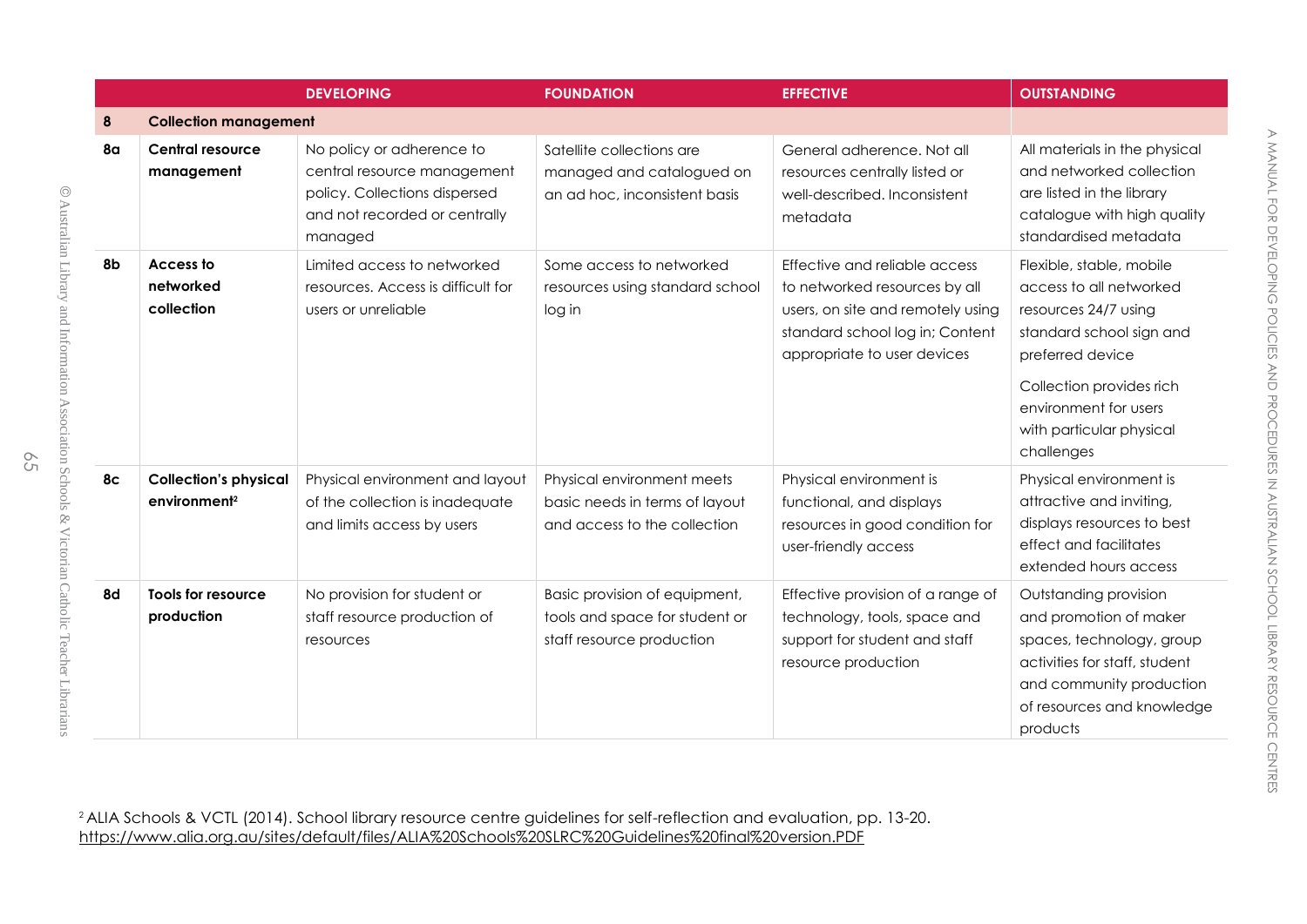|                |                                                                                           | <b>DEVELOPING</b>                                                          | <b>FOUNDATION</b>                                                                                   | <b>EFFECTIVE</b>                                                                                          | <b>OUTSTANDING</b>                                                                                                                                                                 |
|----------------|-------------------------------------------------------------------------------------------|----------------------------------------------------------------------------|-----------------------------------------------------------------------------------------------------|-----------------------------------------------------------------------------------------------------------|------------------------------------------------------------------------------------------------------------------------------------------------------------------------------------|
| 9              | <b>Collection evaluation</b>                                                              |                                                                            |                                                                                                     |                                                                                                           |                                                                                                                                                                                    |
| 9α             | <b>Resource evaluation</b><br>and weeding                                                 | Physical and networked<br>collection has not been<br>reviewed or weeded    | Physical and networked<br>collection has not been<br>reviewed or weeded in previous<br>2 years      | Physical and networked<br>collection has been partially<br>reviewed and weeded within<br>previous 2 years | Physical and networked<br>collection has been fully<br>reviewed and weeded within<br>previous 2 years to inform<br>collection planning.                                            |
| 9b             | Average age<br>of curriculum<br>collection is<br>aligned to school's<br>collection policy | Average age of collection<br>exceeds 10 years, or has new<br>releases only | Average age of collection<br>exceeds 10 years, or has<br>disproportionate number of new<br>releases | Average age is within 10 years<br>of current date                                                         | Average age is less than 10<br>years of current date<br>Social, geo-political,<br>technology and science<br>resources meet currency<br>goals specified in the<br>collection policy |
| 9 <sub>c</sub> | <b>Stocktake</b>                                                                          | No stocktake or shelf checking                                             | No stocktake in previous 2 years.<br>Shelf checking occurs rarely                                   | Partial stocktake within previous<br>2 years. Shelf check occurs<br>regularly                             | Full stocktake within previous<br>2 years with minimal user<br>disruption.Stocktake reports<br>are analysed to inform<br>planning                                                  |
| 9d             | Challenged<br>resources process                                                           | No challenged resources<br>process                                         | Challenged resources process<br>documented                                                          | Challenged resources process<br>documented but inconsistently<br>applied                                  | Challenged resources<br>process published and<br>applied consistently                                                                                                              |

©